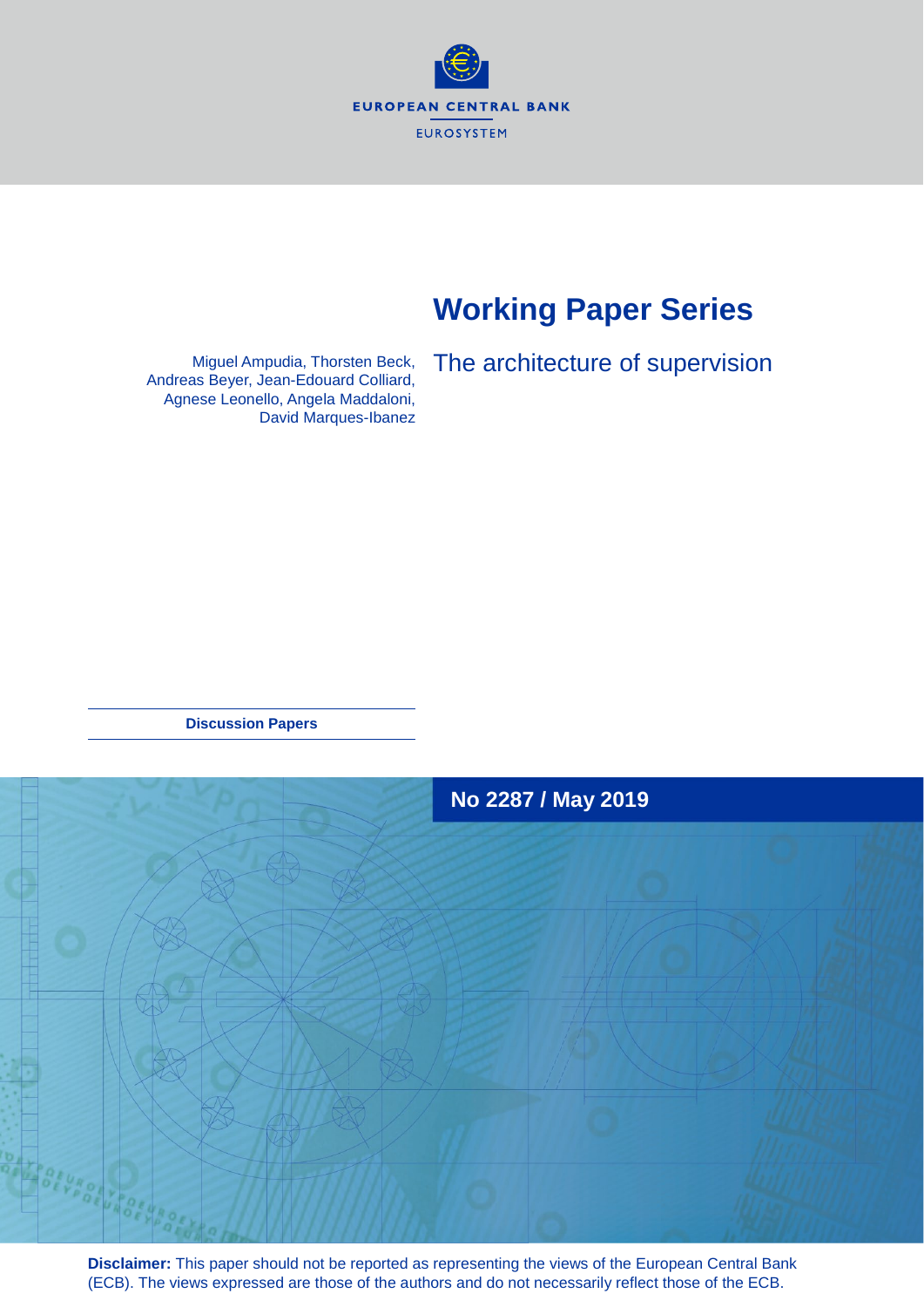#### **Discussion papers**

Discussion papers are research-based papers on policy relevant topics. They are singled out from standard Working Papers in that they offer a broader and more balanced perspective. While being partly based on original research, they place the analysis in the wider context of the literature on the topic. They also consider explicitly the policy perspective, with a view to develop a number of key policy messages. Their format offers the advantage that alternative analyses and perspectives can be combined, including theoretical and empirical work.

Discussion papers are written in a style that is more broadly accessible compared to standard Working Papers. They are light on formulas and regression tables, at least in the main text.

The selection and distribution of discussion papers are subject to the approval of the Director General of the Directorate General Research.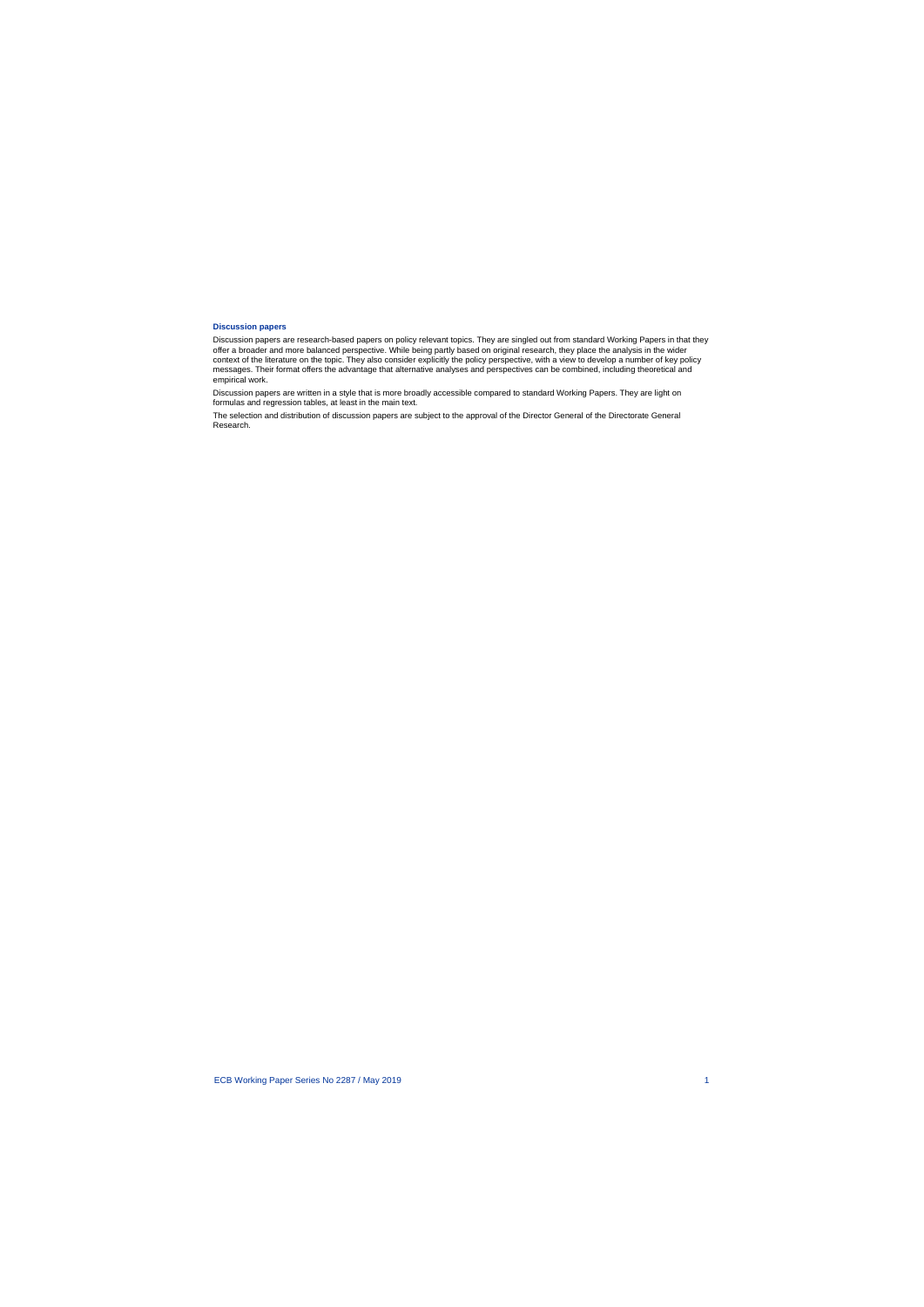#### Abstract

The *architecture of supervision* – how we define the allocation of supervisory powers to different policy institutions – can have implications for policy conduct and for the economic and financial environment in which these policies are implemented. Theoretically, an integrated structure for monetary policy and supervision brings important benefits arising from better information flow and policy coordination. Aggregate supervisory information may significantly improve the conduct of monetary policy and the effectiveness of the *lender of last resort* function. As long as the process towards an integrated structure does not shrink the set of available tools, monetary policy and supervision are no less effective in pursuing their objectives than a separated structure. Additionally, an integrated structure does not seem to be correlated with more price and/or financial instability, as suggested by analysing a large global set of countries with different supervisory set-ups. A centralised structure for supervision entails significant benefits in terms of fewer opportunities for supervisory arbitrage by banks and less informational asymmetry. A large central supervisor can take advantage of economies of scale and scope in supervision and gain a broader perspective on the stability of the entire banking sector, which should result in improved financial stability. Potential drawbacks of a centralised supervisory structure are the possible lack of specialisation relative to local supervisors and the increased distance between the supervisor and the supervised institutions. We discuss the implications of our findings in the euro area context and in relation to the design of the Single Supervisory Mechanism (SSM).

JEL Codes: E5, G21, G38

Keywords: Supervisory structure, central banks, lender of last resort, policy coordination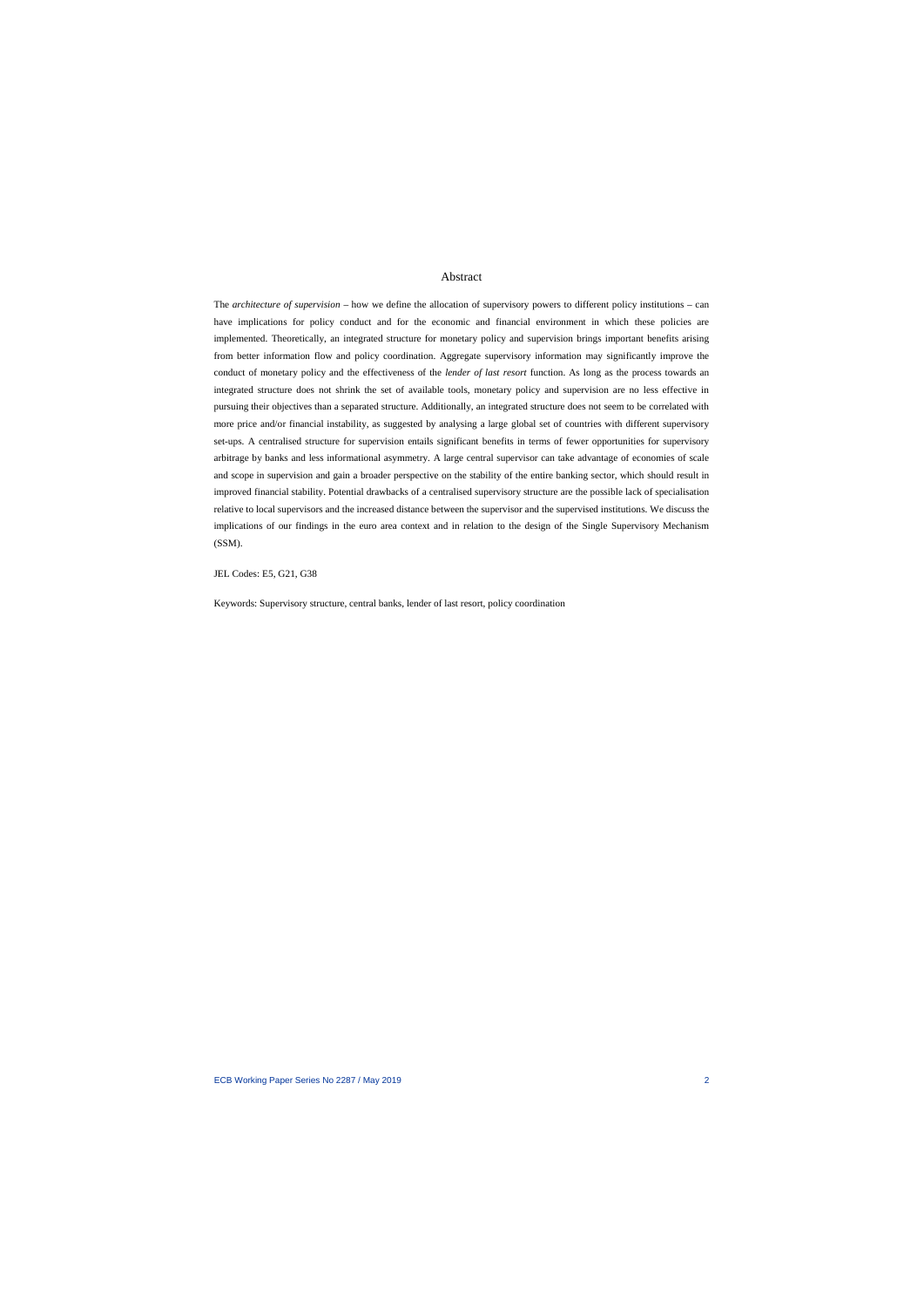## **Non-technical summary**

The allocation of supervisory powers and responsibilities – and whether these should be assigned to the central bank – has been at the centre of an intense debate among policymakers and academics in recent years. The *architecture of supervision*, in other words how we define this allocation of powers, can have implications both for the conduct of policy and for the economic and financial environment in which these policies are implemented. In this paper we address these issues through the lense of economic research and derive some guidance concerning the characteristics that an *optimal* supervisory architecture should have.

An integrated structure for monetary policy and supervisory powers entails important benefits in terms of better policy coordination and easier information flow. An integrated structure may be better placed to manage the conflicts of interest arising from pursuing the distinct, but related, objectives of price and financial stability and to foster better coordination. We also provide some suggestive evidence, using global data from a large set of countries with different set-ups for monetary and supervisory functions, that an integrated structure is not more correlated to price or financial instability than a separated structure.

There are both theoretical and empirical arguments supporting the benefits of an easier transfer of information between supervisors and central bankers. For example, extensive supervisory information has the potential to improve the conduct of monetary policy and the effectiveness of the *lender of last resort* function significantly.

The presence of significant risks to the reputation of the central bank is often mentioned as an argument supporting a clear separation between the central banking and supervisory functions. While these risks are relevant, we argue that a separated structure would not prevent these risks from materialising, especially during times of financial distress in which the central bank is called on to intervene, for example as *lender of last resort*. At the same time, placing the supervisory authority within the central bank seems to have the additional advantage of shielding the supervisor from political pressure and regulatory capture.

The second part of the paper addresses the costs and benefits arising from a centralised supervisory system, as opposed to a decentralised one. Local and central supervisors differ in terms of acquisition of information and incentives.

In relation to the structure of supervision, centralisation of supervision seems to entail significant benefits in terms of fewer opportunities for supervisory arbitrage by banks and lower informational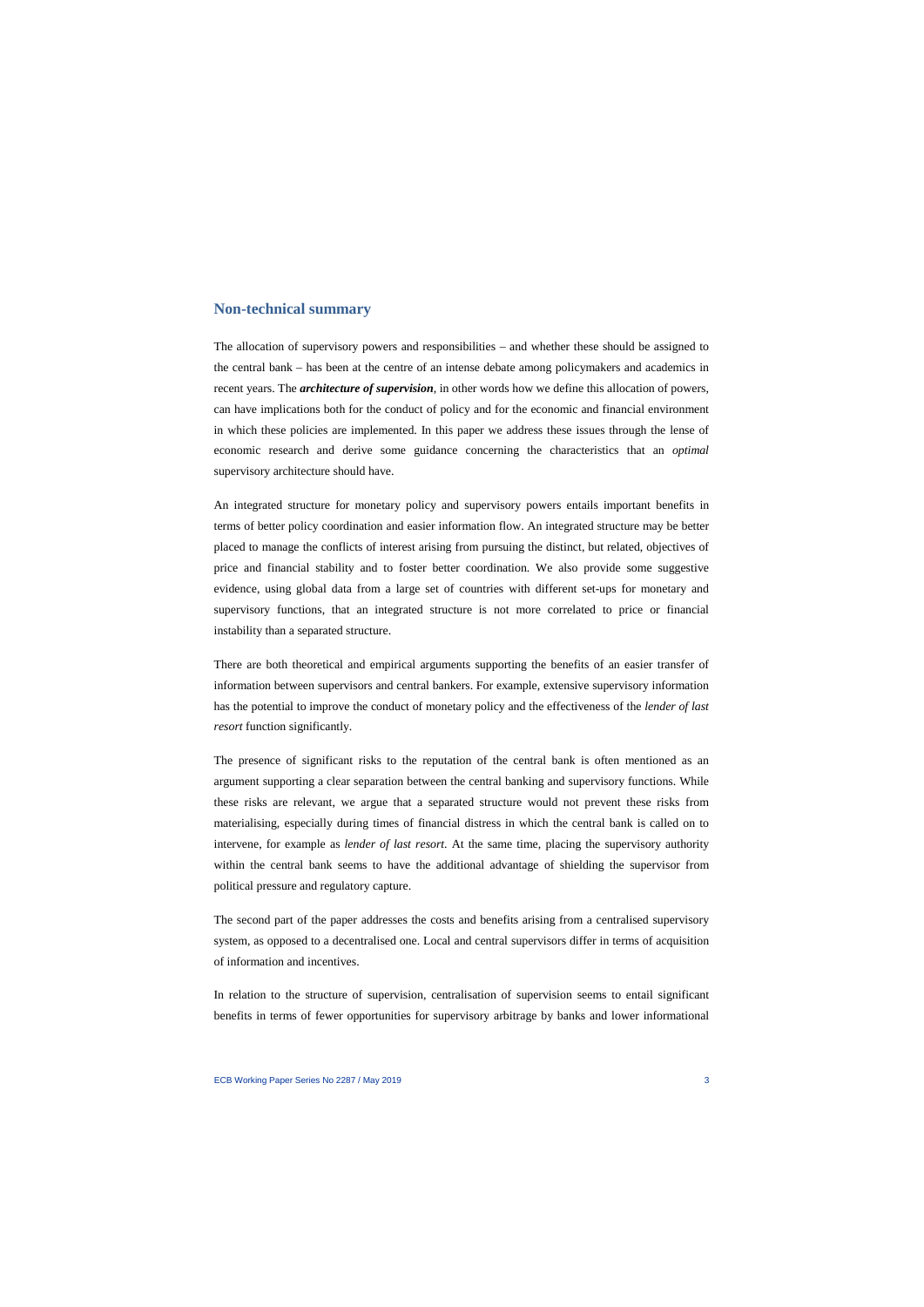asymmetry. The use of common and standardised rules and data to assess banks' health drastically reduces the possibility of regulatory/supervisory shopping for banks. Furthermore, a large central supervisor can take advantage of economies of scale and scope in supervision and gain a broader perspective on the stability of the banking sector as a whole.

Potential drawbacks of a centralised supervisory structure are the possible lack of specialisation relative to local supervisors and the increased distance between the supervisor and the supervised institutions. These may translate into a more limited knowledge of the markets in which banks operate their organisational structures and of the products they offer.

In the euro area, the current architecture of supervision is based on a hybrid system, where the functions of monetary policy and supervision are not fully integrated and the SSM directly supervises only significant institutions. In this respect, there seems to be room for fostering the flow of information between the monetary and supervisory functions also in the euro area setting, while respecting the *separation principle*, whereby the European Central Bank (ECB) ensures a separation of objectives, decision-making processes and tasks.

The centralisation of supervisory powers has fostered the use of standardised rules and data, providing a level playing field. Still, centralised supervision in this setting crucially relies on the expertise of local supervisors. Thus, the challenge of the current set-up is to strike the right balance between retaining the superior local information while maintaining a high level of supervisory independence. In this context, it seems important to strive for more aligned incentives between central (SSM) and national supervisors. The harmonisation of the legal protection of supervisors working in different countries could represent a useful intervention to achieve improved consistency in supervisory standards. At the same time, the inclusion of additional criteria, such as a reference to bank business models, to those determining whether or not a bank falls under SSM supervision, may be beneficial in limiting strategic behaviour of regulated intermediaries.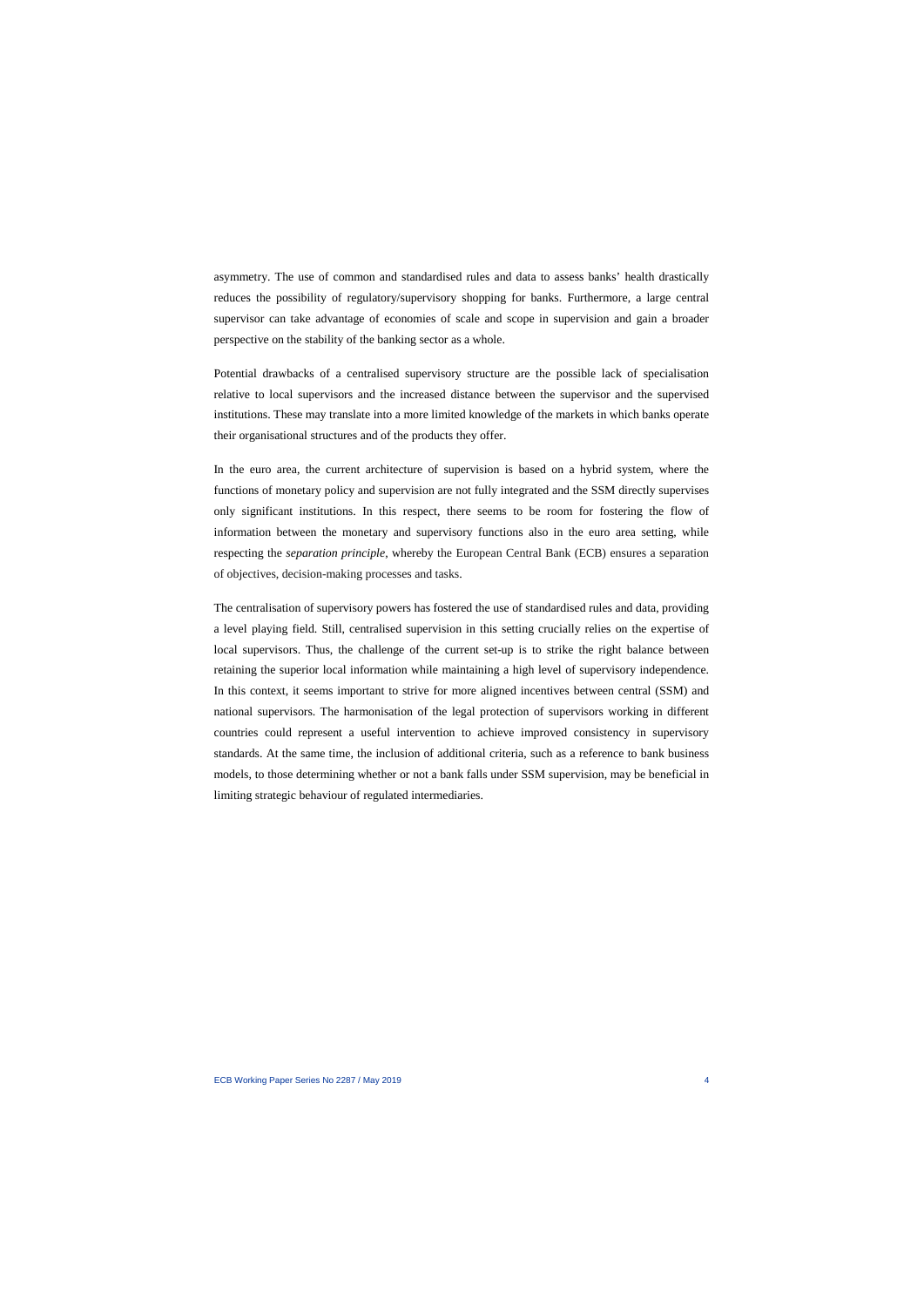## **1 Introduction**

The allocation of supervisory responsibilities and powers has been at the centre of an intense debate among both policymakers and academics in recent years. The *great financial crisis* and the successive reforms to the supervisory and regulatory framework around the world have further contributed to revive the debate.

In the past, the discussion regarding optimal supervisory architecture centred on the issue of whether or not supervisory powers should be assigned to the central bank. *Is an integrated structure of central banking and supervision conducive to greater price and financial stability? What are, if any, the risks of having both monetary policy and supervision within the central bank?* In more recent years, the debate has been enriched with an additional dimension concerning the geographical allocation of supervisory powers. *Is centralised (supranational) supervision preferable to decentralised (national) one? What are the relevant trade-offs to consider?*

In this paper we address these issues through the lense of economic research and obtain certain guidance regarding the characteristics that an *optimal* supervisory architecture should have. We take stock of the existing literature, complement it with some original analyses and outline the main implications. We investigate the optimal allocation of responsibilities and powers aimed at preserving the safety and soundness of financial institutions and, in turn, financial stability. We refer to the allocation of supervisory powers and implementation of prudential policies as **supervisory architecture**.

The question of how supervisory responsibilities and tasks should be organised is quite broad and entails different dimensions. This is due to the fact that supervisory architecture does not only substantially vary across countries, but also that, over the years, very different structures have emerged. In our analysis, we provide an overview of these implications and analyse the issue in two dimensions: the relation between the functions of bank supervision and central banking and the geographical allocation of supervisory powers, considering centralised versus decentralised structures. These issues became prominent in the European debate during the creation of the banking union, which has assigned to the Single Supervisory Mechanism (SSM), residing with the ECB, the responsibility to supervise the most significant financial institutions in the euro area.

We analyse the optimal supervisory architecture in steps. First, it is important to disentangle the interdependences between monetary policy and supervision, as well as the interactions between the objectives of price and financial stability. Second, once the spillovers between monetary policy and supervision are clearly identified, the analysis addresses the potential benefits and costs of an integrated versus a separated structure of central banking and supervision.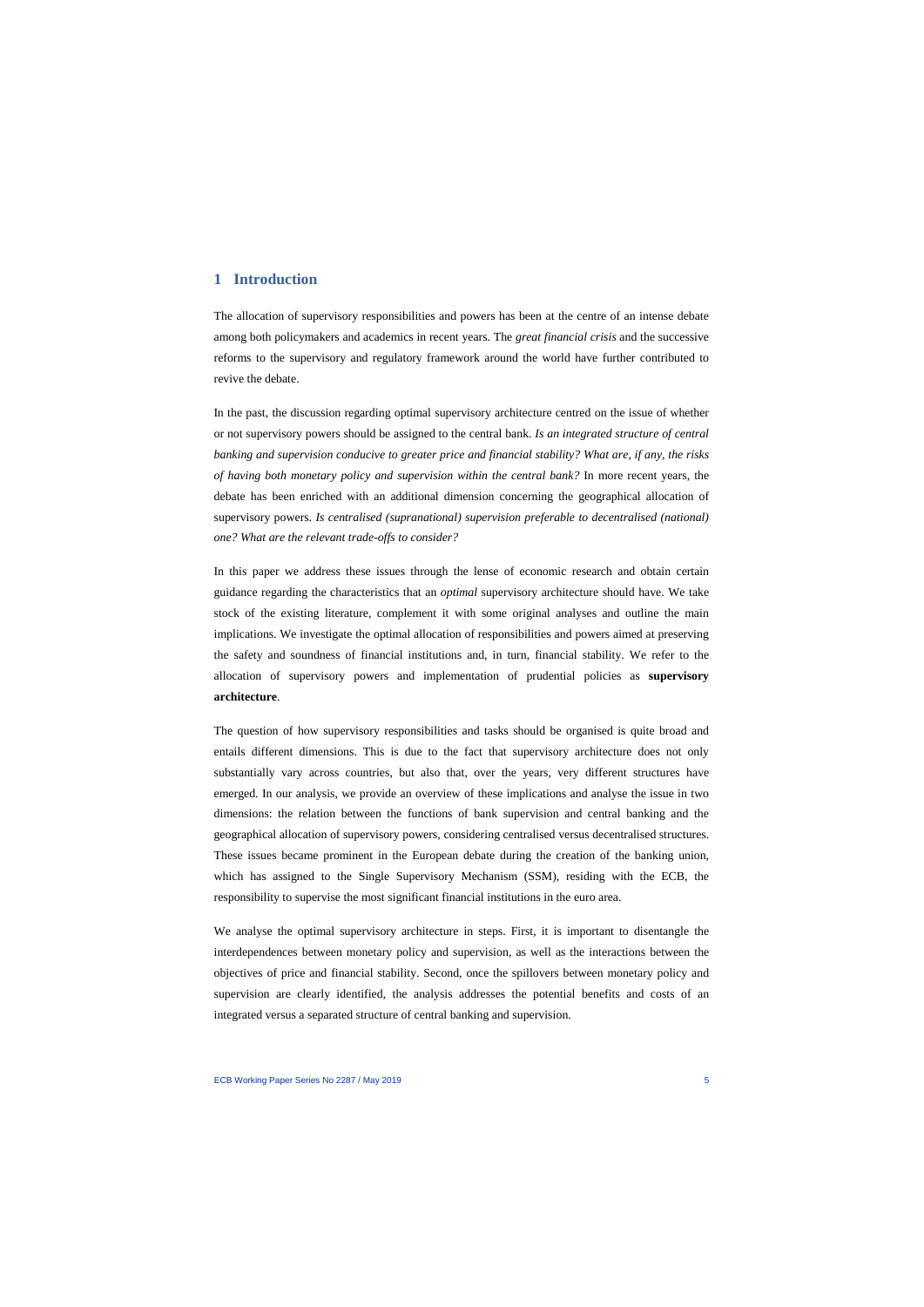In Section 2 and 3, we review the ample academic literature addressing the interaction between price and financial stability and the policies to achieve them. Figure 1 graphically illustrates the relevant interactions. First, there are clear positive spillovers between price stability and the safety and soundness of financial institutions (see the black thick arrow). A well-functioning financial system ensures an effective transmission of monetary policy and in turn its effect on price stability. On the other hand, good macroeconomic conditions spurred by price stability support financial stability. In terms of policies, the interaction between monetary policy and supervision is more involved, as prudential and monetary policies affect one another and their respective objectives both directly and indirectly via their effects on banks' behaviours.



**Figure 1: Interactions between prudential and monetary policy and their respective objectives.** The figure illustrates the channels through which central banking and supervision affect one another. The solid lines capture the effect that the central bank and the supervisor have on price and financial stability, respectively. The red line identifies the impact of central bank policies on price stability, while the blue one corresponds to the effect of supervision on financial stability. The dashed lines represent the spillovers between monetary policy and supervision. The red dashed line captures the effect that the central bank has on financial stability, while the blue dashed line the effect that the supervisor has on price stability. Finally, the black thick line symbolises the spillovers between price and financial stability. Importantly, the figure highlights the pivotal role that banks play in the transmission of central banking and supervisory policies.

A central bank implements monetary policy (interest rates setting and unconventional policy) and provides emergency liquidity, through its *lender of last resort* (LOLR) function with the objective of minimising deviations from inflation target (monetary policy) and potential losses incurred in the event of a bank failure  $(LOLR)$ .<sup>[1](#page-6-0)</sup> These actions impact price stability by affecting aggregate demand and, through banks, by inducing changes in their behaviour and supporting the smooth functioning of the financial sector (see the red solid arrow in Figure 1).<sup>[2](#page-6-1)</sup> At the same time both monetary policy and the LOLR function also affect financial stability. Financial intermediaries and in particular banks play

 $\overline{a}$ 

<sup>1</sup> We adopt here a narrow definition of the central bank mandate, in line with the ECB's primary objective of maintaining price stability.

<span id="page-6-1"></span><span id="page-6-0"></span>We do not discuss these effects in detail in the paper.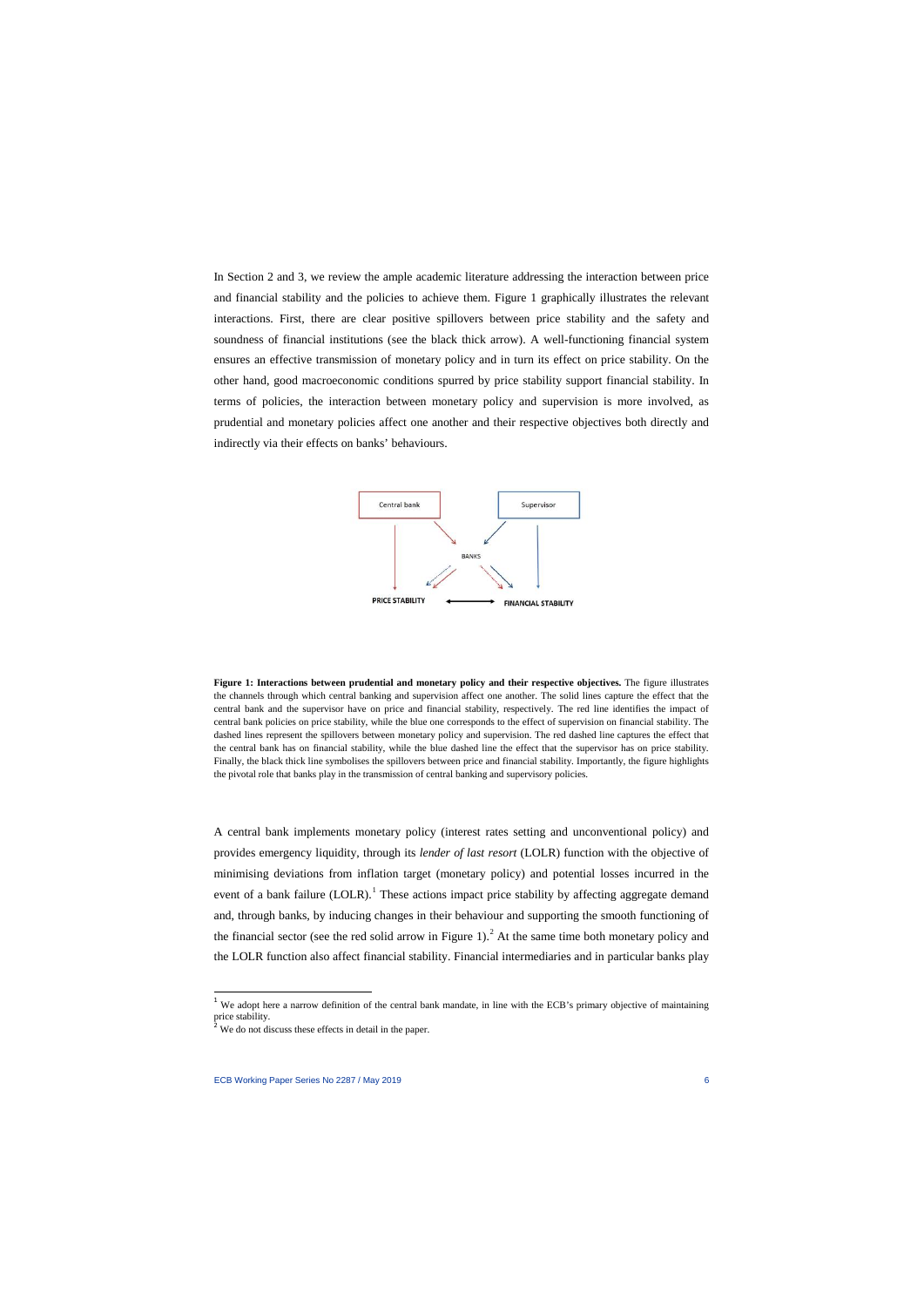a pivotal role in this transmission, as captured by the red dashed arrows in Figure 1. For example, changes in the policy rates by the central bank translate into changes in bank funding conditions and/or in their intermediation margins, thus impacting bank risk-taking decisions and distress probability.

Supervisors can take a broad set of actions to foster the stability of financial institutions and minimise the associated costs. They collect and process information about the health of individual institutions or the banking sector as a whole and decide to implement prudential policies and corrective actions.<sup>[3](#page-7-0)</sup> These actions affect financial stability by directly impacting supervised institutions and the financial sector as a whole. For example, supervisory actions affect banks' balance sheet variables, their risktaking behaviour, as well as the likelihood of bank failures. Also, communication about the stability of supervised institutions has an effect on the financial system at large (see blue solid arrows). At the same time, supervision has implications for price stability, by affecting the health of the banking sector and therefore the transmission channels of monetary policy (see dashed blue lines).

Once the interdependences between monetary policy and supervision are clearly identified, we discuss whether it is optimal to have the central bank and the supervisor in the same institution. In doing this, we consider separately the role of the central bank in pursuing price stability (Section 2.2) and as the lender of last resort (see Section 3.2). The arguments in those sections hinge on the potential benefits and costs associated with the two authorities either coordinating their actions or acting noncooperatively. Regarding these issues, the discussion in the academic and policy fora has focused on three key topics: information, reputation and distortions from optimal policy conduct.

Regarding information, there is evidence that supervisory information can improve the conduct of monetary policy, as it improves the forecast of key macroeconomic variables. Thus, under the assumption that a unified structure of central banking and supervision minimises the informational frictions and allows a better transfer of information, such structure is preferable to a separated one.

The arguments surrounding reputation are more mixed. On the one hand, it is usually acknowledged that the supervisor could benefit from the reputation and independence of the central bank, thus being less subject to external pressures, i.e. *regulatory capture*. On the other hand, those supporting the optimality of a separated structure argue that the reputation of the central bank and, in turn, its credibility and effectiveness, could be negatively impacted by damages to the reputation of the supervisor following a bank failure. While this is certainly an important and plausible argument, it is

l

<span id="page-7-0"></span><sup>&</sup>lt;sup>3</sup> For the supervisor, we consider a broad set of actions, similarly to Eisenbach, Lucca and Townsend (2016). This specification attributes to the supervisory authority the design of prudential policies and other corrective actions that in reality are not always fully in the supervisor's sphere of responsibilities. The underlying idea is that, in the presence of a separation between the supervisor and the regulator, the frictions existing between the two authorities are minimal. In this case, the regulator perfectly responds to information about banks' health conveyed by the supervisor by designing adequate prudential policies and corrective actions.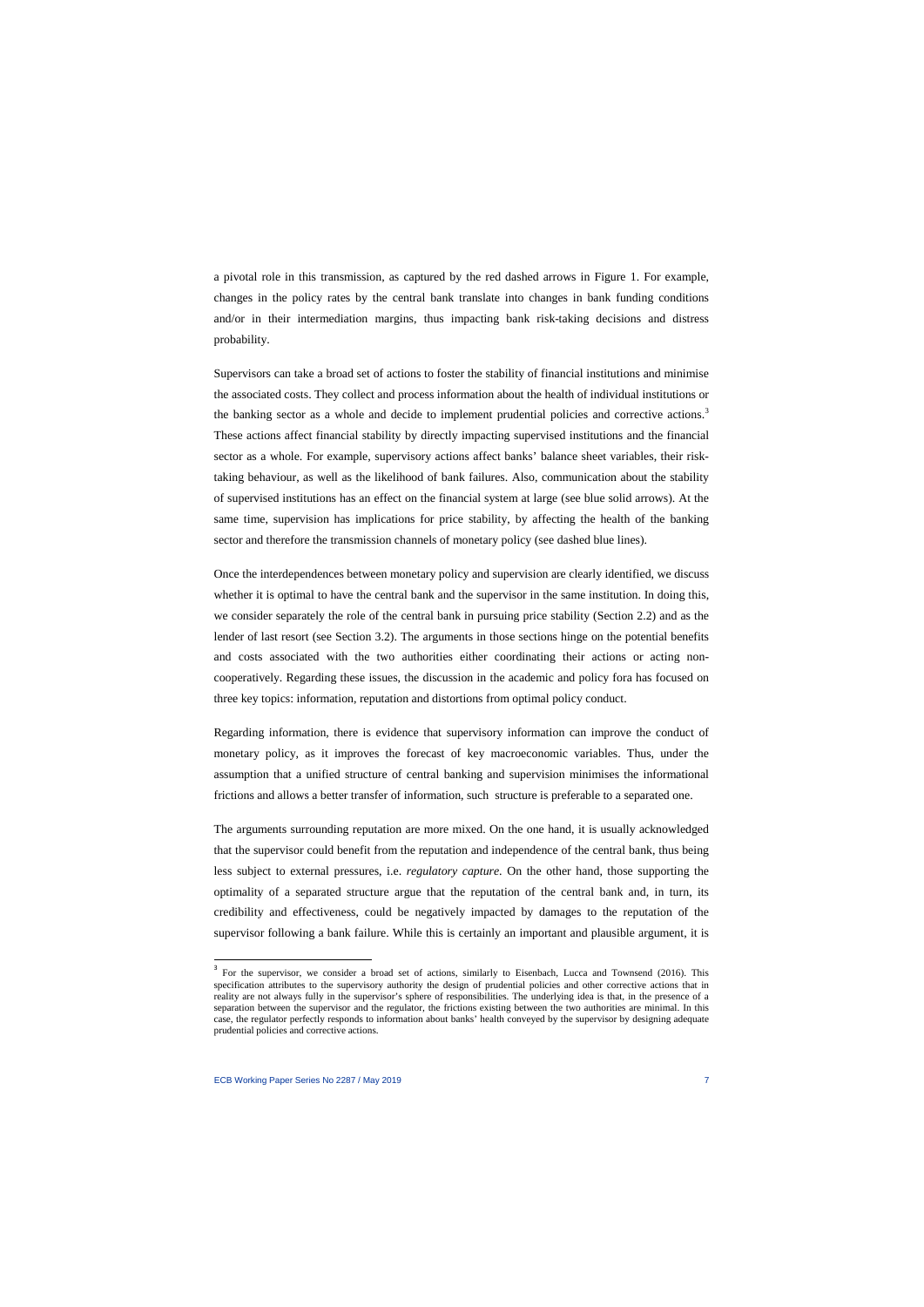also important to point out whether such negative reputational spillovers would only emerge in the case of a unified structure or are rather somewhat independent of the architecture. In relation to this, it is important to note that the LOLR function links the reputation of the central bank to the health of the financial institutions.

Finally, potential distortions in the conduct of monetary policy and supervision deriving from a unified structure have been used as the main argument supporting a separation of the two policy functions. These distortions are usually referred to as *financial dominance* and *supervisory forbearance*. The former refers to the scenario where the central bank deviates from the optimal conduct of monetary policy in an attempt to preserve the stability of financial institutions. Supervisory forbereance refers to the scenario where the supervisor is too lenient in its attempt to reduce the losses borne by the central bank in the event that its counterparties –i.e. banks– fail. In the paper, we review all the above arguments and highlight how they depend on the particular supervisory structure. In addition, we present empirical evidence suggesting that an integrated structure does not seem to negatively affect either monetary or financial stability (see Section 2.3).

The discussion in Section 2 and 3 also suggests that the assessment of benefits and costs of an integrated versus a separated structure cannot abstract from the geographical allocation of supervisory responsibilities and powers. In particular the difference between local and centralised supervisors may crucially affect objectives and abilities of supervisors. We discuss these issues in detail in section 4. The analysis in this part also proceeds in steps. First, we identify the strengths and weaknesses of both centralised (supranational) and decentralised (national) supervision, focusing specifically on information, resources, reputation, and independence. The basic idea is that local supervisors have information advantages relative to centralised supervisors. However, the latter rely on a more effective organisational structure and have a broader view of the whole financial sector, which allows them to also perform useful "peer comparisons" and to support a level playing field. Second, central and local supervisors differ in terms of incentives, which usually result in central supervisors being less lenient. After having identified the benefits and costs associated with central and local supervision, we discuss the characteristics of the optimal architecture and use it as a benchmark to assess the benefits and shortcomings of the current supervisory set-up in the euro area.

The paper proceeds as follows. Section 2 tackles the question of whether monetary policy and supervision should be allocated to a single institution. To this end, it first disentangles the possible conflicts between the objectives of price and financial stability and then discusses the optimal institutional arrangement. Section 3 conducts a similar analysis but focusing on the question of whether LOLR function and supervision should be allocated to the same institution. Section 4 focuses on the trade-offs associated with allocating supervision to a "central" authority instead of a "local"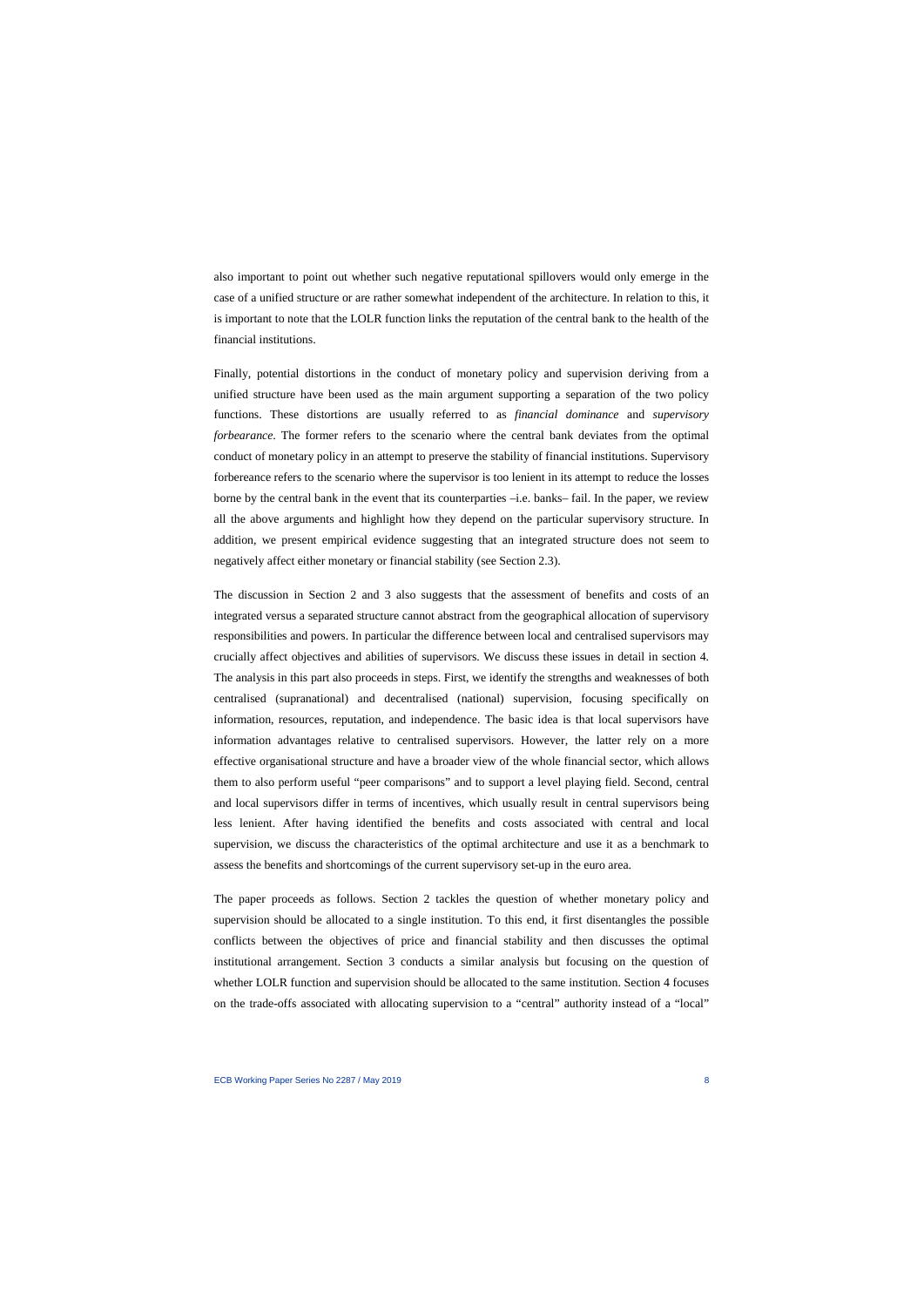authority and discusses the specific institutional arrangement in the euro area. Section 5 concludes and draws policy lessons.

## **2 Monetary policy and supervision**

In this section, we consider the question of whether monetary policy and supervision should be allocated to a single institution (i.e. the central bank) or to two separated ones. To this end, we first disentangle the channels of interaction between monetary and prudential policies and the possible conflicts between the objectives of price and financial stability. Then, based on these interdependences, we discuss the optimal institutional arrangement.

## **2.1 Policy interactions**

In terms of objectives, there are clear positive spillovers between price stability and the safety and soundness of financial institutions, which hinge on the improved macroeconomic conditions, as well as on the enhancement of the monetary policy transmission channels. In terms of policies, the interaction between monetary policy and supervision is more complex, as prudential and monetary policies affect one another and their respective objectives both directly and indirectly via their effects on banks' behaviours.

### **2.1.1 Effect of monetary policy on financial stability**

The central bank chooses the interest rate policies with the objective of minimising deviations from the inflation target.<sup>[4](#page-9-0)</sup> Such a choice affects financial stability through a number of different channels.<sup>[5](#page-9-1)</sup>

Because we are exploring the interaction of monetary and prudential policies, we limit attention to the monetary policy transmission channels involving banks. Monetary policy, including both conventional (interest rates) and unconventional policies, has a direct impact on the balance sheets composition of the banks. Relevant from a financial stability point of view is how these changes may result in increasing financial risk, which can materialise with detrimental consequences for the banking sector as a whole.

An accommodative monetary policy may lead to an increase in financial fragility, especially when accompanied by other concurrent factors. Low policy rates, coupled with financial innovation and low supervisory standards have been recognised as one of the key determinants of the great financial crisis

<sup>&</sup>lt;sup>4</sup> We abstract in this section from the LOLR function performed by the central bank. We will analyse the LOLR function in detail in Section 3.3.<br><sup>5</sup> The academic literature analysing the effects of monetary policy on financial stability is quite large. For a comprehensive

<span id="page-9-1"></span><span id="page-9-0"></span>survey of the literature, see the ECB Occasional paper (2017), "The transmission channels of monetary, macro- and microprudential policies and their interrelations" and the IMF Policy paper (2013), "Interaction between monetary and macroprudential policies".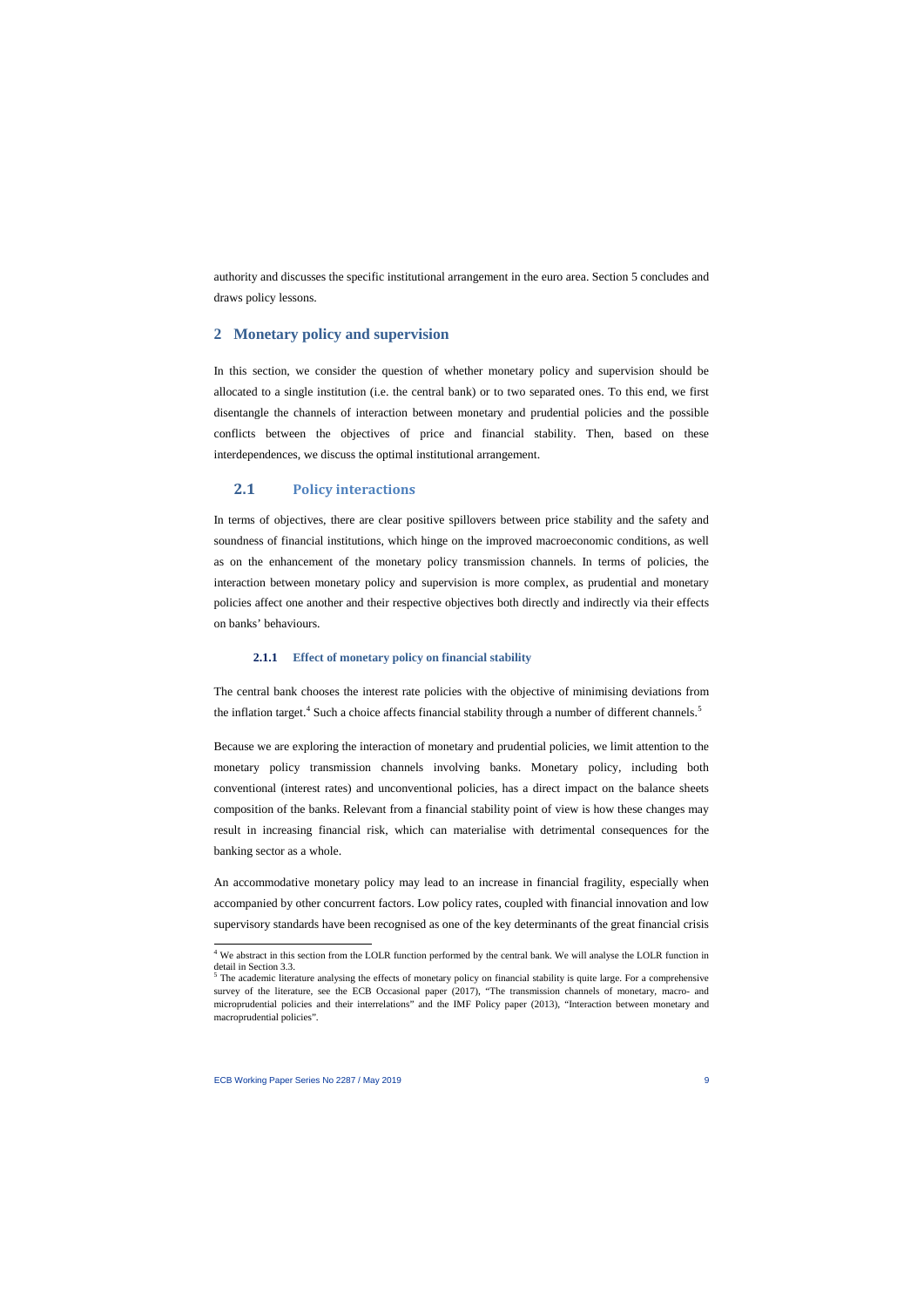(see Maddaloni and Peydró, 2011 and Martinez-Miera and Repullo, 2017). There are different channels through which low interest rates affect banks' risk-taking. Lower interest rates tend to decrease the profitability margins and the charter value of banks, thus decreasing their incentives to behave prudently and monitor their borrowers (Dell'Ariccia, Laeven and Marquez, 2014). Also, in order to make up for the decline in profitability, banks may actively "search for yield" investing in riskier activities (see Martinez-Miera and Repullo, 2017). When the reduction in the interest rates makes safe assets relatively less profitable, banks may have an incentive to reallocate their resources towards riskier assets with detrimental implications for financial stability (e.g. Rajan, 2006). Jimenez, Ongena, Peydró and Saurina (2014) provide empirical evidence of the dangers of a (long) period of low interest rates. Specifically, they show that low rates lead to poorly capitalised banks granting more credit to riskier borrowers with lower collateral requirements. This behaviour sows the seeds of financial fragility, which then materialises when a (sudden) tightening of monetary policy takes place. Finally, changes in monetary policy rates affect the net worth of banks' borrowers (both households and non-financial corporations), in particular the value of the assets that they can pledge as collateral and the net present value of their investment opportunities. Access to credit is easier, which is one of the objectives of accommodative monetary policy, but banks may take higher risk not accounted for, by relaxing their lending standards (see for example Ciccarelli, Maddaloni and Peydró, 2015). Monetary policy influences financial stability by affecting the riskiness of banks' borrowers and their ability to repay their debt.

A change in the monetary policy stance also affects banks' liabilities: a tightening in the monetary policy stance results in a shift in the short-term deposit rate and, as a result, may increase banks' exposure to runs.<sup>[6](#page-10-0)</sup> In a recent paper, Choi and Choi (2017) show that a change in the monetary policy stance also affects the composition of banks' liabilities, that is, the reliance on and concentration of wholesale funding in the banking sector. In their paper, thus, a monetary tightening, translates into increased fragility as the banking sector becomes more exposed to liquidity funding risk.

To evaluate the full impact of changes to monetary policy on financial stability, it is important to consider banks' entire balance sheet. Dell'Ariccia, Laeven and Marquez (2014) combine in a unified framework the impact of changes in the monetary policy stance on both the assets and the liabilities of banks' balance sheets, focusing specifically on the impact on risk-taking. They show that the overall effect of a change in the monetary policy stance on risk-taking crucially depends on banks' ability to adjust their capital structure in response to a change in the policy rate. In particular, a reduction in the policy rates encourages banks to be more leveraged and, in turn, all else being equal, to take more risk.

<span id="page-10-0"></span><sup>6</sup> Concerning the impact of deposit rates on banks' exposure to runs, see, among others, Diamond and Dybvig (1983) and Goldstein and Pauzner (2005).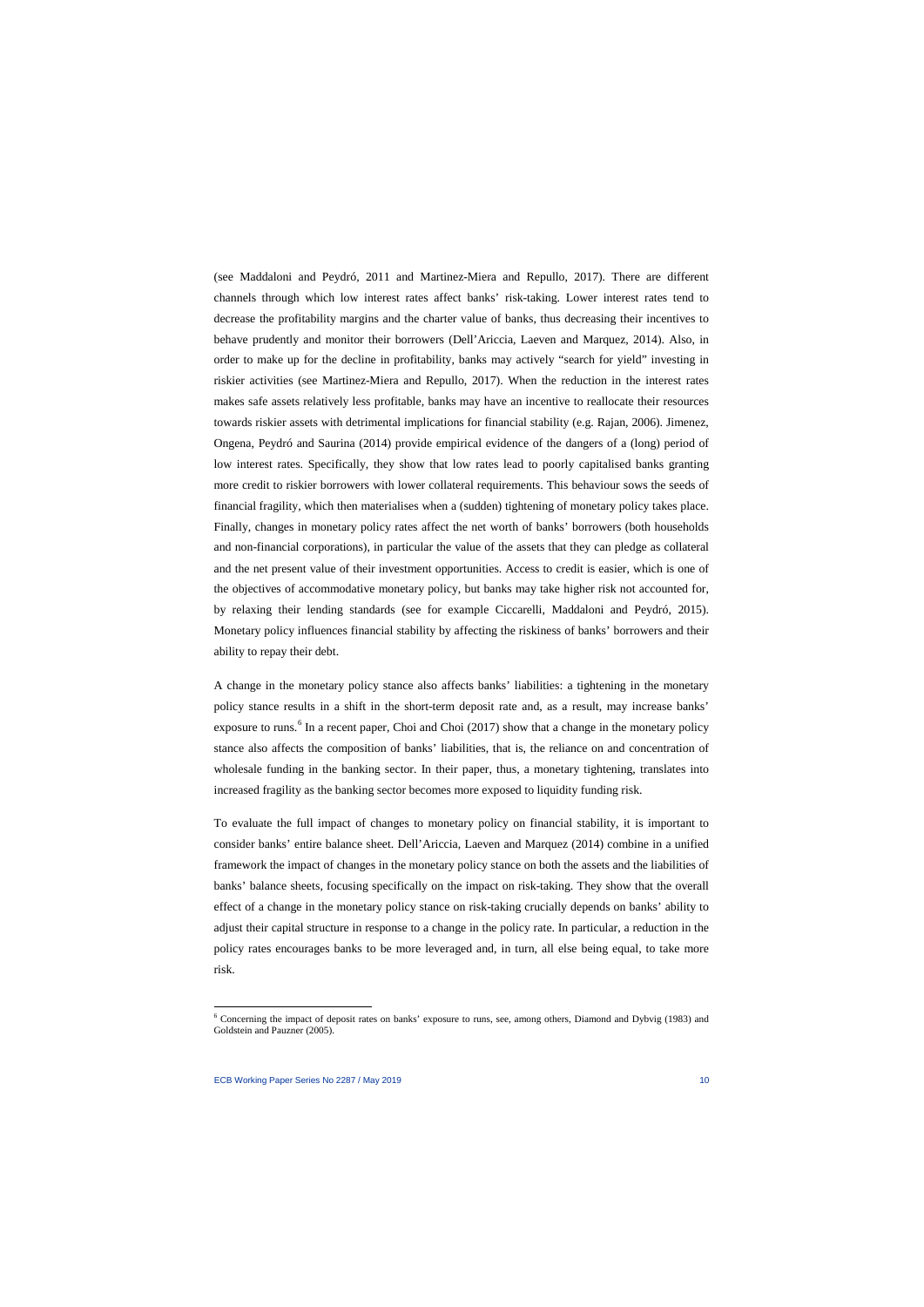Recent academic literature has also focused on the impact of very low, also negative, nominal interest rates. Brunnermeier and Koby (2016) argue that for levels of interest rates that are *very low*, accommodative monetary policy can become contractionary and have a detrimental impact on credit provision. Lower rates decrease funding costs for the banks but also their interest rate margins. When the costs of the latter offset the benefits of the former, banks' net worth declines and capital constraints become binding. The determinants of the reversal interest rates lie in the relative importance of assets and liabilities at fixed rates and on the capital constraints faced by the banks. This also brings up the importance of heterogeneity in the impact of monetary policy. There are heterogeneous effects across regions where monetary policy operates, being possibly expansionary in one region and contractionary in another. Similarly, Hoffmann et al. (2018) show that banks'exposure to interest rate risk is small on aggregate, but heterogeneous in the cross-section. Net worth is increasing in interest rates for approximately half of the institutions in their sample and the crosssectional variation in banks'exposures is driven by cross-country differences in loan-rate fixation for mortgages.

Important heterogeneities arise also when assessing the impact of negative policy rates. Heider, Saidi, Schepens (2017) show that banks with a high deposit base are constrained in their ability to passthrough negative rates to depositors. This results in a squeeze in the intermediation margins and in higher risk-taking incentives. They found evidence that banks relying more on deposit funding lend to somewhat riskier borrowers. Using similar identification strategies, other research looks at how negative policy rates are transmitted through the banking sector and how they affect credit supply and equity valuation (see for example Ampudia and van den Heuvel, 2018; Basten and Mariathasan, 2018; Eisenschmidt and Smets, 2017 for an overview).

Ampudia and Van den Heuvel (2018) show that further rate reductions in a negative rate environment, which result in a flattening of the yield curve due to the impossibility for banks to pass on the negative rates to depositors, are detrimental for bank equity values. Thus, a change in the monetary policy stance leading to a reduction in the spread between long- and short-term rates can have a detrimental impact on financial stability.

An important dimension also to consider is the impact of non-conventional monetary policy on financial stability. For example, a useful illustration of a non-conventional monetary policy measure was the announcement, on 26 July 2012, by the ECB's president Mario Draghi to do "whatever it takes" to preserve the Euro, which subsequently led to the launch of the Outright Monetary Transactions (OMT) Programme. This resulted in a significant increase in the value of sovereign bonds issued by European periphery countries, leading to an improvement in the financial conditions of euro area banks.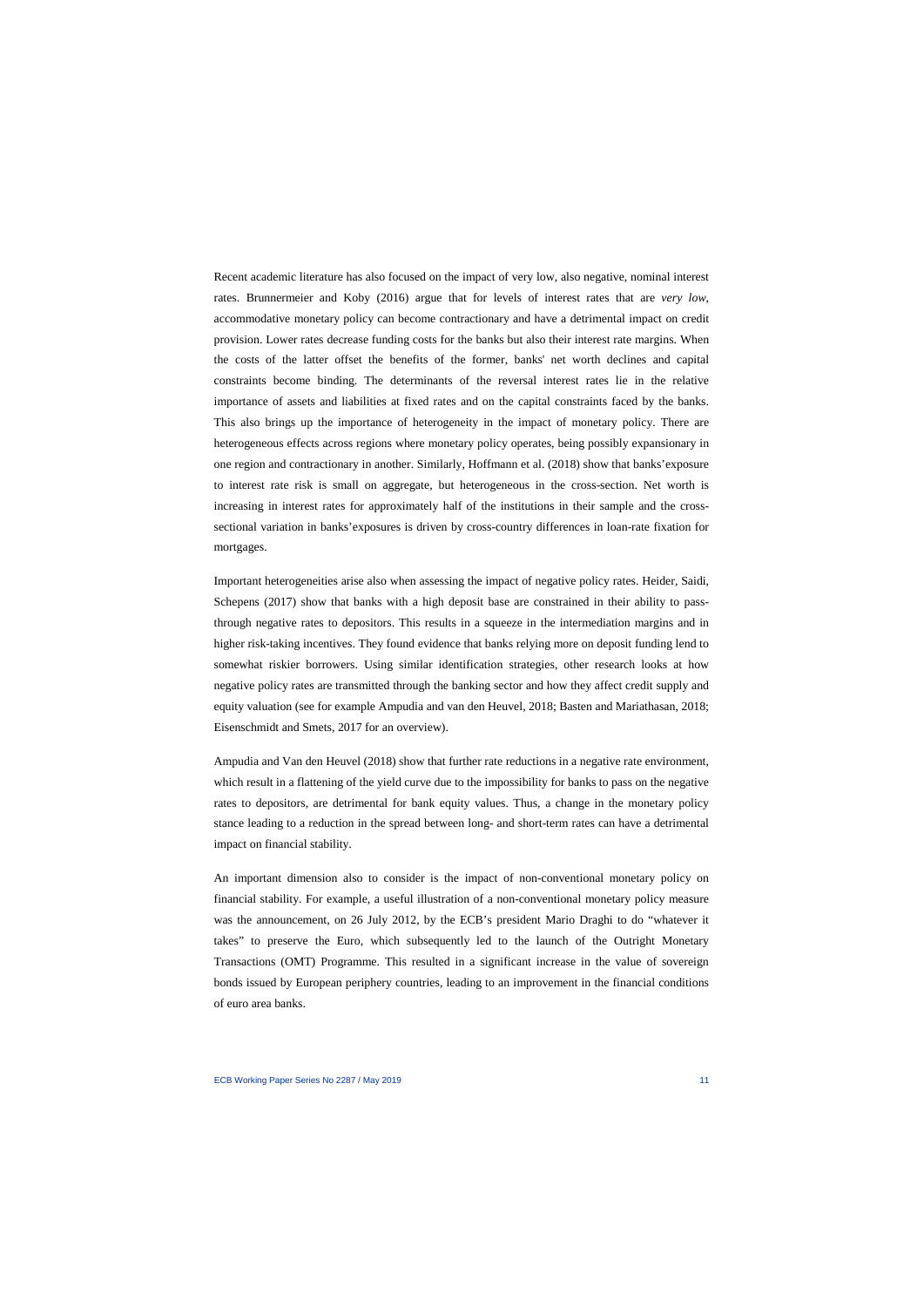Alcaraz et al. (2018) analysed the impact of this announcement on banks' risk-taking. Their results suggest that this announcement supported the financial stability of euro area banks. To control for endogeneity problems – where local demand shocks and macroeconomic risks are hard to insulate from the effects of the intervention – they assess the effect of the announcement on the lending conditions implemented by euro area banks when granting loans in Mexico. By comparing lending conditions applied to the same borrower by the euro area and local Mexican banks, they show that the intervention was effective in reducing euro area banks' risk-taking. Analysing the impact of the same announcement on lending provision in the euro area, Acharya et al. (2017) show that, following the announcement, banks indeed benefited from increased recapitalisation. At the same time though, they extended loans to existing low-quality borrowers at very low interest rates. Hence, the announcement had no positive effect on investment and employment.

#### **2.1.2 Effect of supervision on price stability**

Supervisory information affects the conduct of monetary policy in a number of ways. Financial stability is an important condition for an effective transmission of standard monetary policy and the actions of supervisors are conducive to financial stability. For example, detailed information about banks' health published by supervisors in the context of stress testing may reduce banks' opaqueness, thus generating beneficial effects on the stability of the sector. The beneficial effect of information on financial stability mainly comes from the improved market discipline: having insights regarding banks' risk positions allows their creditors to promptly react to them, by either running or by adequately pricing risk, thus curbing banks' excessive risk-taking.<sup>[7](#page-12-0)</sup>

Having access to better information on the exposures and health of the financial sector, the central bank can manage risk more effectively and improve the conduct of monetary policy. Using US data, Peek, Rosengren and Tootell (1999) show that confidential supervisory assessments improve the forecasting of macroeconomic variables, such as inflation and unemployment. Furthermore, they also show that confidential supervisory information is effectively used by the members of the Federal Open Market Committee (FOMC) when taking their voting decisions and this improves the conduct of monetary policy.

In a more recent paper, Peek, Rosengren and Tootell (2016) discuss whether the Fed is following a ternary mandate. In their underlying model the dual mandate objective function of monetary policy is expanded by a third objective of financial stability. Accordingly, the derived modified Taylor rule contains not only the output (or unemployment) and inflation gap, but also a term that explicitly

l

<span id="page-12-0"></span><sup>&</sup>lt;sup>7</sup> See Goldstein and Sapra (2014) for an analysis of the benefits and costs of disclosure and transparency.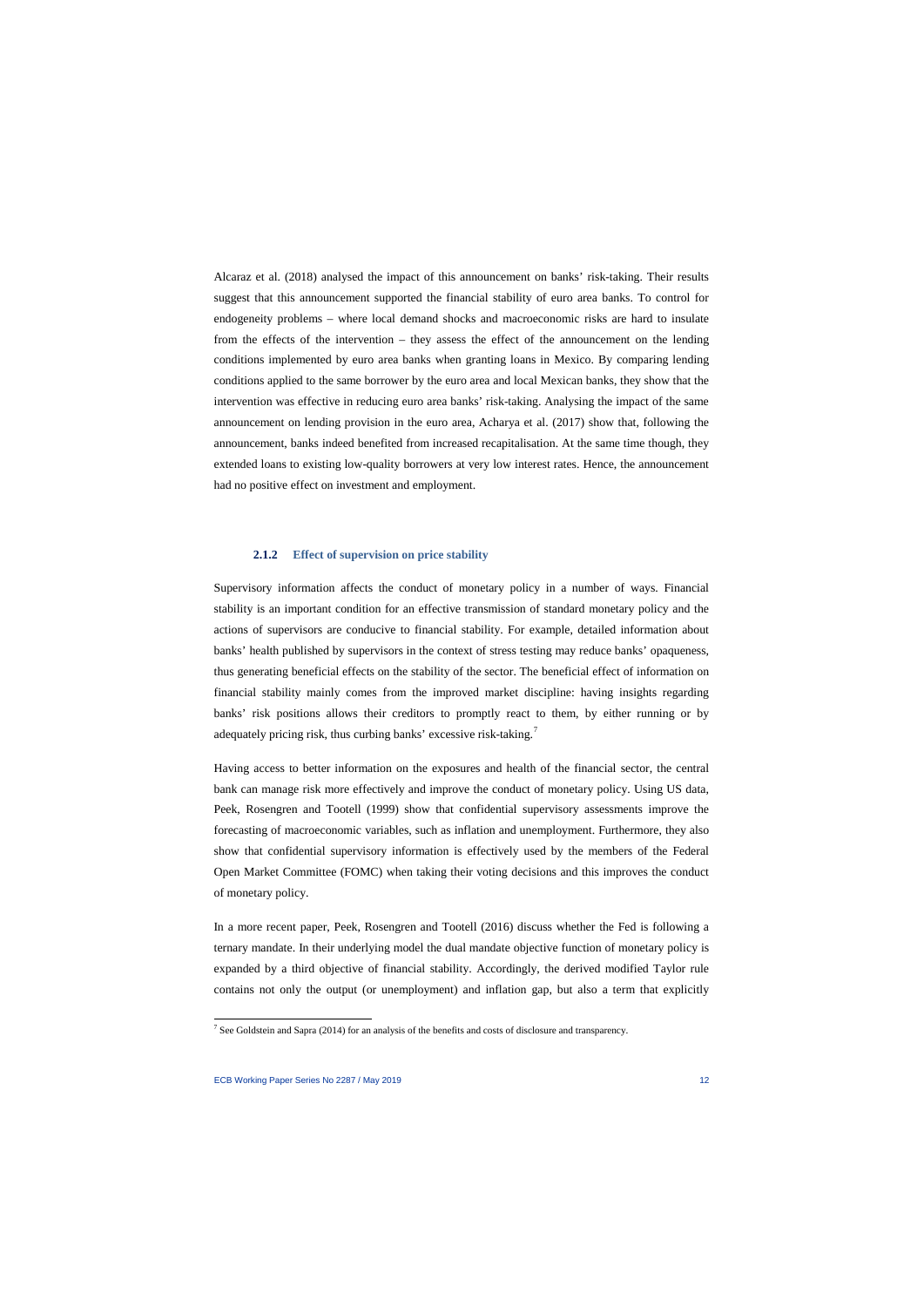accounts for financial stability imbalances. In their empirical study they find evidence that word counts of terms related to financial instability do correlate with monetary policy decisions.

Beyer and Homar (2019) investigate whether financial stability variables help explaining the dynamics of euro area short term interest rates, as measured by the EONIA. They measure financial instability by a financial stress indicator (FSI). The indicator captures the share of institutions under the supervision of the SSM that are considered a concern for financial stability. More precisely, the indicator is given by the ratio between total assets of such banks and total assets of all banks directly supervised by the ECB. First, they define thresholds for a set of basic bank risk indicators to determine whether a bank should be considered low or high risk for financial stability. Next, they define composite indicators that combine the multiple basic indicators to assess bank risk from four main risk perspectives (profitability, credit risk, capital and liquidity). Finally, they construct the overall FSI based on these four risks. The analysis in Beyer and Homar (2019) shows that including different variants of their FSI helps to improve the statistical and out-of-sample forecast properties of a Taylor rule, compared with an estimated benchmark rule that does not contain the FSI (see Box 1 for details of their analysis).

Besides information, supervision affects the design and implementation of monetary policy also through the enforcement of prudential policy instruments and corrective actions. On the one hand the enforcement of prudential policies and corrective actions may affect the transmission channels of monetary policy by constraining banks' activities and affecting the composition of assets and liabilities. On the other hand, capital and liquidity regulation also have a direct impact on the implementation of monetary policy and, thus, on price stability.

Bech and Keister (2017) study the implications of the liquidity coverage ratio (LCR) on the implementation of monetary policy. The key insight in their analysis is that the introduction of liquidity requirements affects the demand and supply and, in turn, the value of specific classes of assets. In this context, any change in the LCR and therefore in the associated premium will lead to a shift in interest rates that is disconnected from the monetary policy stance.<sup>[8](#page-13-0)</sup> Liquidity regulation also affects the strength of the transmission of monetary policy, as shown by Choi and Choi (2017). In their framework, the transmission of monetary policy is weakened as banks can smooth their lending by substituting deposits with wholesale funding when monetary policy becomes less accommodative. Liquidity regulation can therefore improve the transmission of monetary policy by making it more costly for banks to increase their reliance on wholesale funding and so avoiding such substitution.

<span id="page-13-0"></span><sup>&</sup>lt;sup>8</sup> Bindseil and Lamoot, (2011) and Bindseil (2013) also consider the implications of liquidity regulation on monetary policy implementation.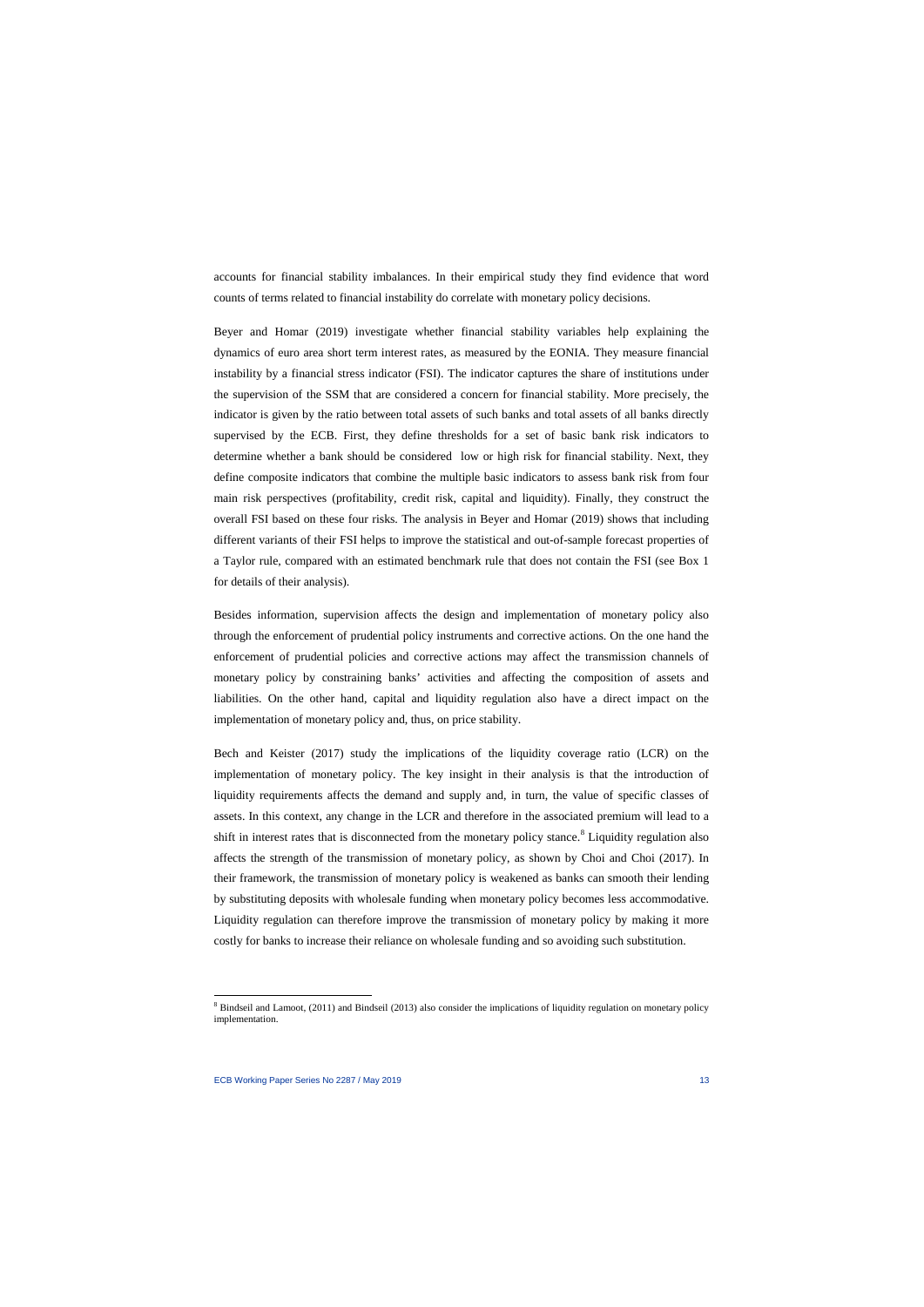Capital regulation may also have an impact on the design and implementation of monetary policy and, in turn, on price stability. Such interaction crucially hinges on the effect that capital regulation has on the macroeconomic cycle, whereby specific tools may exacerbate or reduce cyclical fluctuations, and the similar role played by monetary policy. A number of papers (e.g. Cecchetti and Li, 2008; and Angeloni and Faia, 2013) have analysed the design and the implementation of monetary policy in a context where output fluctuations are exacerbated by the presence of procyclical capital regulation (e.g. Basel II capital requirements), which, in the presence of negative shocks, induces banks to reduce lending as a way to improve their capital position.

The discussion above regarding the implications of monetary policy and supervision for financial and price stability highlights the existence of relevant interactions and potential conflicts of objectives between the two policies. As we will discuss in details below, the existence of these interdependences is key in assessing the optimality of a particular architecture allocating central banking and supervision either to the same institution or to two separate institutions.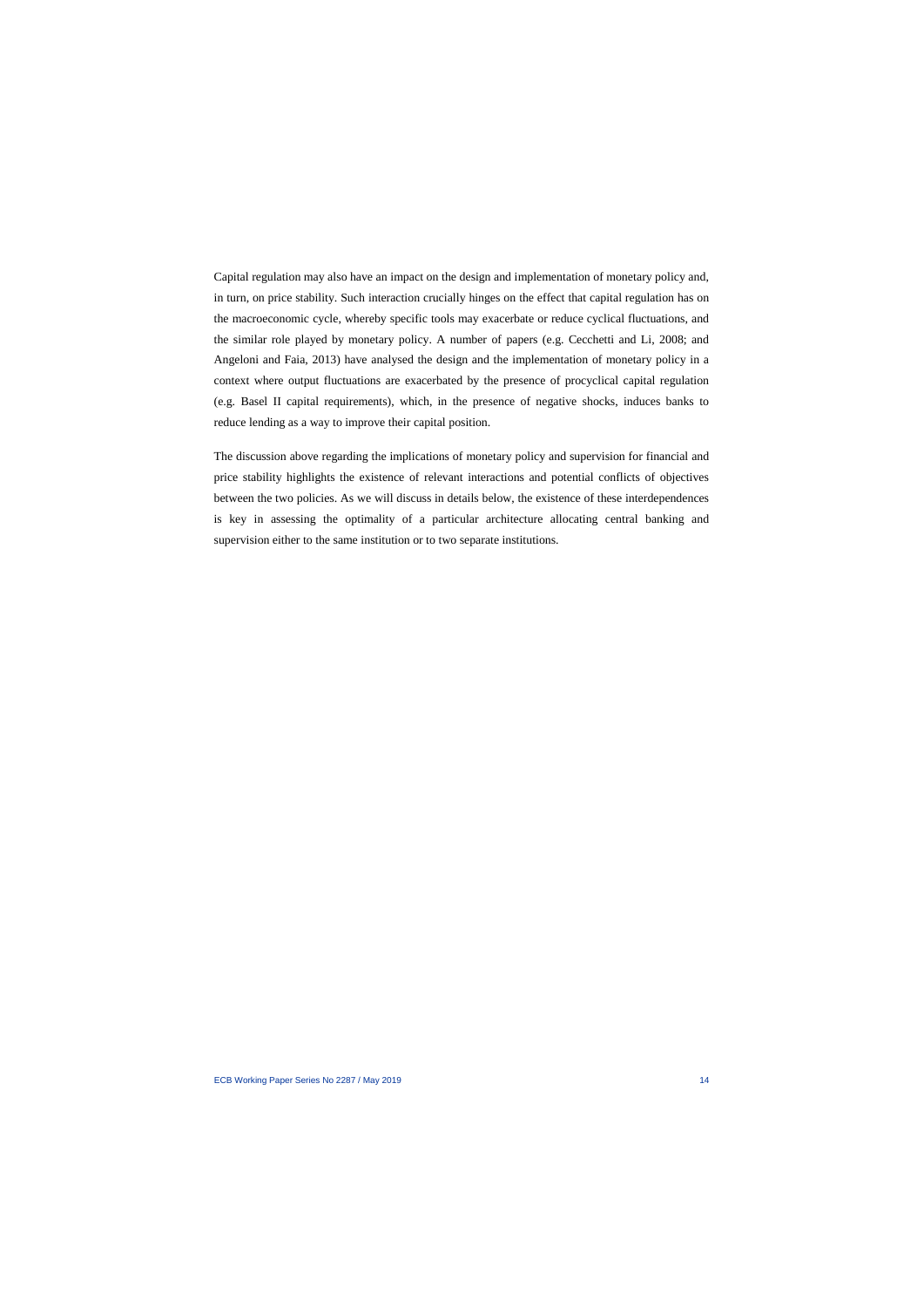Based on a model for an empirical policy rule by Beyer and Homar (2019), we show that financial stability variables help to explain the dynamics of euro area short term interest rates, as measured by the EONIA.

Their estimated "Taylor Rule" in first differences for changes in the EONIA is augmented by three different "Stress Variables" (SV), using quarterly data from 2000 - 2016:

## $\Delta R_t = \gamma \Delta R_{t-1} + \beta E_{t-1} (\pi g a p_{t+4}) + \lambda (y g a p)_{t-1} + \phi S V_t + \varepsilon_t$  (1)

 $R = EONIA$ ;  $\pi$  gap = previous quarter expectation of 12-month ahead inflation forecast minus 1.9%,  $\gamma$ gap = output gap;  $\varepsilon$  = error term. The Stress Variables are FSI: Financial Stress Indicator (Beyer and Homar); CISS: Composite Indicator of Systemic Stress (Hollo et al. 2012); SysE: Probability of adverse systemic events (ECB, Financial Stability Review 12-2007).

| <b>Parameter</b>      | <b>Stress variable</b> | <b>FSI</b>           | <b>SysE</b>         | <b>None</b>         |
|-----------------------|------------------------|----------------------|---------------------|---------------------|
|                       |                        |                      |                     |                     |
| $\boldsymbol{\nu}$    | 0.77(4.2)              | 0.82(4.1)            | 0.83(2.6)           | 0.82(2.2)           |
| $\{B^*\}$             | $0.46$ {2.01} (4.8)    | $0.37$ {1.94} (3.61) | $0.40$ {2.10} (3.4) | $0.46$ {2.50} (3.8) |
| $\{\lambda^*\}$<br>λ, | $0.15$ {0.65} (5.2)    | $0.13$ {0.68} (4.35) | $0.12$ {0.63} (3.5) | $0.11$ {0.61} (3.3) |
|                       | $-0.07(5.4)$           | $-0.06(4.9)$         | $-0.008(1.9)$       |                     |
| Likelihood            | 334                    | 331                  | 322                 | 319                 |
| <b>Standard Dev.</b>  | 1.9                    | 2.0                  | 2.3                 | 2.4                 |
| $R^2$                 | 0.80                   | 0.77                 | 0.68                | 0.67                |

Note: absolute t-values in round brackets; implied "standard" Taylor Rule parameters  $\beta^*$  and  $\lambda^*$ , after lagtransformation, in curly brackets.

By inserting  $\beta^*$  and  $\lambda^*$ , Model (1) implies a standard Taylor Rule (2) in terms of the levels of EONIA where the "Taylor Principle" holds for all specifications:

$$
R_t = \gamma^* R(L)_{t-1} + \beta^* E_{t-1}(\pi \, gap_{t+4}) + \lambda^* (ygap)_{t-1} + \phi \, SV_t \tag{2}
$$

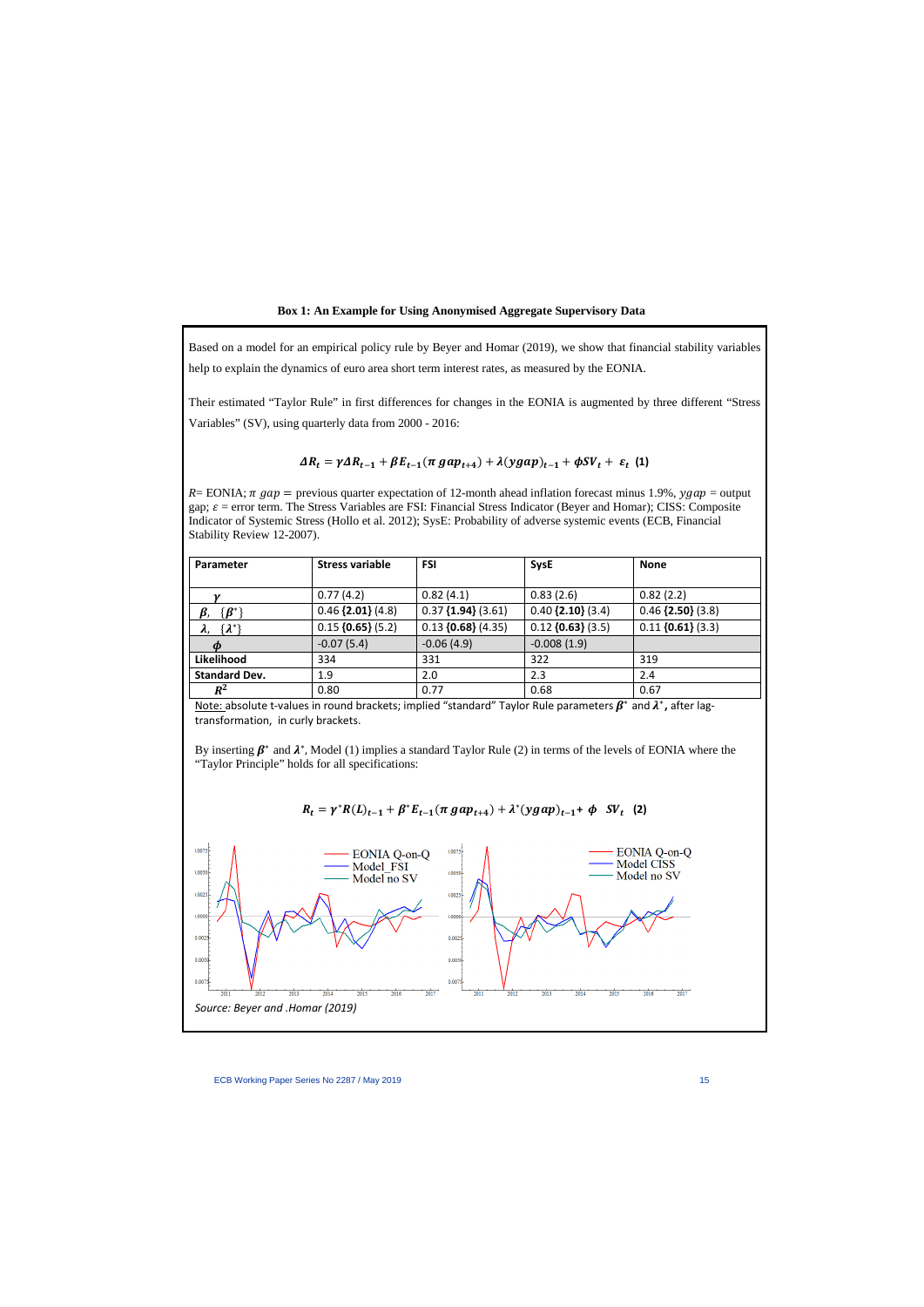Background: Beyer and Homar (2019) estimate a quarterly Taylor-Rule for the euro area (2000Q1 to 2016Q4) using EONIA. It is explained by its lag, the output gap and a 12-month ahead forecast of the inflation gap. That model has stable coefficient estimates over the entire sample and very good statistical properties until 2008. When the model is augmented with a Financial Stress Indicator (FSI) which contains observations from 2010 onwards the statistical properties and the goodness of fit improve significantly for the period after 2010. In particular, the dynamics of EONIA after the seven subsequent decisions to lower interest rates between 2011Q4 and 2014Q3 are remarkably well tracked by the augmented model. The FSI is constructed as an indicator function of a composite indicator, based on aggregated supervisory bank balance sheet data. Notice that when estimating the model instead with DG-MF's probability measure of systemic banking events (SysE, based on CDS data) the results are very similar. A formal "Encompassing"-Test shows, however, that FSI provides more information when estimated jointly with SysE. The hypothesis that SysE does not provide additional information when estimated jointly with FSI is not rejected at 25% while the converse is not true (FSI not providing additional info is rejected at 2%). Using the CISS Index variable of Hollo et al. (2012) – based on publicly available data – the model is less able to track the EONIA movements over the same sample period. The coefficient on CISS is only weakly significant and the statistical properties of the model are less favourable. The correlation coefficient between FSI and CISS is only 0.5. However, the CISS-augmented model has slightly better statistical properties than the model without any Stress Variable.

## **2.2 Should monetary policy and supervision be under the same roof?**

In an ideal world, with no frictions or constraints to the ability of monetary policy and supervision to achieve their respective objectives, any potential trade-off between price and financial stability would be fully regulated away. In this case, the precise institutional arrangement would not matter: having supervision and monetary policy within the same institution or in two separate ones would be equally good.

In reality, monetary policy and supervision are *de facto* constrained in their ability to achieve their respective objectives. In view of this, given the numerous and intricate interactions between monetary policy and supervision, as highlighted above, it is paramount that the "side effects" of each policy are accounted for. In this respect, a unified structure, where supervision and monetary policy are carried out by the same institution, seems to provide a better framework to achieve this than a separated structure. In broad terms, a unified structure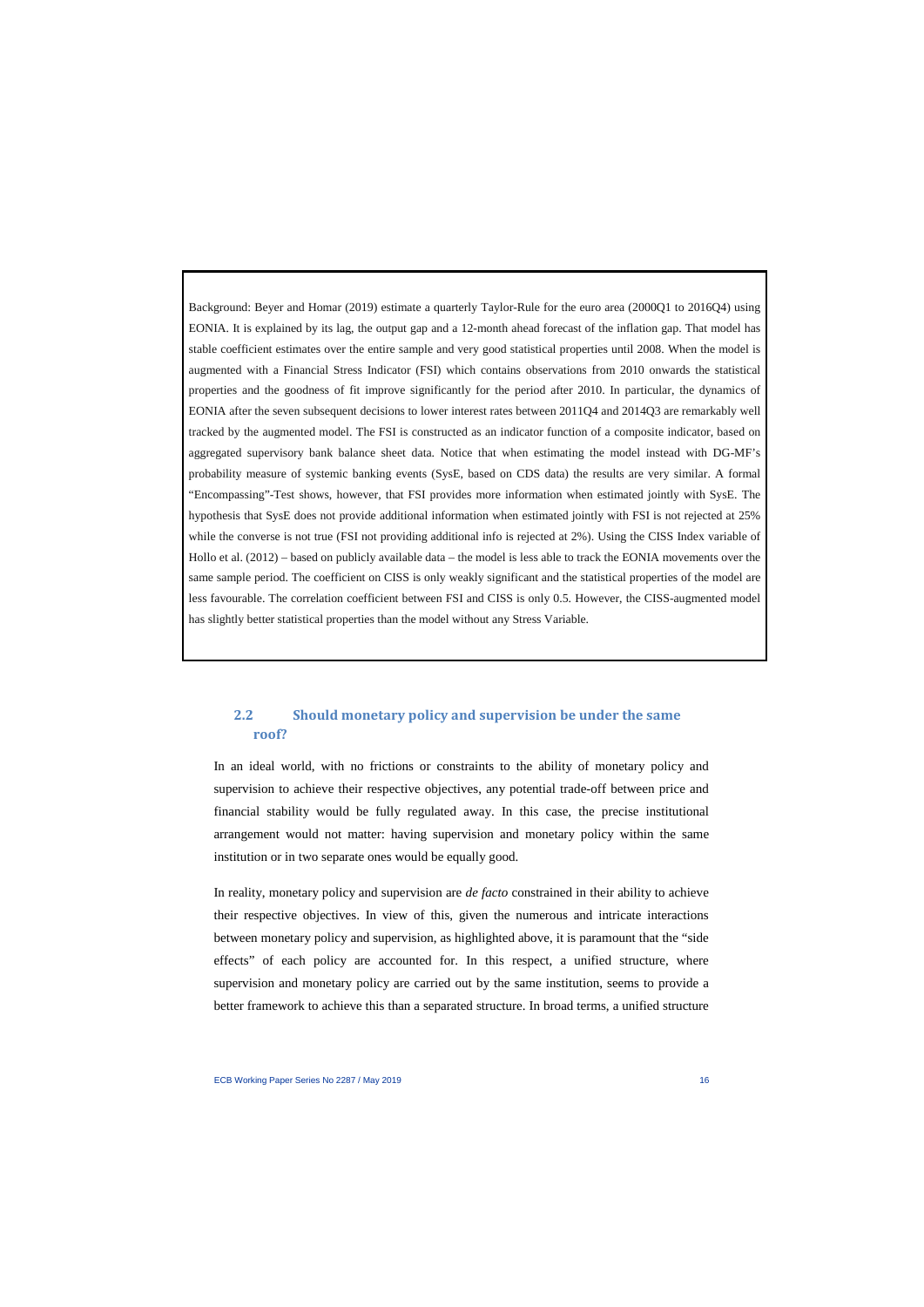of central banking and supervision would help prevent the coordination failure that arises when two distinct but interdependent objectives are assigned to two separate institutions.<sup>[9](#page-17-0)</sup> This coordination failure can be interpreted as the result of the monetary and supervisory authorities essentially playing a non-cooperative game and takes the form of *push-me-pullyou* behaviour. In the academic literature (see, for example, Bean, Paustian, Penalver and Taylor, 2010; De Paoli, Paustian, 2017; and Angelini, Neri and Panetta, 2011) such behaviour takes different forms, depending on how the two authorities' objectives are specified and how the associated inefficiencies are measured.

Despite the specific differences in the modelling assumptions, in these papers the coordination failure, spurred by a separation between the central bank and the supervisory authority, arises because the relevant institutions fail to internalise the spillovers existing between their own policies and objectives. By not internalising the implications that specific prudential policies may have for price stability, the supervisor does not take into account how its decision affects the conduct of monetary policy. Similarly, by not accounting for the effects that its interest rate policy may have on financial stability, the central bank does not consider how the conduct of monetary policy affects the implementation and the costs associated with prudential policies. As described by Smets (2014), the lack of coordination and the presence of spillovers between policies and objectives result in a suboptimal allocation where each authority uses its own policy instruments to offset and counterbalance the side effects triggered by the other authority's action.

A key argument supporting the desirability of a unified structure of central banking and supervision is precisely that, in such an institutional arrangement, it would be easier to account for the interdependencies between price and financial stability and their designated policy instruments. The model by Carillo *et al*. (2017) provides a quantitative assessment of the advantages of the coordination between monetary policy and financial stability, in a DSGE framework with risk shocks. In their study, monetary policy is modelled as a standard Taylor rule governing the nominal interest rate, while the policy designed to maintain financial stability takes the form of a subsidy on investment targeting a specific credit spread. The two policies and their objectives are interdependent. On the one hand, inflation is affected by the financial authority's subsidy on investment, through its effect on aggregate

<span id="page-17-0"></span><sup>9</sup> On this point, see the speech given by B. Bernanke "Central Banking and Bank Supervision in the United States" at the Allied Social Science Association Annual Meeting, Chicago, Illinois in January 2007, available at [https://www.federalreserve.gov/newsevents/speech/bernanke20070105a.htm.](https://www.federalreserve.gov/newsevents/speech/bernanke20070105a.htm)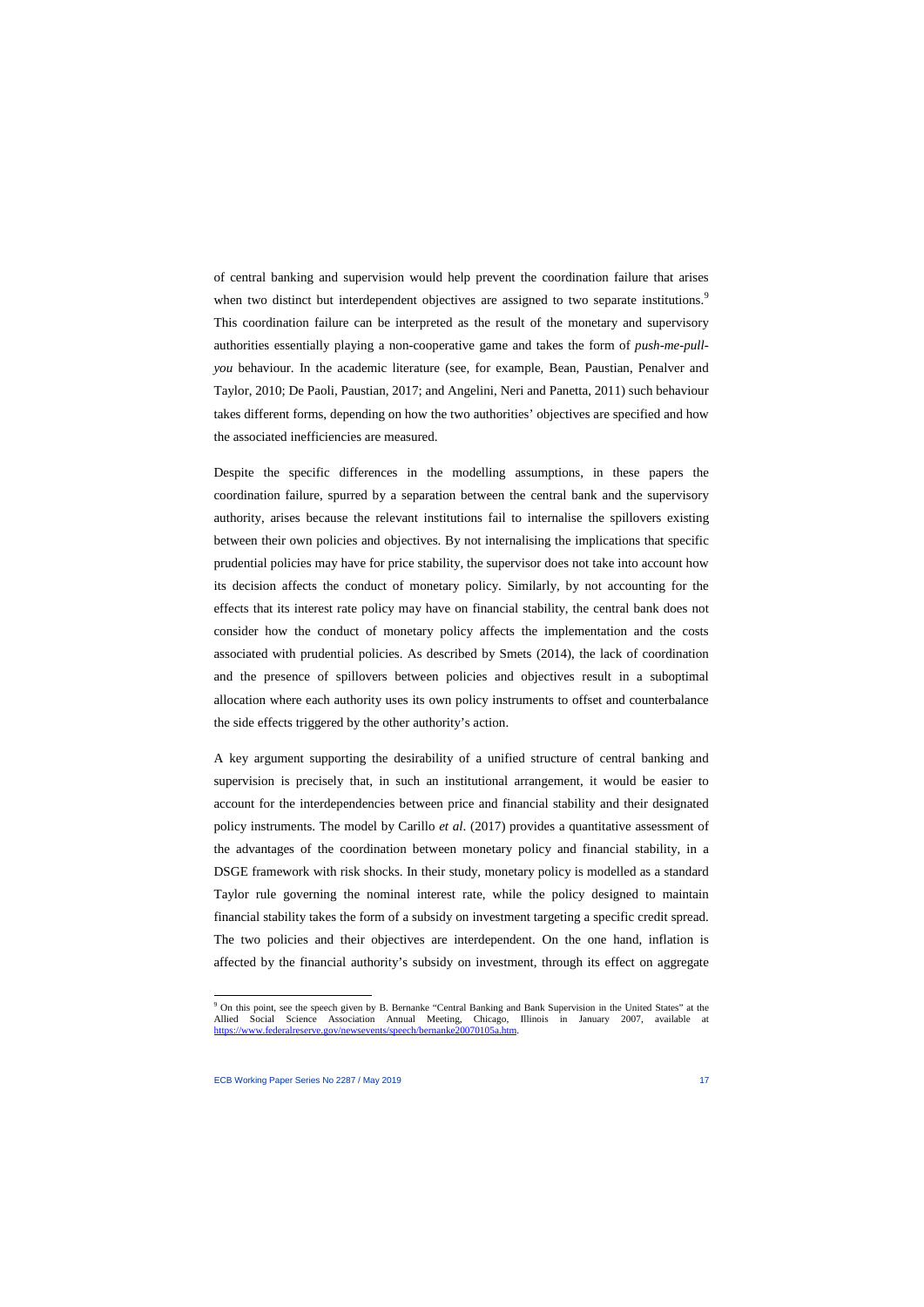demand. On the other hand, the credit spread is affected by the central bank's interest policy because of the effect that the nominal interest rate has on the terms of the contract between banks and their borrowers (i.e. entrepreneurs). In this context, Carillo *et al*. (2017) show that the non-cooperative allocation entails a significant welfare loss relative to the one where monetary and financial policies are jointly determined.<sup>[10](#page-18-0)</sup>

Beside the key advantage of accounting for the interdependencies between policies and their targets, having a single institution responsible for both monetary policy and supervision entails additional benefits. First, having the central bank and the supervisor within the same institution is likely to reduce the frictions and costs associated with the transfer of information between the two authorities, thus making it possible to fully exploit beneficial informational spillovers. As we have shown in Section 2.1.1, the central bank can significantly benefit from having access to supervisory information as this improves the conduct of monetary policy. Symmetrically, the supervisory authority may also benefit from the information collected by the central bank on the macroeconomic situation and on developments in financial markets. Finally, central banks can benefit from easy access to supervisory information in their lender of last resort activities (Goodhart and Schoenmaker, 1995, see also Section 3).

Second, a unified structure of central banking and supervision makes it possible for the supervisor to benefit from the independence and the reputation of the central bank, thus being less subject to political interference and external pressures, i.e. regulatory capture. This is an important advantage, as we will show in detail in Section 4, since the proximity of supervisors to national authorities, local stakeholders and special interest groups can influence their decisions and result in them being too lenient. More broadly, the arguments behind the benefits of having an independent supervisor are similar to those used to claim central bank independence. They have to do with the beneficial role that independence has in enhancing commitment and in limiting the time inconsistency problem. The lack of supervisory independence, whereby the supervisor's action can be possibly prejudiced by the short-termism of the interests of other stakeholders, undermines its ability to commit to specific policies and, in turn, the effectiveness of its intervention in curbing banks' risktaking incentives and the resulting increased fragility.

<span id="page-18-0"></span> $10$  They mention a welfare loss of 6%. Still in the context of DSGE models, Angelini, Neri and Panetta (2014), Bodenstein, Guerrieri, La Briola (2014), De Paoli and Paustian (2017) and Van der Ghote (2017) also find gains from cooperation, although smaller.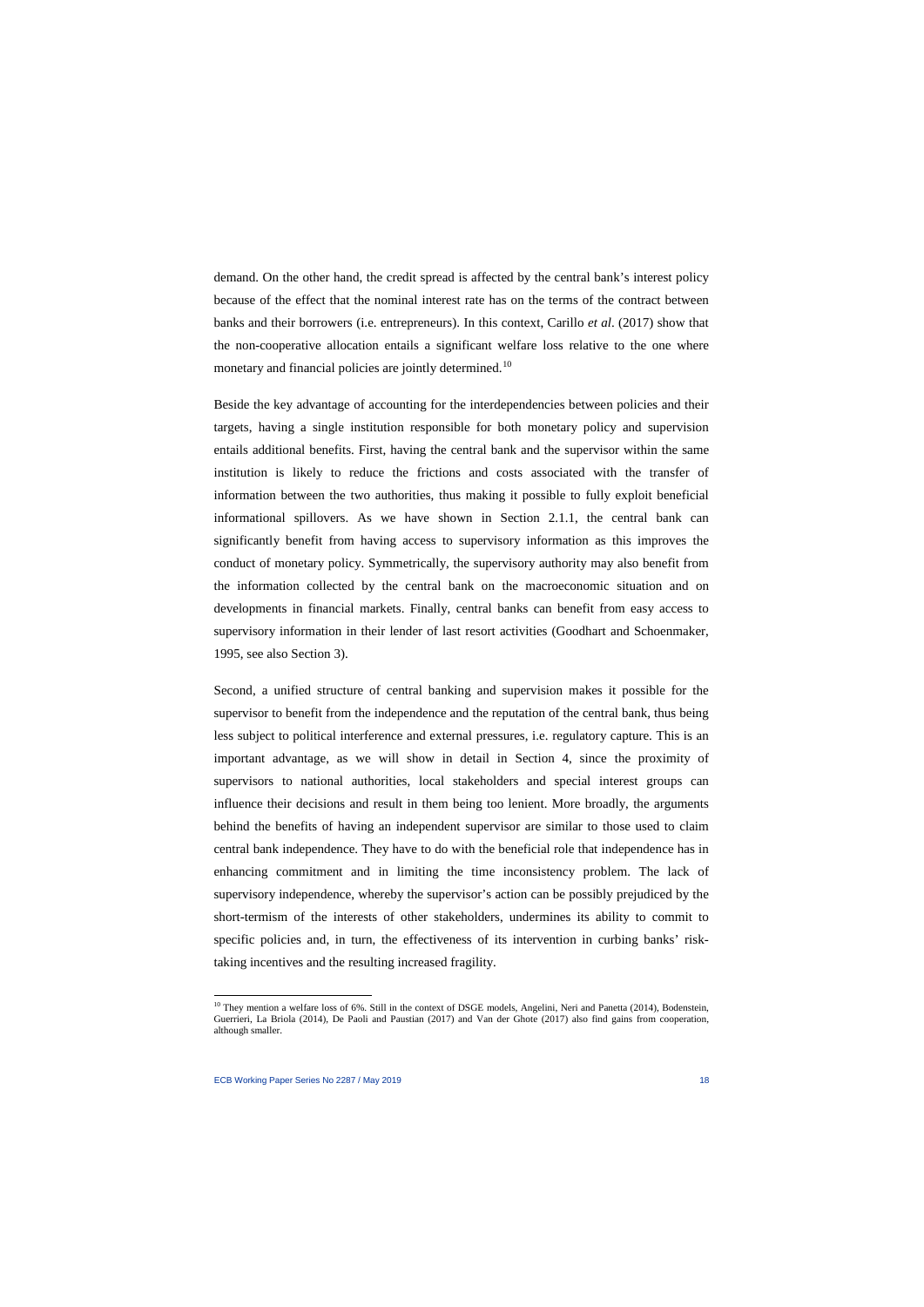Proximity to external stakeholders and political interference may prevent the supervisors from taking specific actions in line with their financial stability objective but particularly costly for those external parties. In other words, due to proximity, the local supervisor may be more prone than a centralised one to internalise the costs of external parties in its decision making process, thus deviating from its optimal conduct. By way of example, the liquidation of an insolvent bank may be the optimal action to take in order to minimise the losses associated with a bank failure, but can be particularly costly for political forces in power in terms of reputation. Internalising these reputational costs may mean the supervisor will be more lenient to the point that, if those costs are very large, it may decide not to liquidate banks that are insolvent.<sup>[11](#page-19-0)</sup> Furthermore, supervisory forbearance also increases the risk of and the costs associated with financial distress, thus leading to suboptimal allocations by inducing banks to take excessive risk. Thus, the increased independence that a supervisor enjoys within a unified structure of supervision and central banking can generate significant efficiency gains by fostering better supervision, and, in turn, limiting excessive risk-taking by banks and enhancing financial stability.

The above arguments highlight the advantages of a unified structure of central banking and supervision relative to a separated one. However, in policy and academic debates the issue surrounding having a single institution to conduct both monetary policy and supervision seems not to be resolved and there are influential positions in favour of a separation between the two functions.<sup>[12](#page-19-1)</sup> In a recent paper, Rutkowski and Schnabel (2017) provide evidence that, while some coordination between the central bank and supervisors is advisable, transferring supervisory tasks to the central bank may be conducive to higher inflation and not entail a significant beneficial effect on financial stability. Older papers (e.g. Di Noia and Di Giorgio, 1999; Copelovitch and Singer, 2008) also pointed to a positive correlation between the central bank's involvement in supervisory tasks and inflation. This would result from central bankers deviating from their optimal monetary policy path in order to "accommodate" the stability of financial institutions.

<sup>&</sup>lt;sup>11</sup> When a bank failure has an impact on politicians, for example by negatively affecting their chances of being reelected,

<span id="page-19-1"></span><span id="page-19-0"></span>having an independent supervisor avoids those (private) concerns from entering into the liquidation decision.<br><sup>12</sup> In her speech at the 19th Handelsblatt Annual Conference in 2014, Claudia Buch, Vice-President of the Germa bank, identified the allocation of the SSM within the ECB as a main source of risk. She stated "Alongside its actual task of monetary policy, the ECB Governing Council is ultimately also responsible for supervisory issues. These relate to microprudential and macroprudential supervision, with the latter addressing the stability of the financial system as a whole. If, however, monetary policy decisions are influenced by supervisory considerations, this would significantly impact on the credibility of monetary policy."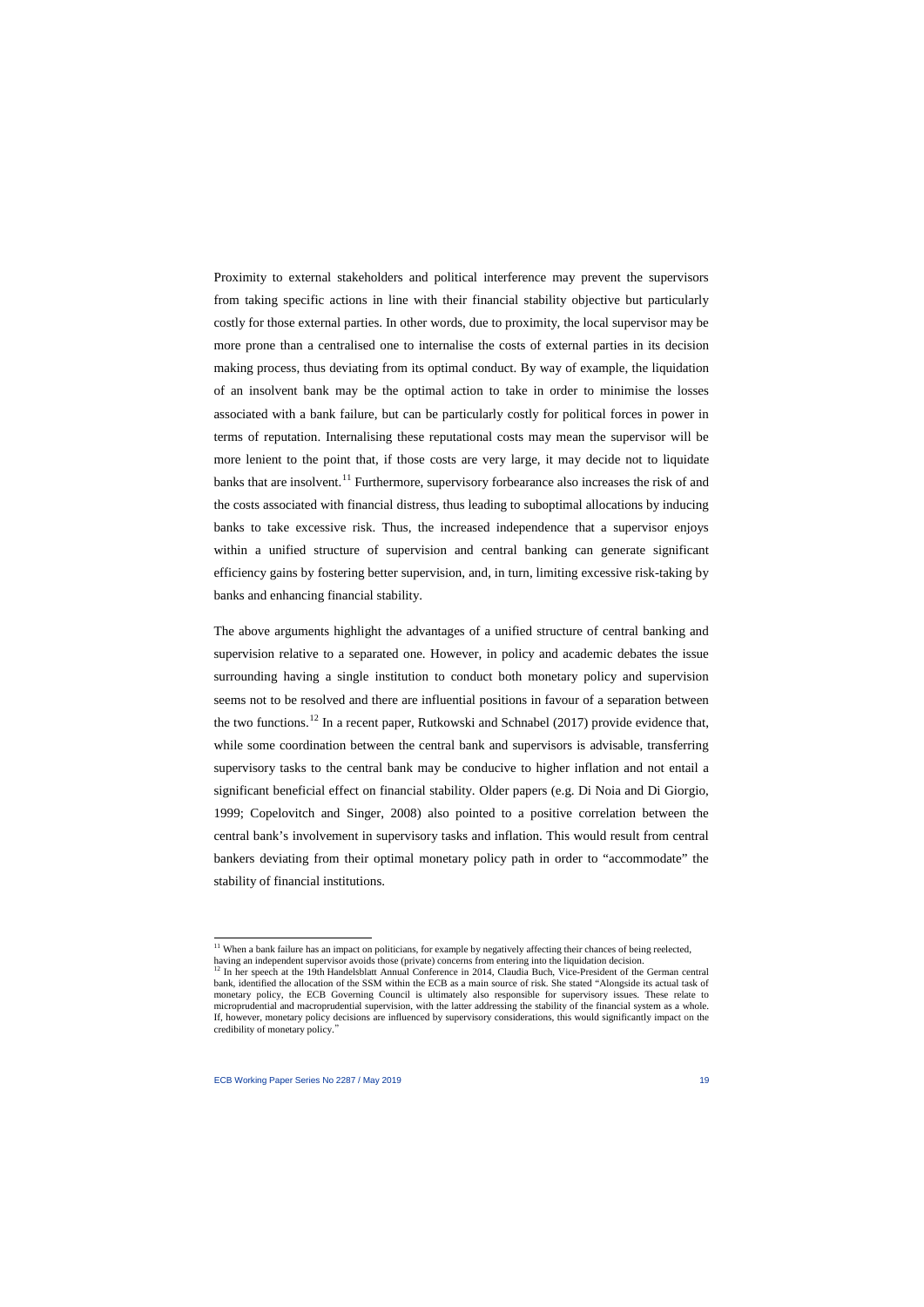More broadly, there are two main arguments used to support the allocation of monetary policy and supervision to two separated institutions: reputational risks and conflicts of interest. We are going to discuss them in turn.

Reputational risk refers to the negative impact that the distress or the failure of a bank may have on the reputation of the supervisory authority, as it suggests its inability or unwillingness to address banks' problems in a timely and effective manner. One of the main arguments supporting the separation between central banking and supervision is that, within a unified structure, such a reputational bias would apply to the whole institution, thus potentially affecting also the reputation (and so the effectiveness) of the authority conducting the monetary policy (Goodhart, 2000; and Haubrich, 1996).<sup>[13](#page-20-0)</sup>

While it is true that reputation is an extremely sensitive issue for supervisors, it is not clear that the reputational risk for the central bank would be present only in a unified architecture. Due to its role as lender of last resort, it is likely that the central bank and its reputation are going to be negatively affected by the distress of financial institutions, irrespective of the institutional architecture. In this regard, the UK experience after the failure of Northern Rock offers interesting insights. In the UK, after 1997, supervisory powers were assigned to the Financial Service Authority (FSA). However, the Bank of England still retained the lender of last resort function. While the failure of Northern Rock was rooted in risky funding strategies adopted by the bank and the lack of a proper oversight by the supervisory authority, it was triggered by a severe liquidity dry-up in the market for wholesale funding.<sup>[14](#page-20-1)</sup> The important role that liquidity played in the bank failure and the lack of a swift intervention of the central bank in providing emergency liquidity were precisely the reasons why the Bank of England was also blamed and considered responsible for the failure of Northern Rock.

The UK case described above seems to suggest that reputational risk is not an inherent and exclusive feature of a unified structure, but could also emerge in contexts where monetary policy and supervision are separated. The main reason for this hinges on the fact that the

<sup>&</sup>lt;sup>13</sup> Referring to regulators, the importance of reputational spillovers and their potential detrimental effects have been formalised in Morrison and White (2013). In their framework, sharing a common regulator represents a channel of contagion between otherwise unconnected banks. When a bank fails, the confidence in the regulator's competence and its ability to assess the viability of a bank are negatively affected. As a result, investors become worried about the soundness of the banks under the same regulator and, as a result, withdraw their investments. A related argument could apply to our framework, given the role of emergency liquidity provider played by the central bank. When a bank is in distress, it becomes difficult to assess the actual responsibility for the failure, thus casting doubts on the ability of both the supervisor and the LOLR to

<span id="page-20-1"></span><span id="page-20-0"></span>assess banks' soundness and design effective interventions.<br><sup>14</sup> For a description of the events leading to the fall of Northern Rock, see among others, the article in The Economist "Lesson of the Fall", available a[t http://www.economist.com/node/9988865.](http://www.economist.com/node/9988865)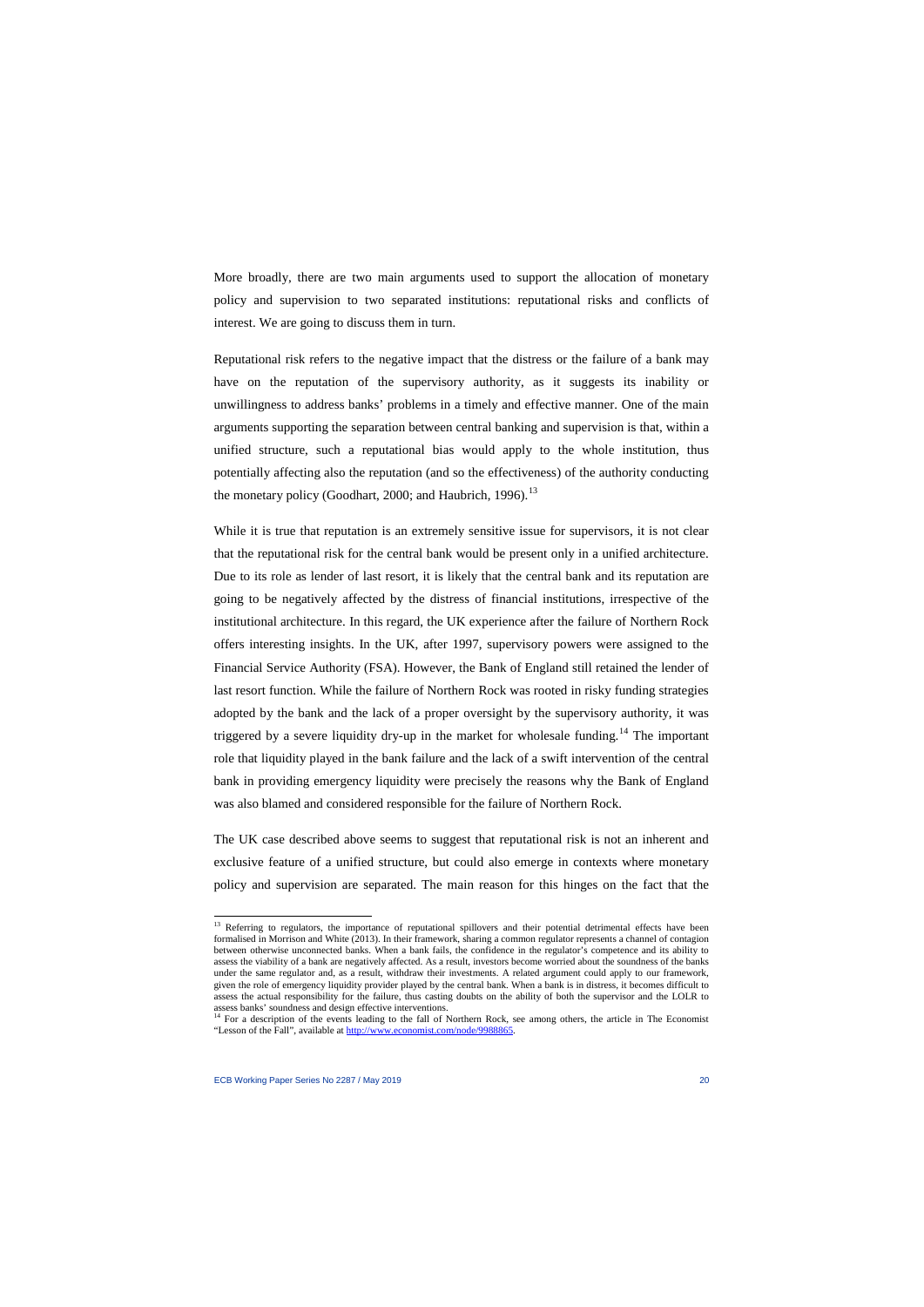central bank also contributes to and is responsible for maintaining financial stability in its role as LOLR. Irrespective of the institutional architecture, the supervisory authority and the central bank, in its role as emergency liquidity provider, have complementary roles in fostering financial stability. The former is responsible for preventing banks from taking excessive risks and triggering proper corrective actions, thereby reducing the overall likelihood of a crisis. The latter, instead, is responsible for intervening when a crisis hits or a financial institution becomes distressed.

The role of the central bank as LOLR is also a key issue that can serve to defeat the conflict of interest argument used to support the separation between supervision and central banking. In the current debate, the conflicts of interest between the central bank and the supervisor are described as the risks of *financial dominance* and *(excessive) supervisory forbearance*. The former is seen as the risk that the central bank will deviate from the optimal conduct of monetary policy and, thus, from the inflation target, in an attempt to pursue financial stability objectives. The latter emerges when the supervisor is too lenient in the attempt to reduce the losses borne by the central bank in the event that its counterparties – i.e. banks – fail.

As we discussed in detail above, trade-offs between price and financial stability arise both in the conduct of monetary policy and supervision. Changes in the monetary policy stance aimed at reaching price stability can lead to more risk-taking by banks and so negatively affect financial stability. Symmetrically, supervisory actions (e.g. prudential policy) may have negative implications for price stability. This implies that, at times, price and financial stability can have conflicting objectives. However, it is precisely the existence of these interdependences between monetary policy and supervision that makes their coordination, and, in turn, a unified structure desirable. In the absence of frictions, this would allow fully internalising the "side" effect of each policy, thus improving their effectiveness in reaching their respective goals. Based on these considerations, then, one could argue that taking into account the conflicting objectives and compromising to a certain extent on either monetary or financial stability should not be seen as a risk but rather as an advantage of a unified structure.

The above arguments hint at a more beneficial assessment of a unified structure of central banking and supervision than the one emerging in the current debate. How can we, then, reconcile our discussion with the current debate? To do this, there are two key questions to answer. First, what are the frictions that make a unified structure of central banking and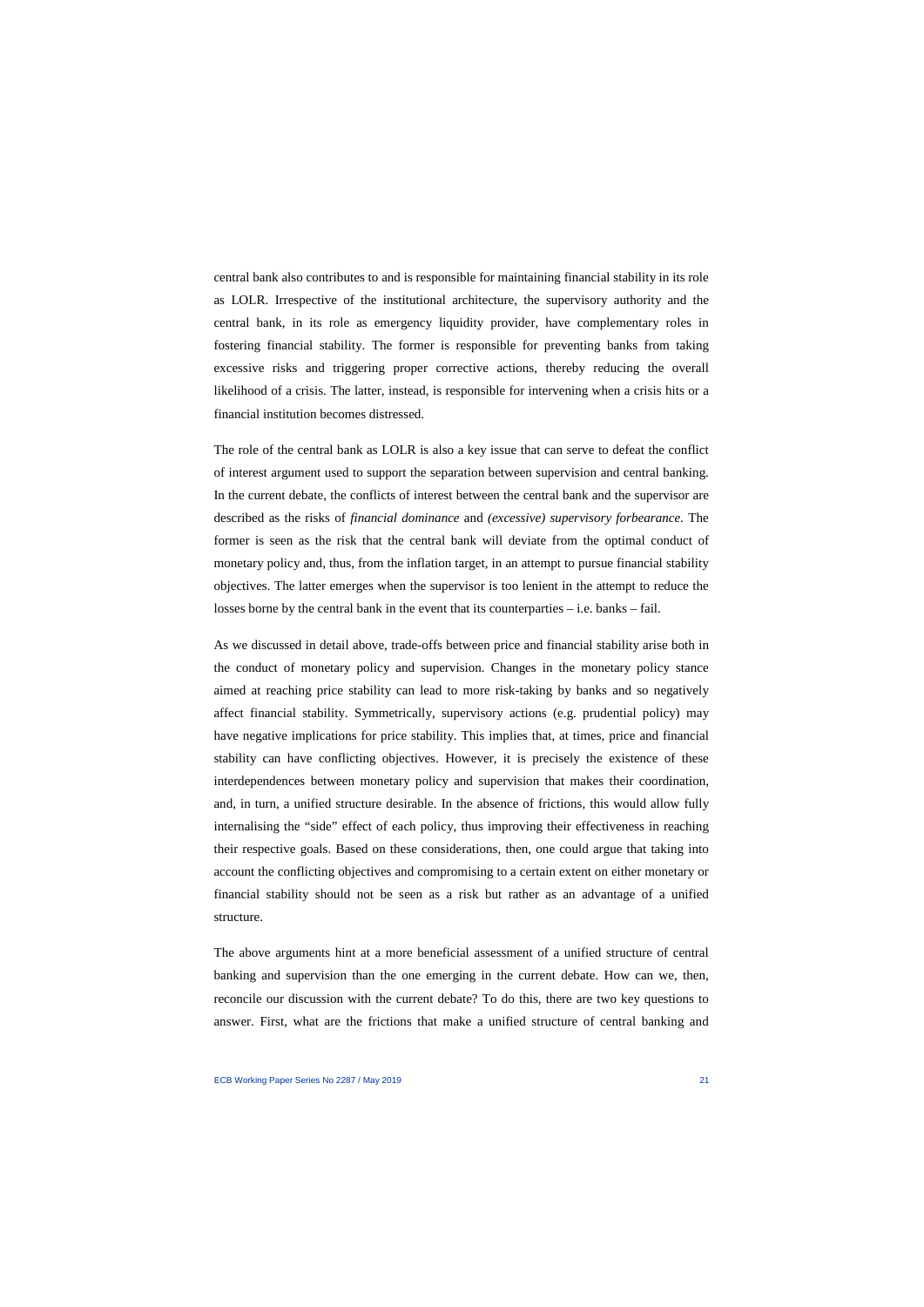supervision not optimal? Second, assuming that *financial dominance* and *supervisory forbearance* are indeed risks, are these specific to a unified structure or would they also emerge in the presence of a separated structure of central banking and supervision?

Regarding the first question, one possible case is when the creation of a single institution responsible for both supervision and monetary policy shrinks the set of available tools to achieve the two policy objectives (e.g. if the central bank could only use interest rate policy for both). In this case, two separated institutions, with two separated objectives and sets of tools would be preferable. A recent paper by Carillo *et al*. (2017) shows that an institutional arrangement where monetary policy and financial stability are provided with two separated instruments is better than one where the central bank uses its own instrument to address financial stability concerns, captured in the framework by an augmented Taylor rule for the central bank. Their result can be interpreted as supporting the Tinbergen's rule prescribing the need of two policy instruments for two policy targets. The analysis also highlights that the risk of financial dominance and associated inefficiencies can be material if the attribution of more responsibilities to the central bank is not complemented by an enlarged set of policy instruments.

Another possible issue associated with a unified structure regards the allocation of resources to the two policy functions. In other words, the question is whether or not there are economies of scale to exploit within a unified architecture. The high need for specialisation required to carry out both monetary policy and supervision tends to suggest that a unified structure may suffer from a reduced efficiency if resulting from the attribution of supervisory powers to the central bank without a sufficient increase in the staff count and/or adequate investments in staff training. In this case, the work overload for the staff could undermine their performance and so have a detrimental effect on the achievement of both price and financial stability.

In this framework, we could consider a scenario where the unification leads to a reduction in the effectiveness of the supervisor or the central bank in achieving their objectives, resulting, for example, from the existence of reputational risks and political influence. In this situation, then, the benefits of internalising the spillovers between the policies could be offset by the fact that they are less effective in pursuing their respective objectives.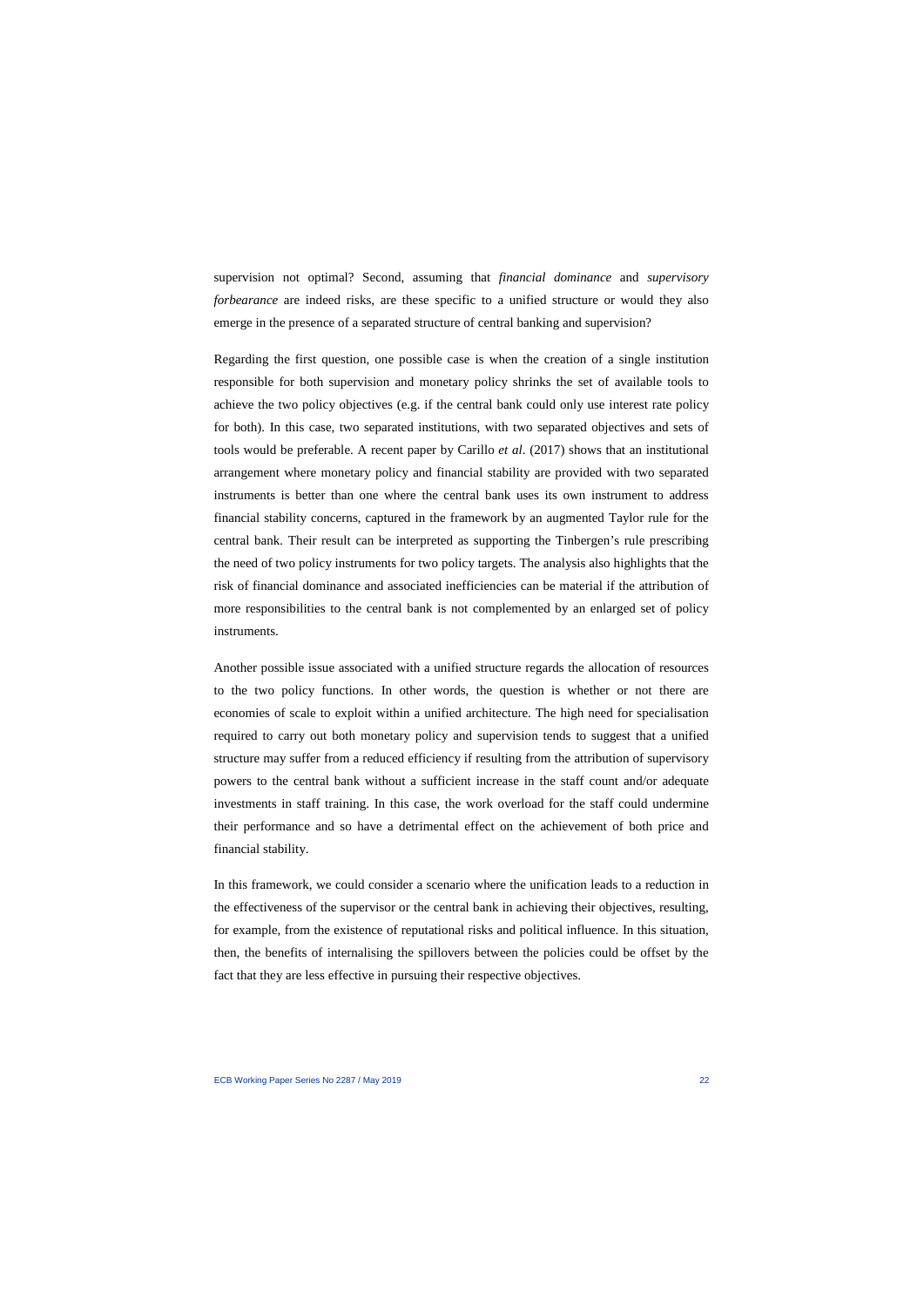Regarding the role that specific institutional arrangements may have on the emergence of *financial dominance* and *supervisory forbearance* risks, similar arguments used for the reputational risk apply. Thus, the emergence of a conflict of interest between the central bank and the supervisor does not seem to be specific to the unified structure. In other words, they could emerge even in scenarios where monetary policy and supervision are assigned to two separated institutions. The reason for this is that, even when the central bank is separated from the supervisor, it is still responsible for guaranteeing financial stability, in particular through its role as provider of emergency liquidity. As we shall discuss in detail in the next section, the provision of emergency liquidity by the central bank also gives rise to risks and possible conflicts of interest with the supervisory authority.

## **2.3 Supervisory structure and economic outcomes: an empirical investigation**

In this section we will present some tentative evidence on the relation between institutional structure of prudential and central banking functions and macroeconomic outcome. When analysing this evidence, there are important caveats to consider. First, the cross-country indicator of the institutional structure of prudential policy does not fully capture the nuances of institutional arrangements, such as overlapping board members, cooperation agreements or intra-institutional firewalls. A second caveat to note is that these comparisons do not necessarily imply causality.

This simple empirical analysis is related to a number of other research projects, including the recent one by Rutkowski and Schnabel (2017). They assess empirical associations of cooperation between bank supervisory authorities and central banks and institutional structure (separation and unification), with inflation outcomes and probability of banking crises. The analysis can be brought a step further to explore 1) whether there is a relationship between the institutional structure and the likelihood that a credit boom will turn "bad" (a financial crisis materialises) and 2) link this probability to the use of macroprudential tools by either a stand-alone supervisor or a central bank.

Our first exercise focuses on macroeconomic outcome variables, specifically GDP growth and deviations from inflation target. Based on different fixed- and random-effects models<sup>15</sup>, we do not find evidence that GDP growth is lower in countries and years where bank supervision is integrated into the Central Bank (see Tables 1 and 2). Actually, some of the results point to a positive relation. We also find no evidence of higher deviations from the inflation target if bank supervision is integrated into the central bank. These results are not robust across different specifications and also

l

<span id="page-23-0"></span><sup>&</sup>lt;sup>15</sup> See Appendix for a detailed description of the econometric specification and variables used. Full tables for the estimations are also reported (appendix tables 1 and 2), as well as a robustness check in which only non-euro area countries are included (appendix table 3).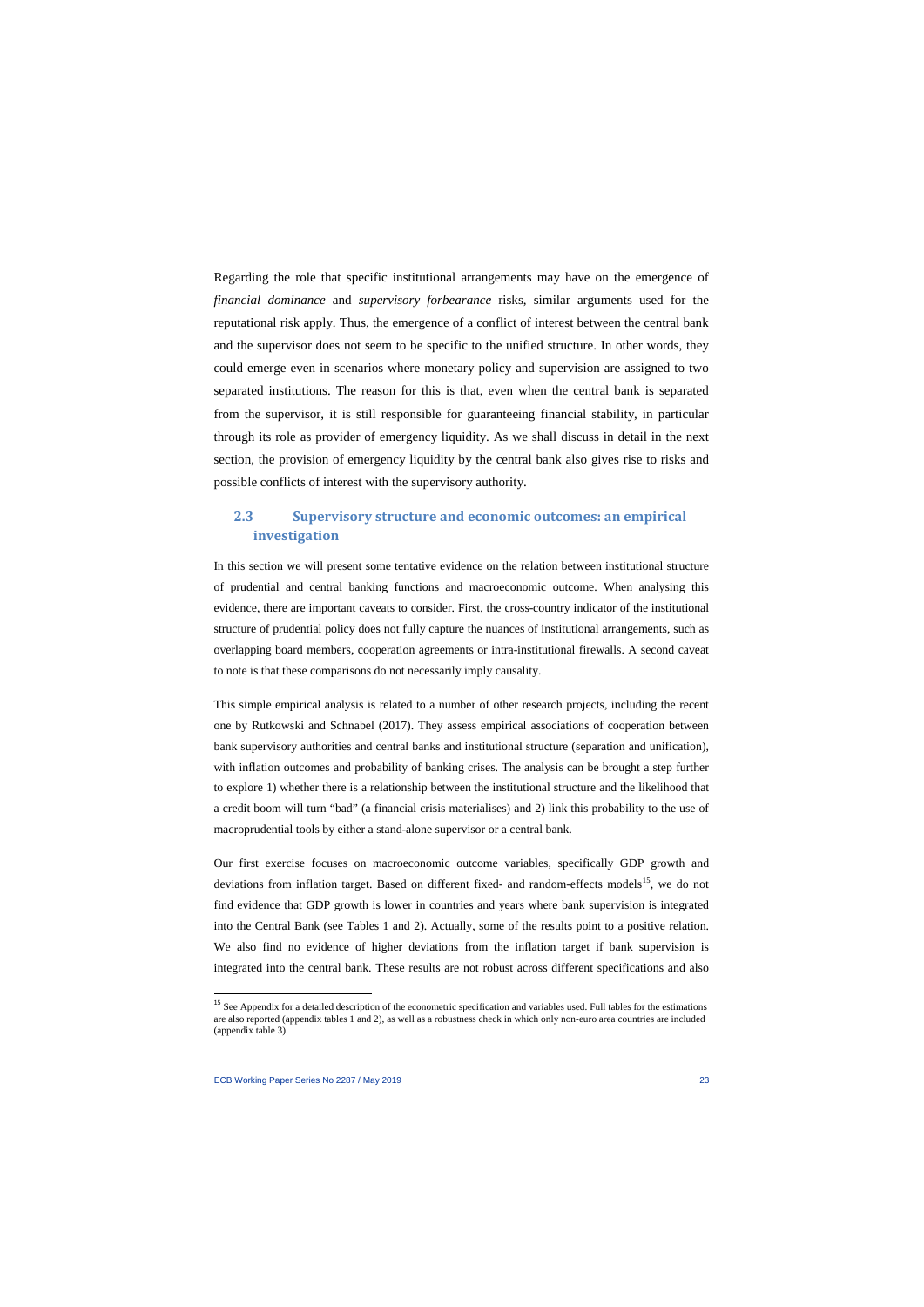vary significantly in economic magnitude, and therefore they should be taken with care. At the same time, we can conclude from this exercise that we do not find empirical evidence supporting the idea that an integrated structure negatively affects the conduct of monetary policy.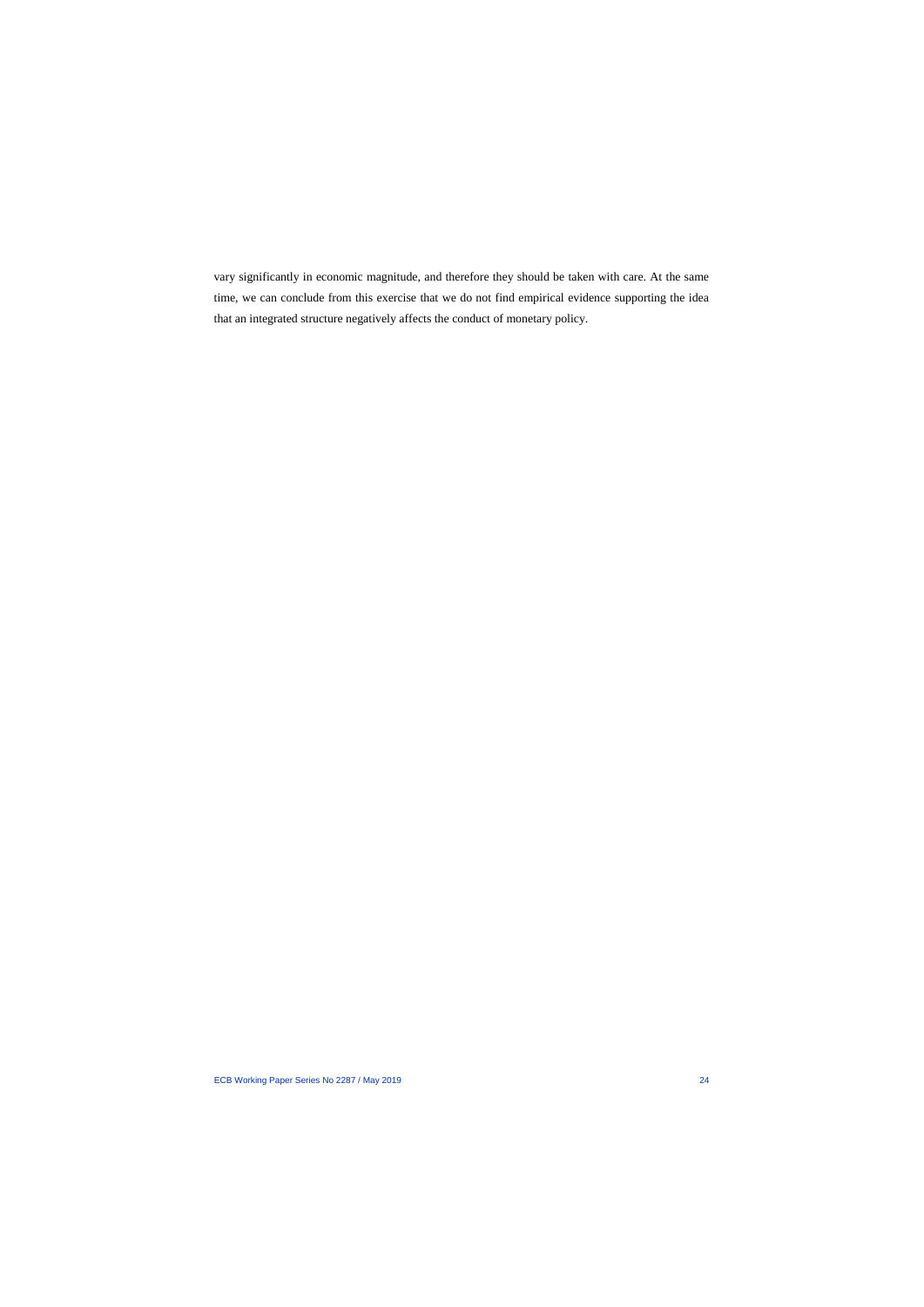|                     |            |            | <b>Table 1</b> |            |            |            |
|---------------------|------------|------------|----------------|------------|------------|------------|
|                     | (1)        | (2)        | (3)            | (4)        | (5)        | (6)        |
|                     | GDP growth | GDP growth | GDP growth     | GDP growth | GDP growth | GDP growth |
|                     |            |            |                |            |            |            |
| Integrated model    | $0.925**$  | 1.103      | 0.462          | 1.220      | 0.253      | 4.151      |
|                     | (0.363)    | (0.777)    | (0.335)        | (0.832)    | (0.651)    | (3.934)    |
|                     |            |            |                |            |            |            |
| Observations        | 1,216      | 1,216      | 1,216          | 1,216      | 1,038      | 1,038      |
| Number of countries | 97         | 97         | 97             | 97         | 97         | 97         |

Standard errors in parentheses

\*\*\* p<0.01, \*\* p<0.05, \* p<0.1

Note: GDP growth is the annual GDP growth rate in %, "integrated model" is a dummy variable which takes the value 1 if the central bank is responsible for bank supervision and 0 otherwise. Year dummies included in all specifications, country fixed effects used in (2), (4), (5), (6), random effects in (1) and (3), ln(GDP/capita) and corruption control index included in (3), (4), (5) and (6), lagged GDP growth included in (5) and Arellano-Bond estimator in (6).

|                     |          |           |          |                                 |          | Table 2                  |         |           |                                      |          |         |          |
|---------------------|----------|-----------|----------|---------------------------------|----------|--------------------------|---------|-----------|--------------------------------------|----------|---------|----------|
|                     | (1)      | (2)       | (3)      | (4)                             | (5)      | (6)                      | (7)     | (8)       | (9)                                  | (10)     | (11)    | (12)     |
|                     |          |           |          | Inflation deviation from target |          |                          |         |           | log(Inflation deviation from target) |          |         |          |
|                     |          |           |          |                                 |          |                          |         |           |                                      |          |         |          |
| Integrated model    | $-0.296$ | $-2.786*$ | $-1.763$ | $-5.457*$                       | $-0.699$ | $-3.158**$               | 0.146   | $-0.0272$ | $-0.0868$                            | $-0.172$ | 0.0845  | $-0.481$ |
|                     | (1.162)  | (1.551)   | (1.156)  | (2.921)                         | (0.473)  | (1.352)                  | (0.152) | (0.216)   | (0.139)                              | (0.216)  | (0.152) | (0.387)  |
|                     |          |           |          |                                 |          |                          |         |           |                                      |          |         |          |
| Observations        | 1,182    | 1,182     | 1,178    | 1,178                           | 999      | 906                      | 1.182   | 1,182     | 1,178                                | 1.178    | 999     | 906      |
| R-squared           | 0.046    | 0.047     | 0.062    | 0.083                           | 0.411    | $\overline{\phantom{a}}$ | 0.098   | 0.098     | 0.105                                | 0.107    | 0.140   | ٠        |
| Number of countries | 94       | 94        | 94       | 94                              | 93       | 93                       | 94      | 94        | 94                                   | 94       | 93      | 93       |
| ~ - -               |          |           |          |                                 |          |                          |         |           |                                      |          |         |          |

Standard errors in parentheses \*\*\* p<0.01, \*\* p<0.05, \* p<0.1

Note: Inflation deviation from target is absolute difference between inflation rate and inflation target for a specific country taken from<http://www.centralbanknews.info/p/inflation-targets.html> (a "virtual" inflation target of 2% is used whenever another explicit target is not available), "integrated model" is a dummy variable which takes the value 1 if the central bank is responsible for bank supervision and 0 otherwise. Year dummies included in all specifications, country fixed effects used in  $(2)$ ,  $(4)$ ,  $(6)$ ,  $(8)$ , random effects in  $(1)$  and  $(3)$ , ln $(GDP/capita)$  and corruption control index included in  $(3)$ ,  $(4)$ ,  $(9)$  and  $(10)$ , lagged GDP growth included in (5) and (11) and Arellano-Bond estimator in (6) and (12).

We will now focus on a more specific outcome variable, more directly related to policy tools used by monetary and prudential authorities: credit cycles. Specifically, we follow a model by Dell'Ariccia et al. (2016) who identify boom episodes by comparing the credit-to-GDP ratio in each year t and country i to a backward-looking, rolling, country-specific, cubic trend estimated over the period between years t-10 and t and classify an episode as a boom if either one of the following two conditions is satisfied: (i) the deviation from trend is greater than 1.5 times its standard deviation and the annual growth rate of the credit-to-GDP ratio exceeds 10 percent; or (ii) the annual growth rate of the credit-to-GDP ratio exceeds 20 percent. Dell'Ariccia et al. (2016) show that only one in three credit booms ends in a crisis and that the likelihood of a credit boom turning into a crisis increases with the length of the boom, the growth rate of credit and the initial level of credit to GDP. Finally, the authors present suggestive evidence that macroprudential policies have some role to play in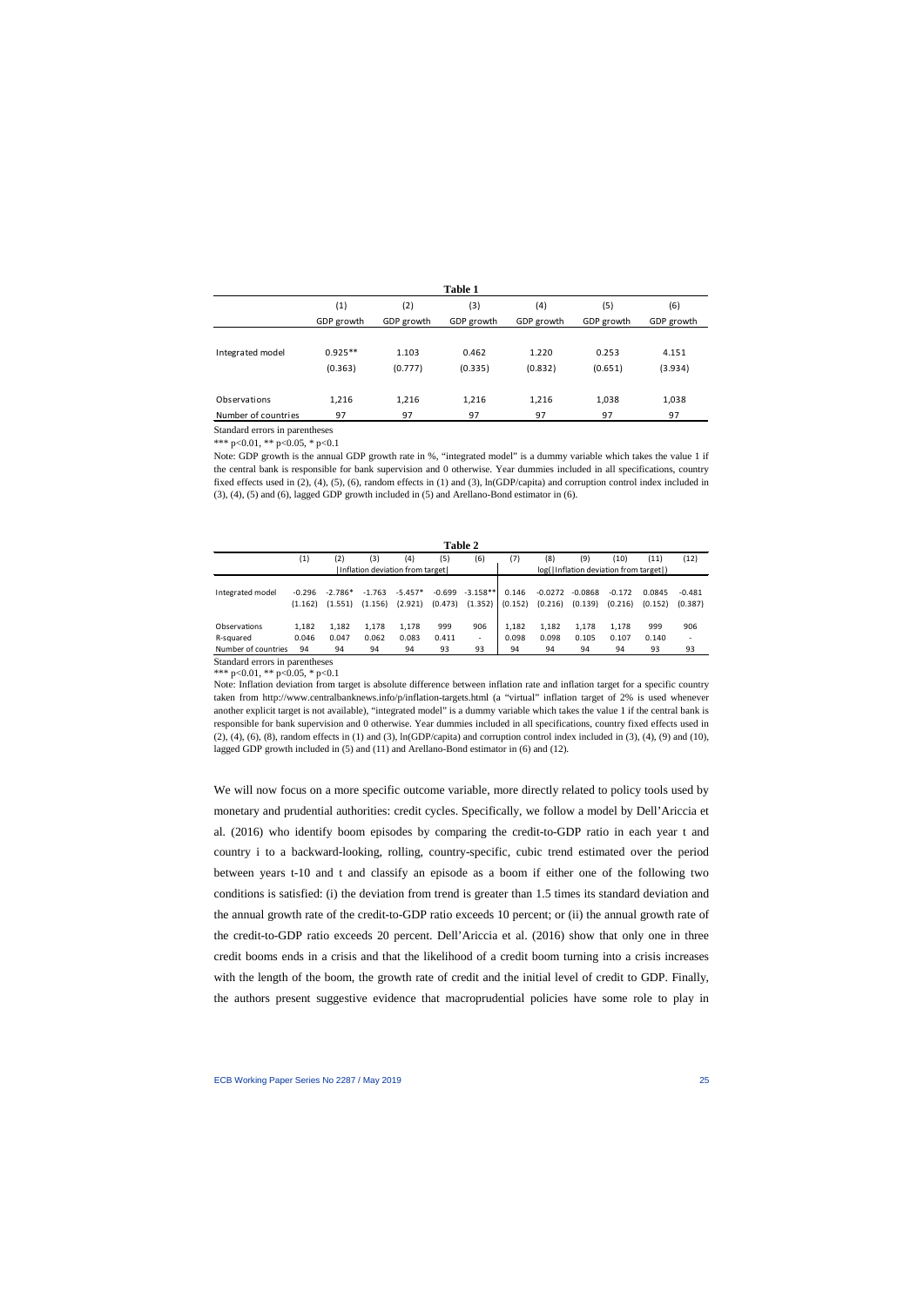avoiding the negative end scenarios for credit booms, while there is no evidence that monetary or fiscal policies are useful in this context.

We build on their study and gauge whether there is variation in the likelihood of a credit boom turning bad (i.e. ending in a crisis) across different supervisory structures. First, we find a difference in the likelihood that a credit boom will end in a crisis between countries where banking supervision is housed in an independent institution or in the central bank. As reported in Panel A below, in 14% (24/173) of country-year pairs where there was a boom in the previous two years, we find a banking crisis in the same or two subsequent years if bank supervision is housed in the central bank. The corresponding share is 23% (26/112) among country-year pairs where bank supervision is undertaken outside the Central Bank. This suggests a more than 50% higher probability of a credit boom turning into a banking crisis in countries where bank supervision is outside the central bank.

|         | Separated Model |        | <b>Integrated Model</b> |        |
|---------|-----------------|--------|-------------------------|--------|
|         | No crisis       | Crisis | No crisis               | Crisis |
| No boom | 243             | 62     | 447                     | 73     |
| Boom    | 86              | 26     | 149                     | 24     |

**Panel A: Likelihood of a credit boom turning into a financial crisis**

Notes: Boom episodes and Crisis identified as in Dell'Ariccia et al. (2016). Integrated Model refers to scenarios where the central bank is responsible for bank supervision and Separated Model to those where it is not. Each cell counts the number of country-year observations.

In a second step, we explore whether the use of different policy tools might explain these differences. Dell'Ariccia et al. (2016) provide tentative evidence that the use of macroprudential tools can reduce the likelihood of a credit boom turning into a crisis. Similarly, other country-level research has shown that the use of macroprudential tools can reduce credit cycles and fragility (Jimenez et al., 2017; Vandebussche, Vogel and Detragiache, 2015). We therefore explore whether bank supervisors under different institutional arrangements show a differential propensity to use specific macroprudential tools. We focus on one specific macroprudential tool, the *loan-to-value* ratio, which has been used to dampen housing price and real estate credit cycles. Results are reported in Panel B. As before, we present data in quadrants, distinguishing between country-year pairs with and without boom, using or not using the LTV ratio as a macroprudential tool, and with independent bank supervisors and with bank supervisors inside the central bank. We find that where bank supervision is inside the central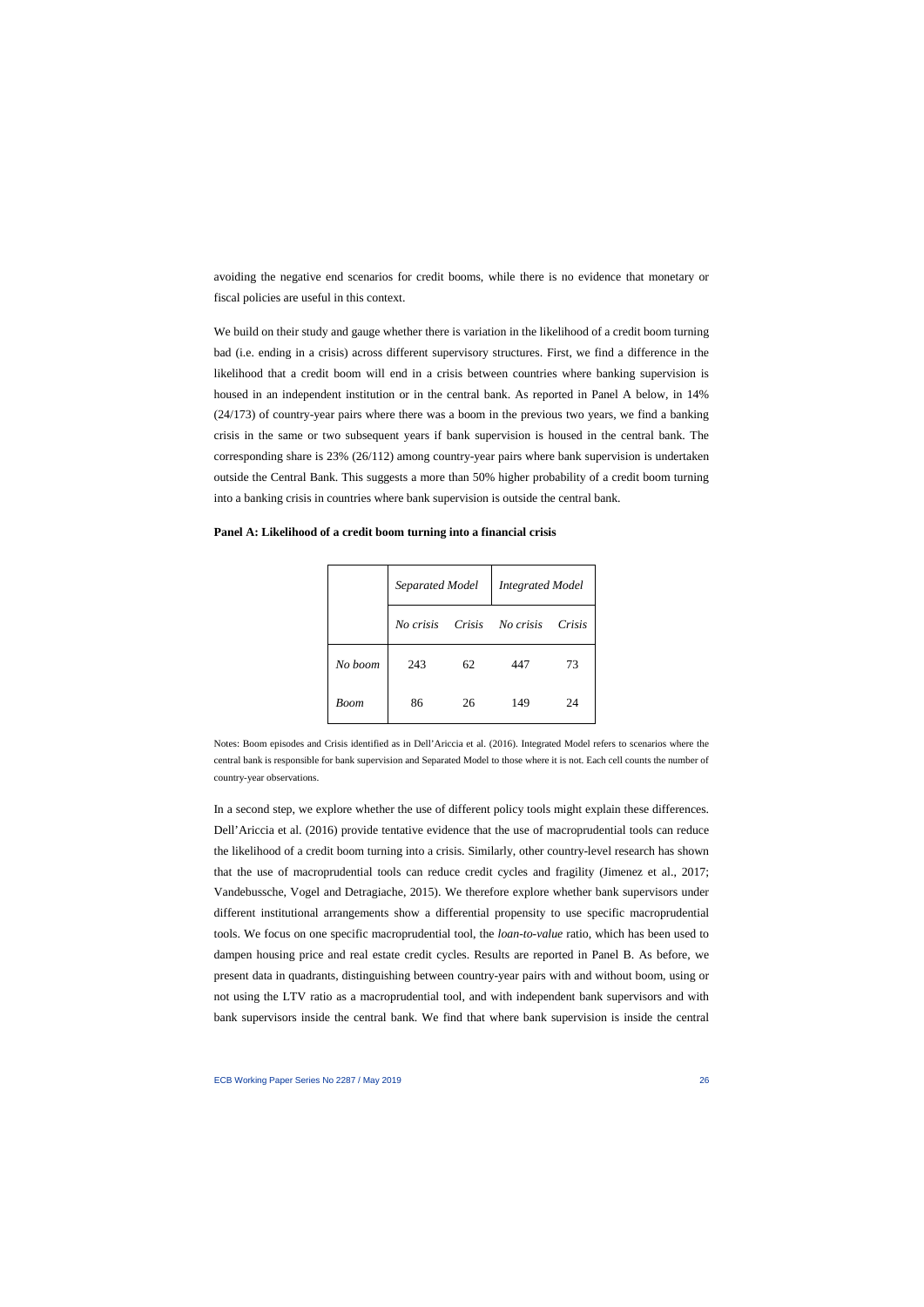bank, the LTV ratio was used in 25% (26/104) of all credit boom years, while it was used in 9% (5/55) of all credit boom years in countries where the bank supervisor was outside the Central Bank.

|         | Separated Model |            | <b>Integrated Model</b> |     |
|---------|-----------------|------------|-------------------------|-----|
|         | No LTV          | <i>LTV</i> | No LTV                  | LTV |
| No boom | 207             | 67         | 363                     | 126 |
| boom    | 50              | 5          | 78                      | 26  |

#### **Panel B: Use of macroprudential tools**

Notes: Boom episodes and LTV identified as in Dell'Ariccia et al. (2016). Integrated Model refers to scenarios where the central bank is responsible for bank supervision and Separated Model to those where it is not. Each cell counts the number of country-year observations.

Summing up the results shown in Panels A and B together, we find that in country-year pairs where bank supervision is in the Central Bank, there is a higher likelihood that LTV ratios are being used as macroprudential tools during credit booms and that credit booms are less likely to turn into crises. While we cannot establish a robust link between these two findings (i.e. use of LTV resulting in lower crisis probability), our work is at least suggestive that this might be the case. The evidence presented in this section does not support the concerns related to both financial dominance and supervisory forbearance in the case of supervision being housed in central banks. Rather it suggests a higher likelihood that central banks use an additional policy tool (macroprudential tools) in addition to microprudential instruments to overcome the possible conflicts of interest.

## **3 The lender of last resort function**

## **3.1 Interactions**

In its role as provider of emergency liquidity, the central bank shares the goal of preserving financial stability with the supervisor.

The effect of the LOLR function on financial stability is twofold. By providing emergency liquidity to banks and by limiting the scope and extent of costly liquidation and fire sales, the LOLR has a direct beneficial effect on financial stability. Beside this direct effect, the LOLR also indirectly affects bank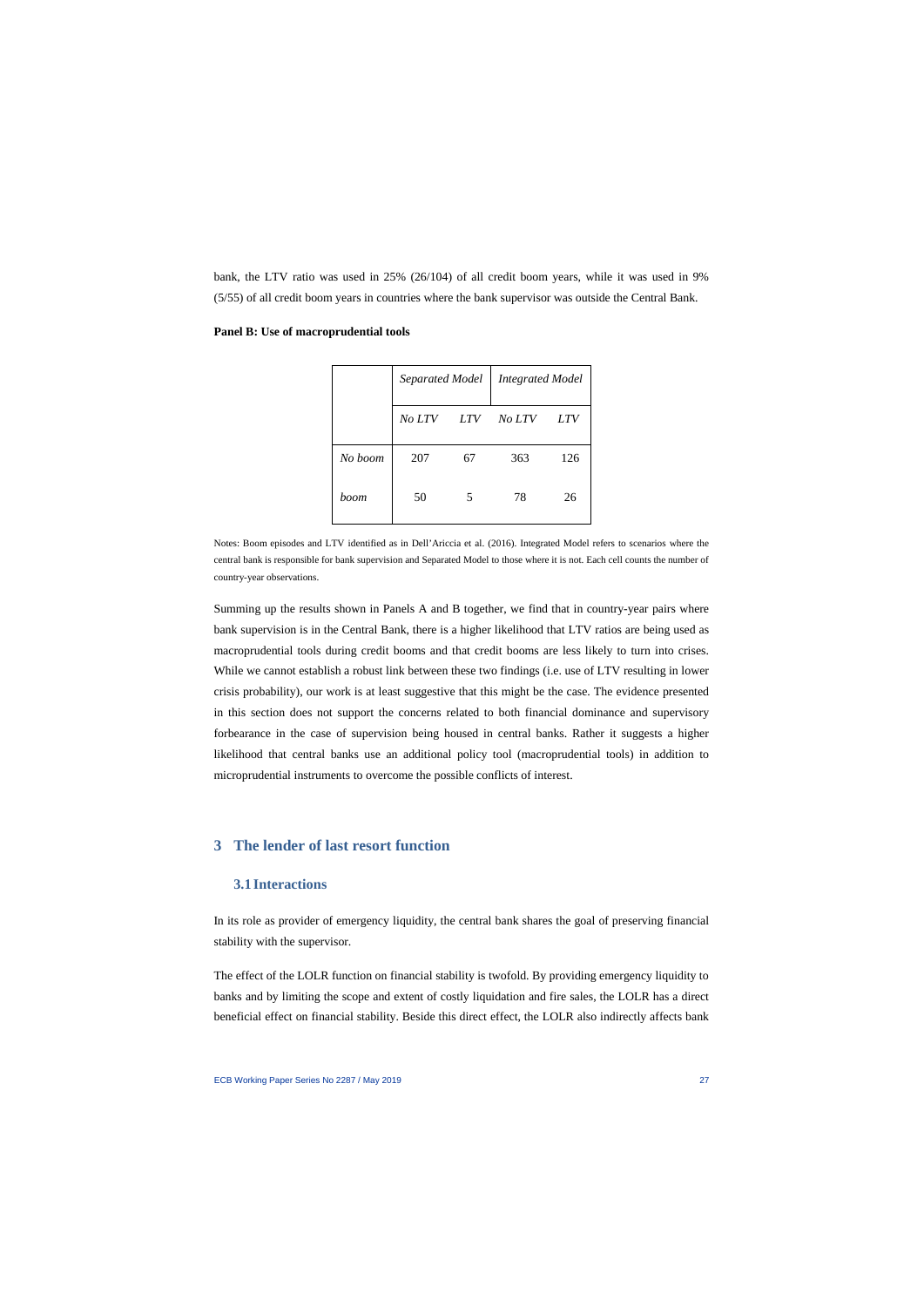stability. On the one hand, withdrawal decisions of bank creditors' are affected by the presence of the LOLR. On the other hand, LOLR impacts banks' behaviour and brings about a shift in their risktaking incentives.

The support offered by the LOLR to banks has a positive impact on bank creditors' withdrawal decisions, thus reducing the risk and extent of a run. The idea is that, by reducing the costs associated with a premature liquidation of the banks' assets, the anticipation of liquidity provision by the central bank eases the coordination problem among bank creditors, which is one of the main sources of banks' illiquidity and, in turn, an important driver of banking crises.<sup>[16](#page-28-0)</sup> Rochet and Vives (2004) show that LOLR is an effective way, as well as less costly than solvency and liquidity regulations, to limit the coordination failure among bank creditors and, thus, to prevent the occurrence of bank runs.

Regarding the impact on banks' risk-taking incentives, the common view is that LOLR, similarly to other forms of public intervention, may lead to excessive risk-taking if not adequately priced and targeted. Ratnovski (2009) shows that the possibility of accessing LOLR support leads to banks making suboptimal liquidity choices.<sup>[17](#page-28-1)</sup> In Freixas, Parigi and Rochet (2004), instead, the distortions take the form of inefficient investment decisions. In their framework, the provision of emergency liquidity prompts some insolvent banks to *gamble for resurrection* and thus to use the loan received by the LOLR to finance a project with a negative net present value (NPV).

Traditionally, because of the distortions associated with LOLR and, in particular, in an attempt to limit the associated potential losses, the provision of emergency liquidity by the central bank has followed the principles that the lender of last resort should lend freely to illiquid but solvent banks, at a *high interest rate* and against good collateral valued at pre-panic prices.[18](#page-28-2) While these principles have significantly influenced central bank intervention in the last hundred years, their applicability and potential side effects have been the subject of an intense debate.

High interest rates (penalty rates) have been considered to play a role in the provision of emergency liquidity that is equivalent to that of fair prices in the context of insurance. In other words, they have been recognised as a way to discourage banks to exploit the support offered by the central bank and, in turn, to limit the potential losses for the LOLR. This is the case in Freixas, Parigi and Rochet (2004), where penalty rates prevent insolvent banks from accessing emergency liquidity, thus limiting the losses for the LOLR associated with their default.

<sup>&</sup>lt;sup>16</sup> When the premature liquidation of banks' assets is costly, bank runs can be the result of a coordination failure among depositors. Each depositor runs because he/she expects the others to do the same and, since a bank's resources are not enough to repay everybody, he/she wants to avoid being the last in the line. See Diamond and Dybvig (19

<sup>&</sup>lt;sup>17</sup> Focusing on an international lender of last resort, Corsetti, Guimaraes and Roubini (2006) show that, by reducing the likelihood of failures and their costs, the emergency liquidity assistance may encourage the beneficiary (in their case the government) to reduce risk-taking and behave more prudently.<br><sup>18</sup> See Bagehot (1873).

<span id="page-28-2"></span><span id="page-28-1"></span><span id="page-28-0"></span>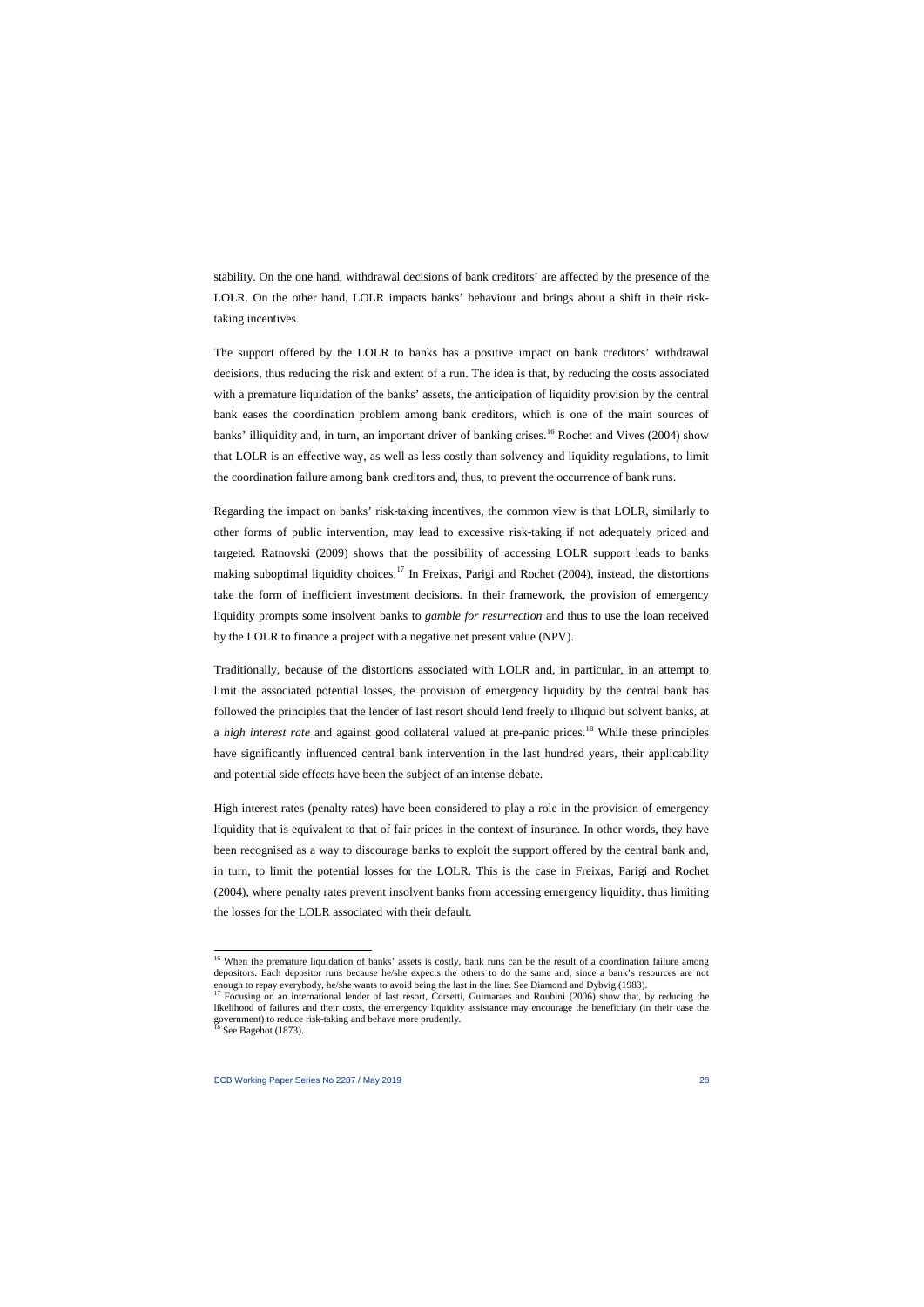Despite their potential benefits, a number of drawbacks have been associated with the use of penalty rates. Lending at penalty rates may aggravate bank distress, generating even more instability when rates are too high. This effect is in line with the analysis in Rochet and Vives (2004). Indeed, they show that the LOLR should instead lend at a rate below the market rate. The reason is that, by reducing banks' charter value, penalty rates may distort bank managers' incentives and encourage them to pursue riskier strategies, thus increasing instability.

Lending only against a limited pool of high quality collateral may also have detrimental consequences for financial stability. In a recent paper, Choi, Santos and Yorulmazer (2017) show that lending only against high quality collateral may have a negative impact on the functioning of private markets and, in turn, on credit provision. In their analysis, when the best collateral is tied up with the central bank, the quality of the pool of collateral available in the market worsens, thus impairing the functioning of the private markets. Furthermore, the task of distinguishing between bank illiquidity and bank insolvency and assessing the quality of banks' collateral can be particularly difficult, especially in crisis times.

An important aspect that emerges in the discussion above is that the applicability of the Bagehot's principles and their effectiveness in curbing moral hazard may be weakened when the LOLR has access only to limited information about bank health (Santos and Suarez, 2018). As a result, the beneficial effect of LOLR on financial stability is also weakened.

Relatedly, Drechsler *et al.*(2016) examine the LOLR intervention undertaken by the ECB during the European crisis. They show that, in the years prior to the introduction of the SSM, weakly capitalised banks borrowed more from the ECB and used riskier collateral than strongly capitalised banks. The authors argue that, in the euro area, the separation between the LOLR function, which is conducted by the central bank and broadly centralised at the ECB level, and the supervisory function which was not centralised and conducted by national supervisory authorities, provided incentives to banks to riskshift. National supervisory authorities would not have sufficient incentives to exercise appropriate stringent supervision in a situation of distress and the LOLR would not be able to evaluate the true solvency of banks. This interpretation supports an institutional framework in which bank supervision and LOLR reside within a single central entity. We are going to discuss the benefits and costs of a unified structure of supervision and LOLR in the next section.

## **3.2 Should the lender of last resort function and supervision be included under the same umbrella?**

The discussion in Section 2.2 concerning the benefits and costs of a unified structure of supervision and central banking also extends to the LOLR function performed by the central bank. The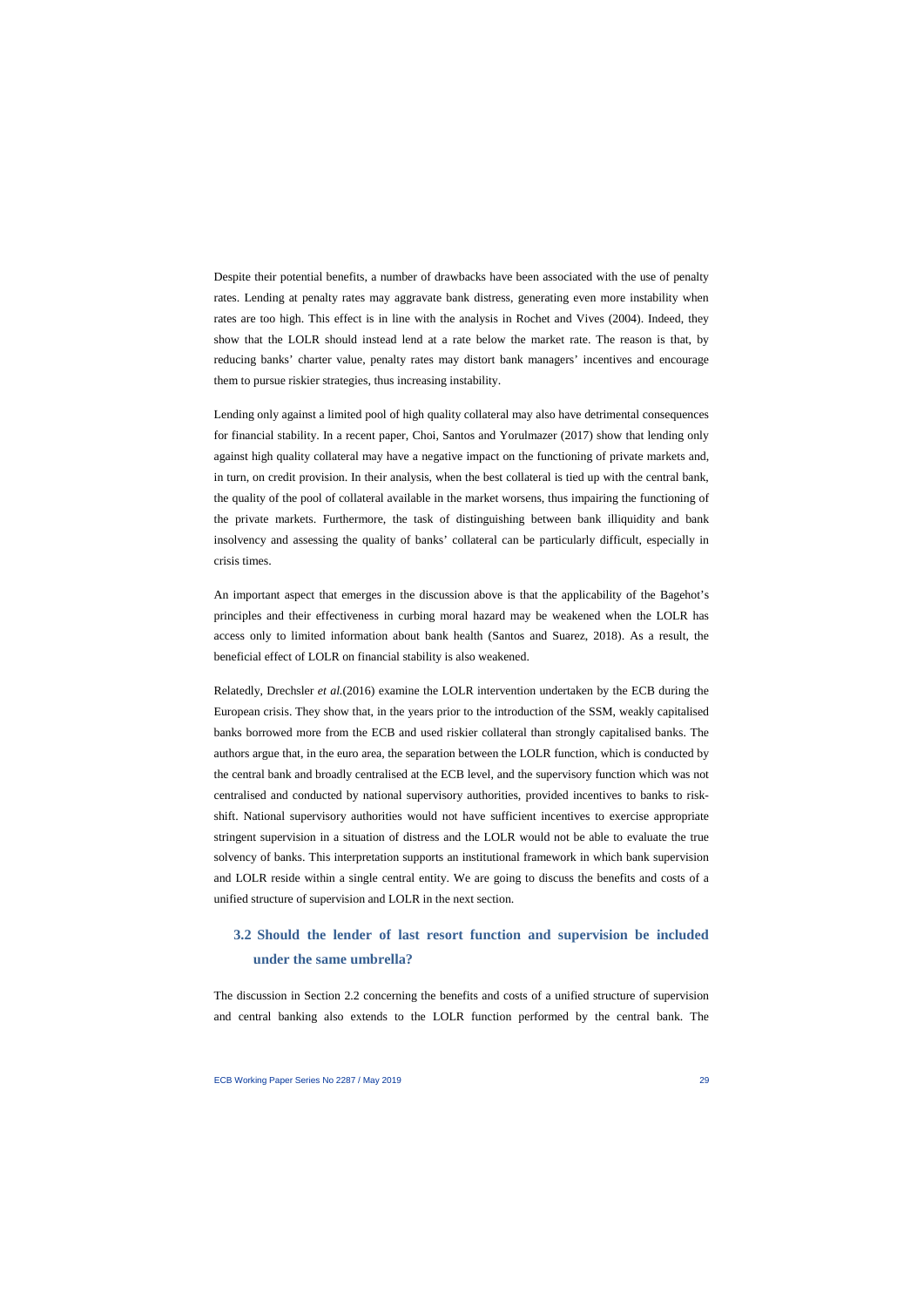assessment of the desirability of a unified structure relies crucially on the analysis of how the specific institutional arrangement affects the LOLR function and supervisor's decisions about information collection and banks' liquidation, as well as the flow of information between the two authorities.

A central bank's decision regarding the provision of emergency liquidity depends on whether it expects the bank to default and, in turn, on the information available to assess banks' solvency. Having the central bank and the supervisory authority within the same institution is usually considered an effective way to minimise the informational frictions, thus generating beneficial informational spillovers between the two authorities. The analysis in Repullo (2000) highlights the importance of supervisory information for the LOLR function and concludes that a unified structure of LOLR and supervision is desirable, as it allows maximising the informational benefits while reducing the costs related to information acquisition. Santos and Suarez (2018) emphasise the beneficial effect that liquidity regulation can have on the LOLR function. The regulation gives the central bank more time to acquire information on banks' health and to adequately design emergency liquidity provision. Thus, their analysis can be interpreted as supporting institutional arrangements, such as a unified structure, fostering the coordination between prudential policies and emergency liquidity provision.

The possibility for the LOLR to access precise information regarding banks' solvency is relevant in two respects. First, it allows the central bank to minimise the losses associated with the provision of emergency liquidity to banks, as it makes it possible for the LOLR to target its intervention only to illiquid but solvent banks. Second, more precise information available to the LOLR translates into a lower probability of bank failure. The theoretical underpinnings of this result, as presented in Corsetti, Guimaraes and Roubini (2006), hinge on the fact that the more precise the information of the LOLR is, the lower bank creditors' incentive to run. As the precision of the LOLR's information on a bank's solvency increases, the less worried bank creditors are about the LOLR deviating from its optimal strategy.

Importantly, the argument in Corsetti, Guimaraes and Roubini (2006) works provided that the bank creditors know the LOLR's optimal strategy. However, while in principle the LOLR should lend only to illiquid but solvent banks, the central bank may find it optimal to deviate from such a strategy. In this case, bank creditors may not be able to assess LOLR's optimal strategy precisely, with the result that the benefits of having the LOLR accessing precise information on a bank's health disappear. Thus, it is important to determine what may cause the LOLR to deviate from Bagehot's principle of lending only to solvent banks and how the specific institutional arrangement of central banking and supervision affect this.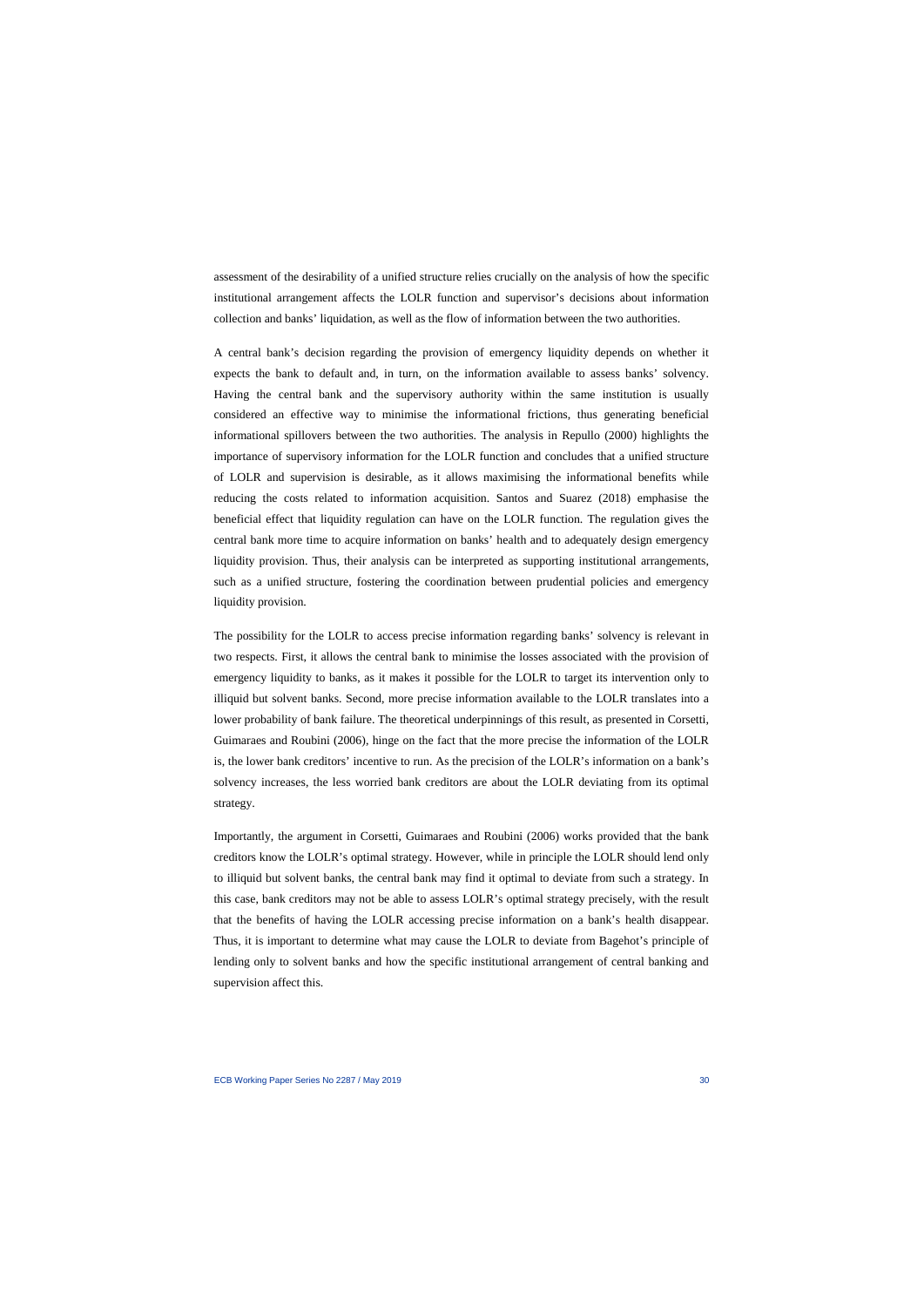As in the analysis concerning the optimality of a unified structure of central banking and supervision, there are other potential benefits of having the LOLR and the supervisory authority within the same institution besides improved information. We are going to discuss them in turn.

First, a unified structure allows overcoming potential coordination failure. While the LOLR and supervisor share the same objective of guaranteeing financial stability, their actions tend to occur at different times. The supervisor's actions aim to prevent the occurrence of a crisis or financial distress, while the provision of emergency liquidity is supposed to take place when a (liquidity) crisis is already under way.<sup>[19](#page-31-0)</sup> Such structure can mean the supervisors avoid taking costly actions, thus shifting the burden of resolving a crisis to the LOLR. A unified structure of LOLR and supervision has the potential to resolve this inefficiency as the supervisory authority internalises the higher costs that the LOLR is going to face due to its inaction and, as a result, fosters a more efficient allocation.

Second, a unified structure of LOLR and supervision facilitate the maximisation of independence and reputation across the two institutions. In other words, a unified structure allows transferring the reputation and independence of the stronger institution to the weaker one, thus generating positive effects for financial stability. As we discuss in section 2.2, transferring supervisory powers to the central bank, which is also responsible for LOLR, would make it possible for the supervisor to benefit from the higher reputation and independence of the central bank.

The discussion above hints at a unified structure of LOLR and supervision being preferable, as it allows maximising informational gains, mitigating possible coordination failures and enhancing overall independence and reputation. However, there are a number of caveats to be considered.

First, a unified structure of LOLR and supervision may lead to allocations where the LOLR deviates from Bagehot's principle of providing emergency liquidity only to illiquid but solvent banks and/or the supervisor may be too lenient by choosing not to act against insolvent banks. Such deviations from what is perceived to be the "optimal" conduct of LOLR and supervision result from the fact that each institution internalises the costs that a bank's failure has on the other. These deviations are akin to the concepts of *financial dominance* and (*excessive) supervisory forbearance* discussed in Section 2 and thus may represent important risks associated with a unified structure of supervision. In this spirit, Kahn and Santos (2005) show that a separation between the LOLR and the supervisor is desirable, especially when bank illiquidity is severe. This result hinges on the fact that a unified structure leads to excessive forbearance, since, by internalising the negative implications of a premature liquidation on the LOLR, the supervisor refrains from shutting down insolvent banks.

<span id="page-31-0"></span><sup>&</sup>lt;sup>19</sup> Note that the LOLR also works at preventing liquidity-driven runs. Since creditors anticipate that the bank would receive emergency liquidity, they no longer have the incentive to run (see Diamond and Dybvig, 1983).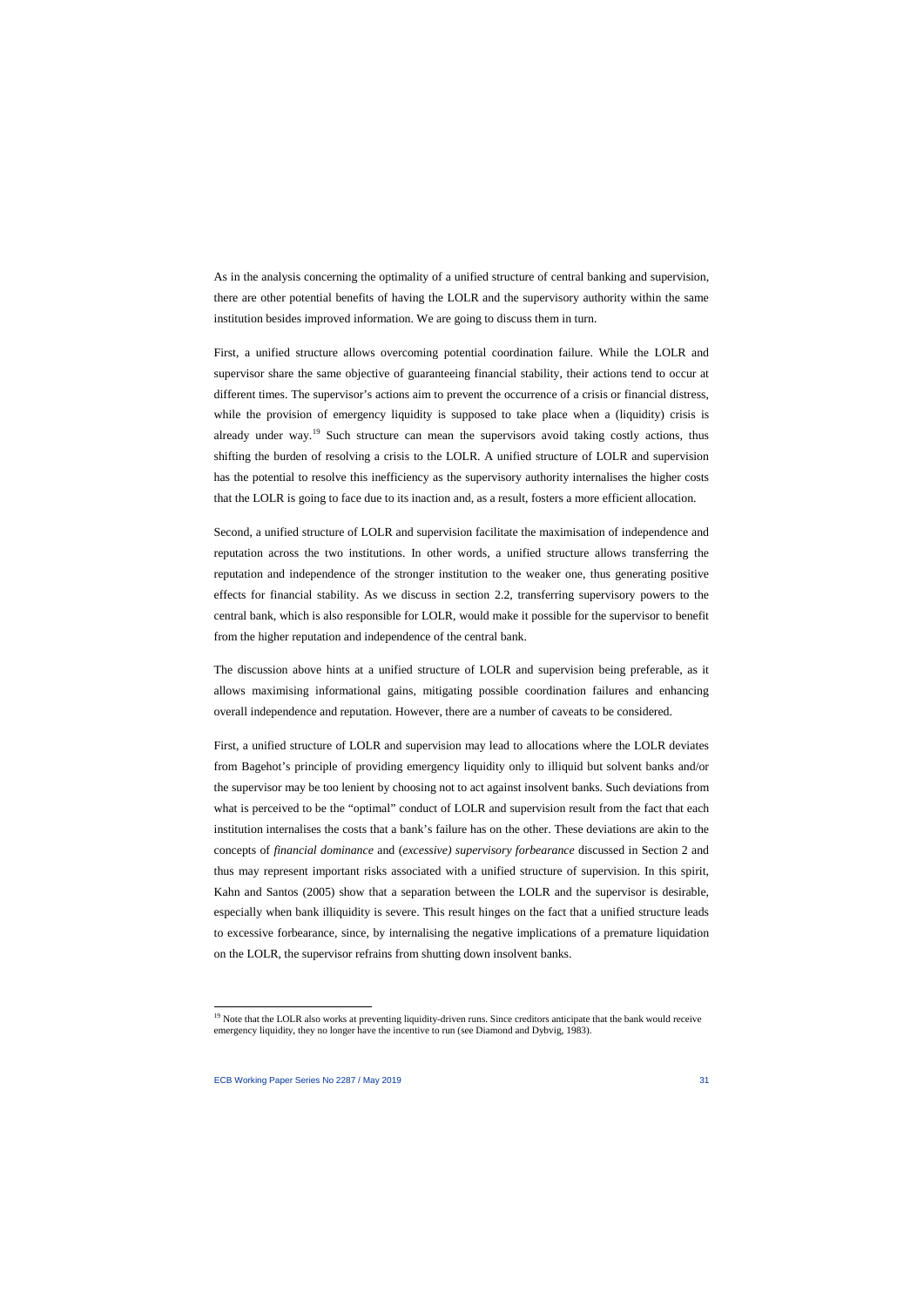An important element in Kahn and Santos (2005) regards the interpretation of the costs suffered by the LOLR in the case of a bank's premature liquidation. The authors take a political economy perspective and consider those costs as capturing the reputational concerns for the civil servant employed in each institution. In this case, as emerges from their analysis, the unified structure is inefficient as it distorts supervisors' actions. Similarly for the LOLR, if the provision of emergency liquidity to insolvent banks is driven by the LOLR internalising the reputational costs suffered by the supervisor in the event of a bank failure, then a unified structure would be dominated by a separated one. In these cases, the deviations in the LOLR and supervisor behaviour are likely not to lead to higher welfare.

However, the distortions in LOLR and/or supervisor behaviour could also emerge as a result of the fact that the unified structure allows them to take a broader perspective and internalise welfare costs, such as implications for systemic stability, negative spillovers to the real economy etc. In this case, the unified structure gets closer to the maximisation of social welfare and is then preferable. Thus, this argument is analogous to the one used in the discussion of the risks of *financial dominance* and *excessive supervisory forbearance* in Section 2.2. Distortions in what is perceived to be the "optimal" conduct of LOLR and supervision should not be seen as a risk *per se* and used as an argument against a unified structure. The reason for this is that such distortions may simply be a result of the LOLR and the supervisor choosing their actions by internalising the effects that their actions jointly have on welfare and, thus, maximising overall welfare. In the absence of frictions, given the above described achievements, a unified structure is indeed better.

The second caveat in the argument supporting a unified structure of LOLR and supervision concerns whether the unification in fact leads to more independent and less politically biased institutions.

Conceptually, the LOLR's decisions to act hinge on the size of the costs that the central bank bears in the event of a bank's failure. Political independence plays a role for the provision of emergency liquidity as it affects the costs associated with a bank's failure and, therefore, the LOLR's decision on whether and to whom to provide emergency liquidity. Hence, the key issue is to determine whether or not a unified structure leads to less political influence.<sup>[20](#page-32-0)</sup>

Finally, bringing the discussion to the current set-up in the euro area, it is important to point out that in the case of the unification of the central banking function and supervision, a unified structure would always translate into a centralised (supranational) institution, as it has been the case when theECB has been assigned supervisory powers. In the case of the LOLR, however, this may not be the case in that unification of the LOLR and supervision could both result in a unified centralised institution and in a

<span id="page-32-0"></span> $20$  The same argument can be applied to the supervisor. If the LOLR is centralised and has a large political independence and strong reputation, then a unified structure allows extending those features to the supervisor, with the result of limiting the distortions in supervisory actions.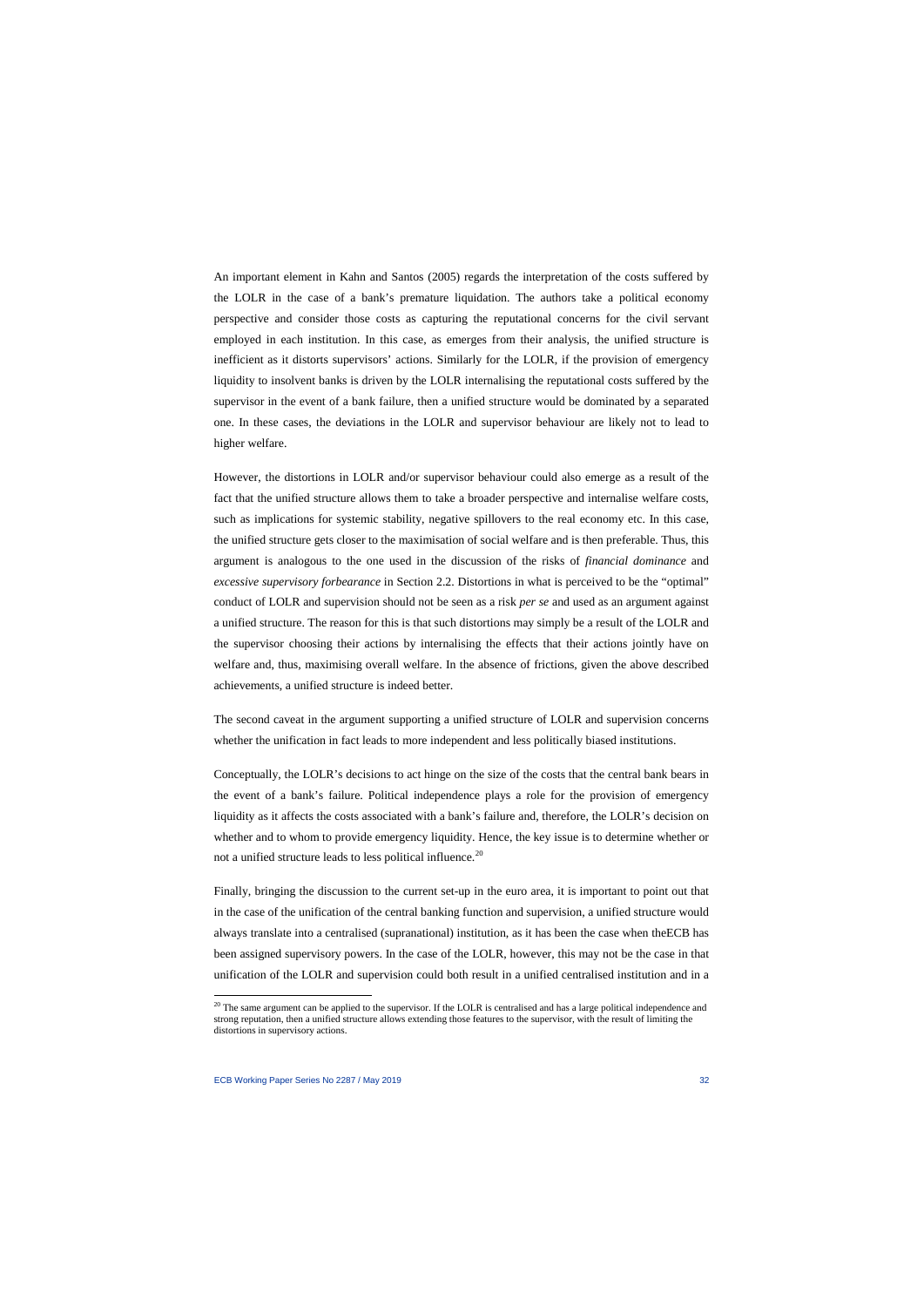unified decentralised institution. In the current euro area framework the LOLR function (here strictly meant as emergency liquidity assistance – i.e., ELA), is not centralised and only the largest and most significant banks are supervised centrally by the  $SSM<sup>21</sup>$  $SSM<sup>21</sup>$  $SSM<sup>21</sup>$ . This is an important point as the effects of having both the LOLR function and supervision in a single institution could be detrimental in terms of lower political independence if the unification leads to a less centralised (and so less independent) institution. We discuss the benefits and costs of centralised and decentralised supervision in detail in the next section.

## **4 Centralised versus decentralised supervision**

In this section, we now consider the question of how the bank supervision agency should be organised. In particular, we will focus on the trade-offs associated with allocating supervision to a "central" authority rather than to a "local" authority.

There are two main examples of supervisory architectures with a central and a local supervisor. In the euro area, banks are directly supervised either by a national supervisor (local) or by the ECB, a supranational (central) supervisor. In the United States, banks can be supervised either by State supervisors (local) or by different Federal supervisors (central). In both cases, the supervisory architecture relies on both levels. In the euro area, the ECB is responsible for the supervision of the "most significant banks", but supervisory activities are conducted by "joint supervisory teams" (JSTs) involving both ECB employees and national supervisors. The less significant banks are primarily supervised by national authorities.<sup>[22](#page-33-1)</sup> In the United States, State banks are primarily supervised by a State supervisor, but are in addition subject to the supervision of either the Federal Reserve or the Federal Deposit Insurance Corporation (FDIC), which are both Federal agencies.

Evaluating the benefits and costs associated with a specific supervisory structure requires disentangling the effects of a supervisor's actions on banks' behaviour. We also need to consider that the supervisor's actions vary with the specific supervisory architecture in place.

The analysis in the next sections will follow exactly this structure. First, we study how supervisory architecture affects the actions of the supervisor. In doing this, we specifically focus on how central and local supervisors differ in terms of their ability to acquire information and their incentives to act on the basis of such information. Then, we highlight how these differences affect supervisory leniency

l

<sup>&</sup>lt;sup>21</sup> In the euro area, the main responsibility for the provision of ELA lies at the national level, with the National Central Banks concerned. For details about the regulation of emergency liquidity provision in the euro area, see https://www.ecb.europa.eu/pub/pdf/other/Agreement\_on\_emergency\_liquidity\_assistance\_20170517.en.pdf?23bb6a68e85e0

<span id="page-33-1"></span><span id="page-33-0"></span><sup>715839088</sup>d0a23011db.<br><sup>22</sup> The ECB oversees the supervision of less-significant banks carried out by national competent authorities, and has the option to intervene further, if necessary.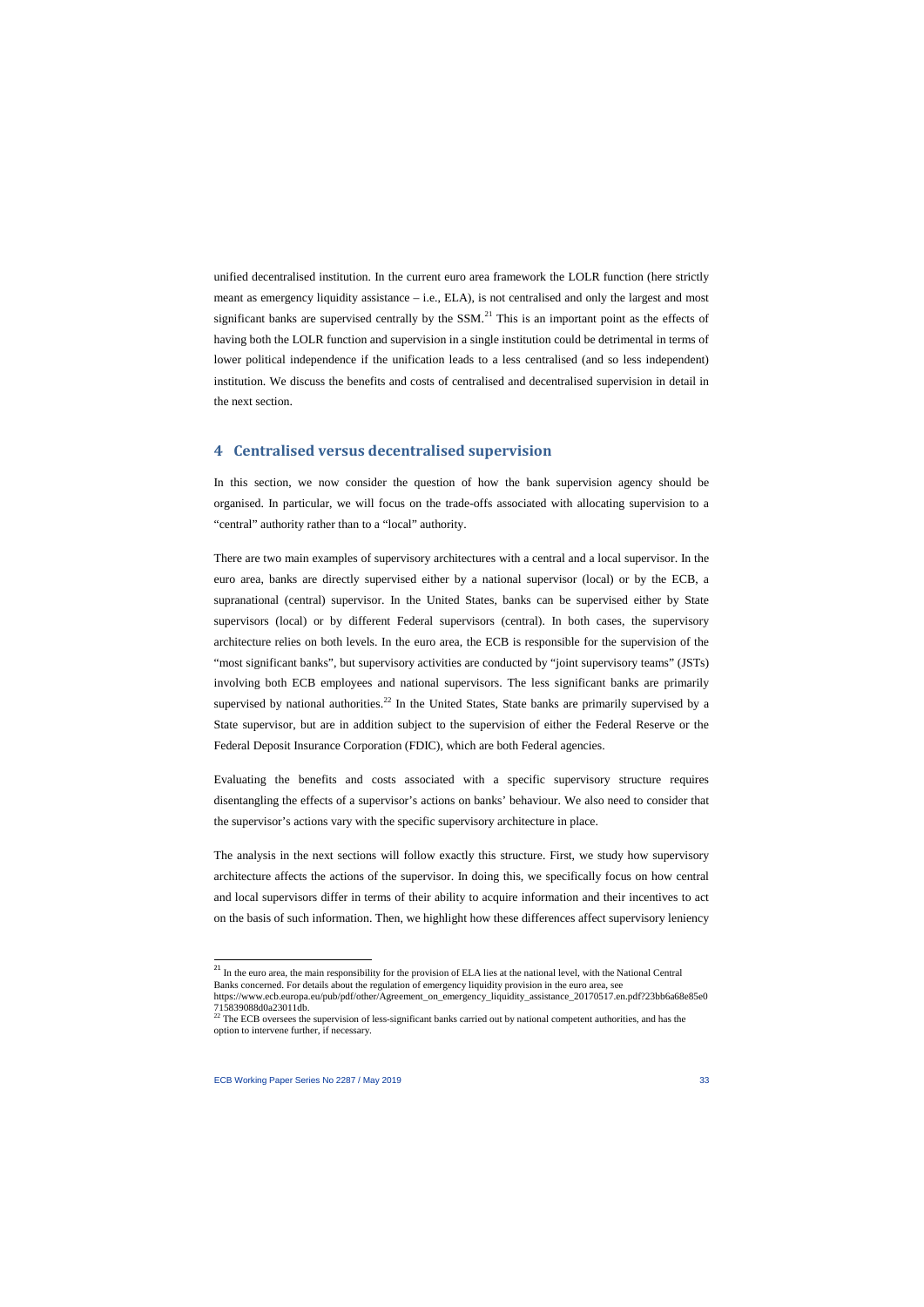and, as a result, impact banks' decisions. We conclude with some open questions associated with supranational supervision in the euro area.

## **4.1 Why are central and local supervisors different?**

Recent and robust evidence on the different behaviours of local and central supervisors is provided in the study by Agarwal et al. (2014). They use the fact that State-chartered banks in the United States are supervised by either a State or a Federal supervisor, on a rotating basis. The supervisor in charge issues a rating for the bank, known as a CAMELS rating, which summarises a bank's soundness and compliance with prudential regulation. Since the rotation mechanism is exogenous to the bank's financial condition, if State and Federal supervisors behaved in the same way there should be no difference between the ratings issued by both types of supervisors. The data lead the authors to reject this hypothesis: they show that Federal supervisors are twice as likely as State supervisors to downgrade the bank they supervise. The evidence thus points towards State supervisors (i.e. local supervisors) being more lenient than Federal ones (i.e. central supervisors).

How to explain this difference in supervisory leniency? There are two broad potential explanations for this discrepancy between central and local supervisors: i) the cost of collecting information about the health of the supervised bank is different; ii) different supervisors have different incentives to act on the information they collect*.*

#### *a. Information*

In terms of information collection, there are arguments supporting informational advantages for both supervisors. Conceptually, there are several reasons why local supervisors may be less efficient in collecting information than central supervisors, and therefore possibly miscalculate banks' risks. For example, local authorities may have fewer resources and have to rely on less numerous and/or less qualified staff than central supervisors. Not being able to offer sufficiently attractive salaries or career prospects can be particularly damaging for supervisory effectiveness, as it may create a gap of expertise between the supervisors and the bankers they supervise (Bond and Glode, 2014). Even with similar resources, central supervisors may be able to use them more efficiently. There are economies of scale in bank supervision (Eisenbach, Lucca, and Townsend 2016), so that a large central authority may be more efficient than smaller local ones. Also, a central authority has a broader view of the banking sector, which allows benchmarking the different banks against each other. This reduces informational asymmetries, which can be particularly advantageous as the banking sector becomes more complex. Finally, central supervisors keep a level playing field perspective which translates into consistent supervisory standards, more effective enforcement and less room for regulatory arbitrage.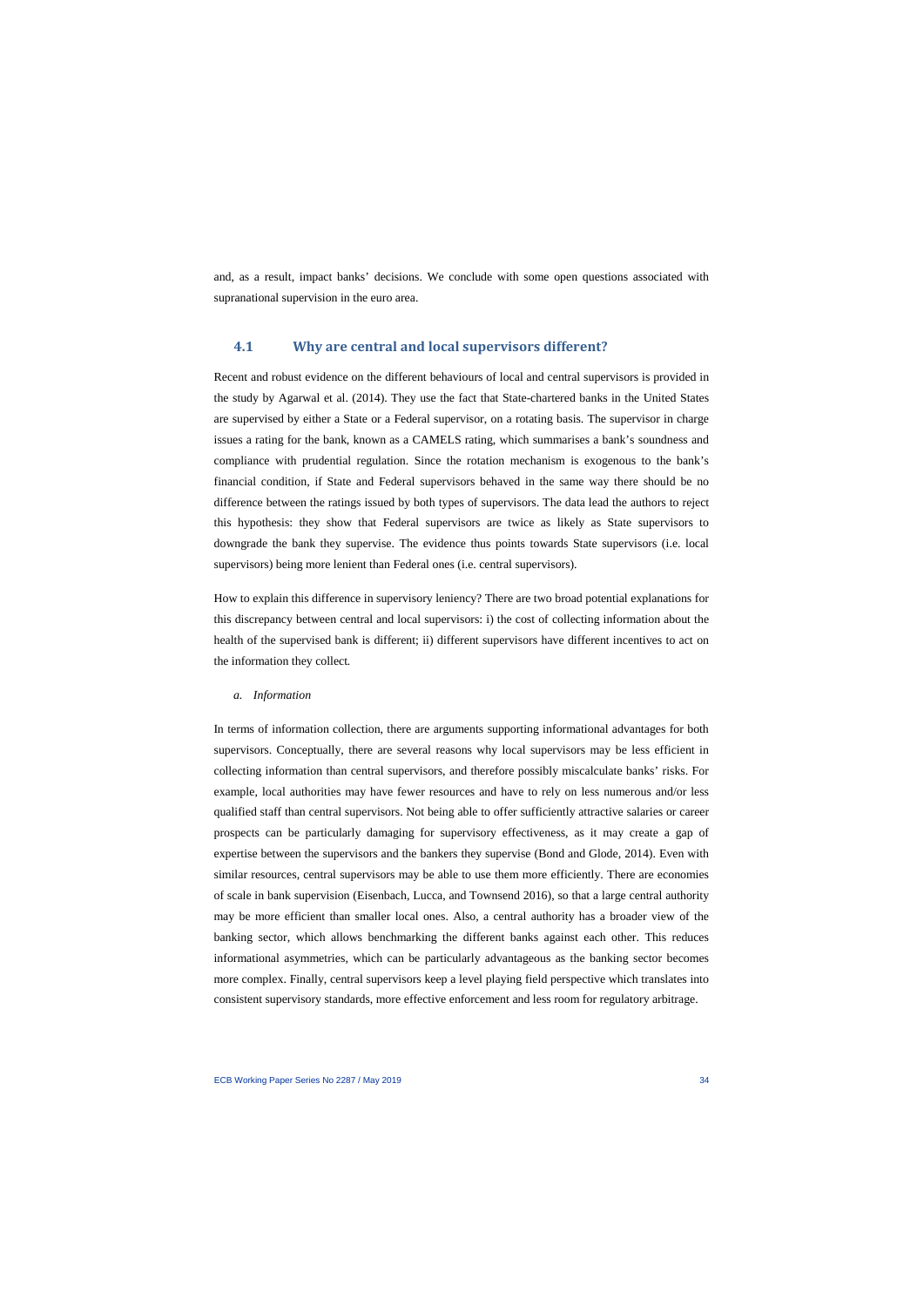Symmetrically, a number of arguments can be made supporting the view that local supervisors indeed do have some informational advantages. What local supervisors lose in economies of scale and scope, they may gain in specialisation: local supervisors can be expected to have a better knowledge of their local lending market, the legal and managerial structure of the banks they supervise, the specific products they offer, the securities they issue, etc. This is even more evident in the European case, in which banks in different countries operate in different languages and under different national laws and standards (despite significant harmonisation at the EU-level).

The evidence on the information advantage of supervisors is mixed. On the one hand, Rezende (2011) studies how State and Federal supervisors coordinate their inspections, and finds evidence that State supervisors with larger budgets are more likely to conduct independent inspections, while State supervisors with lower budgets are more likely to receive support from Federal supervisors, in particular for larger and more complex banks. This suggests that some local agencies may indeed suffer from insufficient resources to conduct supervision. On the other hand, Gopalan, Kalda, and Manela (2017) show that closing local branches of the Office of the Comptroller of the Currency (OCC), the Federal authority responsible for supervising nationally-chartered banks in the United States, leads neighbouring banks to take significantly more risks. This is remarkable because these banks are still supervised by the same agency, only the geographical location of their supervisor becomes more remote. Thus simple geographical proximity between banks and their supervisors seems to improve supervision. The importance of geographical proximity could be related to the key role played by on-site examinations in ensuring the stability of the system (Quintyn and Taylor, 2003). In a recent study, Delis and Staikouras (2011) analyse the relationship between the number of on-site inspections and bank risk and also suggests that there might be a minimum number of on-site audits that clearly reduce bank risk.

In the European context, the structure of the SSM, which relies on joint supervisory teams, aims to reap the informational advantage of local supervisors. The joint supervisory teams are supposed to build on the knowledge of national supervisors, and to collect and jointly analyse the relevant information. At the same time, the joint supervisory teams aim to retain the benefits linked to the geographical proximity between supervisors and the supervised institutions.

#### *b. Incentives*

Local and central authorities may have different mandates and objectives, giving them different incentives to exercise adequate supervision. Beck, Todorov, and Wagner (2013) study whether national bank supervisors in Europe give a larger weight to national shareholders and creditors than to foreign ones. Exercising tougher supervision on a bank is typically beneficial to creditors and harmful to shareholders. If the former are mostly foreign and the latter national, then a national supervisor may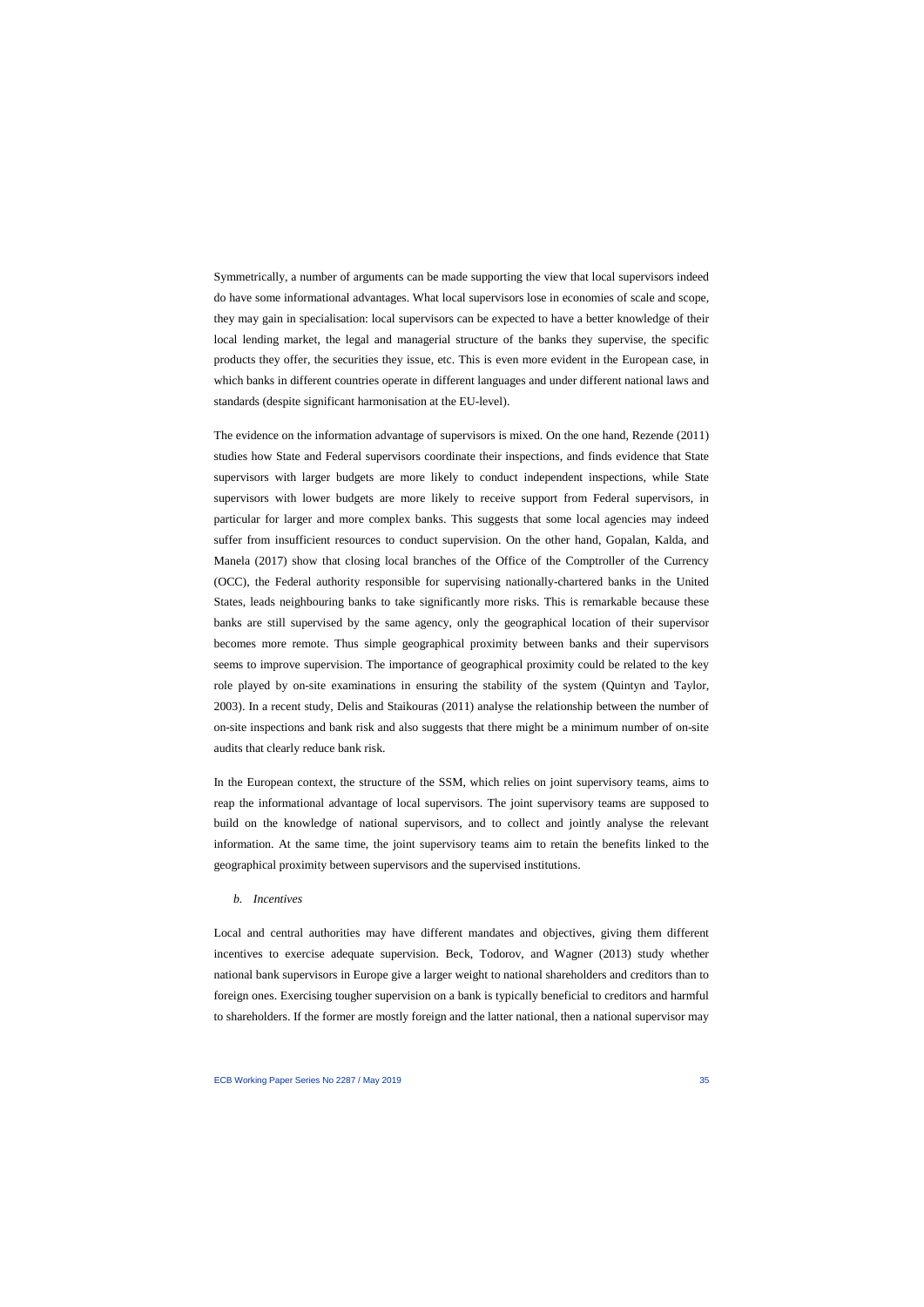be too lenient. Conversely, if the bank has more foreign shareholders than creditors, the national supervisor may be too tough. Analysing a global sample of supervisory interventions on banks during the Global Financial Crisis, the authors find evidence for national bias. In the European context this would imply that, to the extent that a supranational supervisor such as the ECB treated shareholders and creditors of different (European) countries equally, it should lead to a more stringent supervision of banks with more European foreign creditors.

Carletti, Dell'Ariccia, and Marquez (2016) model the Single Supervisory Mechanism by considering a supervisory architecture in which decisions are taken by a central supervisory authority, but information (on-site monitoring) is collected by local supervisors. If national and central supervisors do not share the same objectives, national supervisors anticipate that the information they provide to the central authority may be used against the national interests, a fact which decreases their incentives to collect information. The authors show that even if national supervisors tend to be too lenient with the banks they supervise, removing the decision power from the national level and giving it to a central authority may in the end lead to even more leniency, by reducing information collection. More generally, this paper suggests assessing the architecture of bank supervision through the lens of organisation theory (Aghion and Tirole 1997).

Repullo (2018) develops a theoretical framework to investigate the optimal allocation of responsibilities –– i.e. information collection and liquidation decisions – between a local and a central supervisor. In the model, central and local supervisors differ in terms of the costs associated with these two functions: The cost of liquidating a bank is lower for a central supervisor than for a local supervisor, while the opposite holds for the cost associated with information acquisition. If the cost for the central supervisor to obtain information on banks' health is low and, at the same time, the local supervisor's bias is large, an optimal structure entails a hierarchical supervisory architecture in which the central supervisor takes the liquidation decision and the local supervisor collects information. On the contrary, when those costs exceed certain thresholds, allocating all powers to the central supervisor is optimal.

The results of the paper on the optimality of different supervisory architectures provide a rationale for the current design of the Single Supervisory Mechanism (SSM). The SSM resembles the hierarchical supervisory model characterised in the paper. The ECB (i.e. a central supervisor) is responsible for the supervision of significant banks in cooperation with local supervisors through the Joint Supervisory Teams (JSTs), while less significant banks are supervised only by local supervisors. Under the assumption that information acquisition for supervising large banks entails only a small cost advantage for a local supervisor relative to a central supervisor, while the risk of being exposed to regulatory capture is potentially very large, the implications of the model are consistent with the design of the SSM.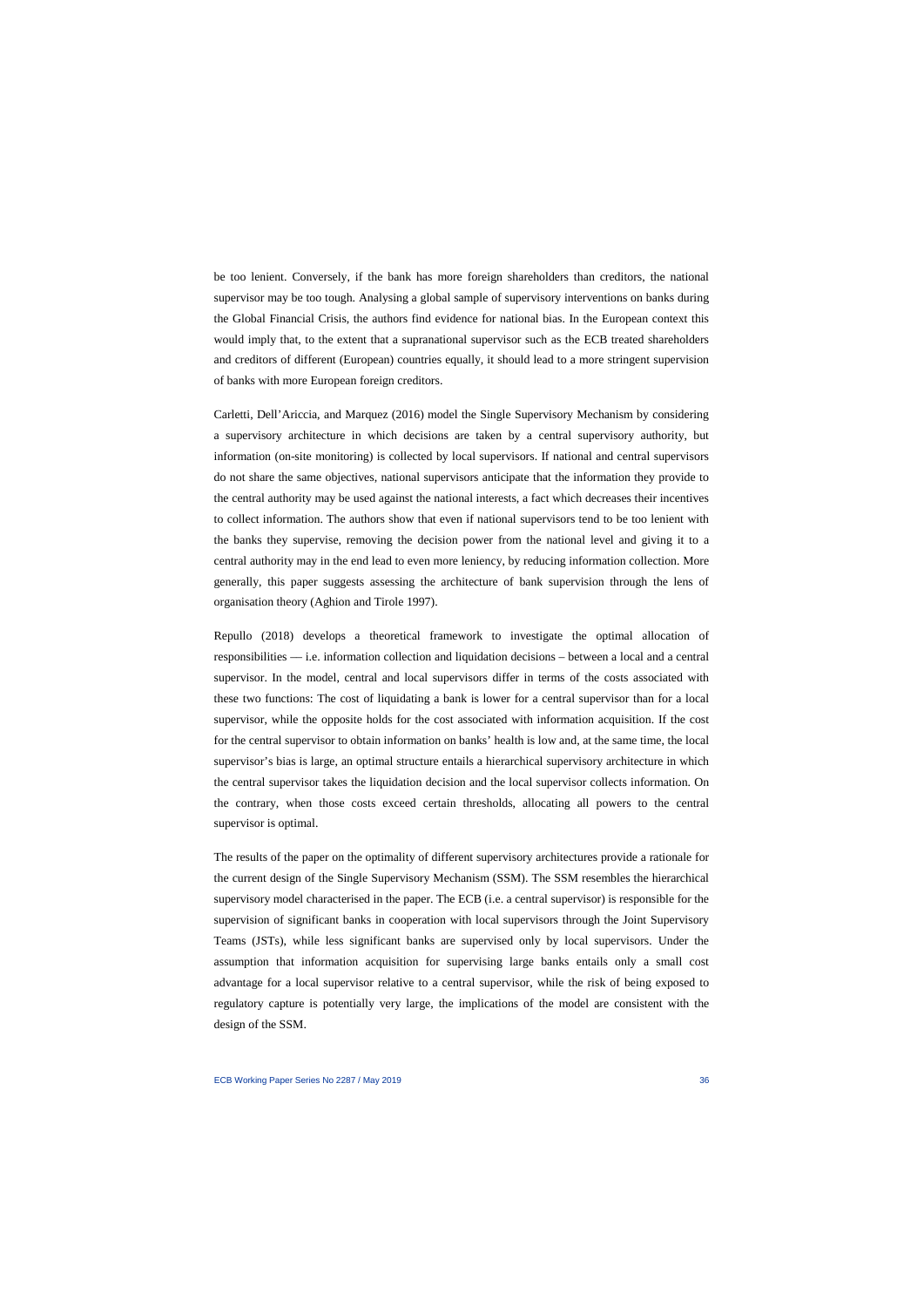The fees levied by supervisors on the banks they supervise may also play an important role in shaping supervisory incentives. Using data on supervisory actions taken by the OCC and the Office of Thrift Supervision (OTS), Kisin and Manela (2018) show that banks that pay higher fees face more lenient supervision and are allowed to take more risk. They show that this is due to the large impact that these fees have on the budget of the supervisory authority, especially when supervising small and mid-size banks. Supervisors whose funding relies on supervisory fees are reluctant to take actions that would diminish a bank's assets (and hence the fees it pays), or even encourage the bank to change its charter and hence its primary supervisor ("regulatory shopping").

In the European context, this mechanism suggests additional benefits resulting from the structure of the SSM: i) a European multinational bank can move some of its assets to different subsidiaries in different countries and exert a form of regulatory shopping with national supervisors, but it cannot escape ECB supervision within the SSM, unless by moving its headquarter outside the euro area; $^{23}$  $^{23}$  $^{23}$  ii) the fees paid by a single large European bank may represent a large fraction of its national supervisor's funding, but it is less important for the central supervisor; iii) despite relying on supervisory fees for its functioning, the supervision arm of the ECB is ultimately backed by the central bank, and thus enjoys more funding independence (see related arguments in Section 3.2).<sup>[24](#page-37-1)</sup>

An important dimension to consider when analysing supervisors' incentives is the legal protection enjoyed by supervisors. This may be a very important consideration for supervisors when taking important decisions, like declaring a bank likely to fail or inducing changes in the composition of the bank's board. For example Viñals et al. (2010) introduced the concept of "will to act" which complements the "ability" to supervise. This *will to act* results from the operational independence of supervisors but also from their accountability, and, therefore, their legal protection. Khan (2018) argues that legal protection is particularly important to safeguard the independence of the central bank and the supervisory authority. At the same time, to preserve accountability, appropriate legal protection is needed and possibly closely related to the functions that are carried out by the supervisors. Relating these issues to the European case, it is important to note that there is no common approach to financial supervisory liability in the EU/euro area (see Dijkstra, 2012). As a consequence, a different legal protection framework may apply to supervisors working in a national supervisory authority or in the SSM which in turn may affect their incentives.

 $^{23}$  In this paper we do not discuss in detail the relation between the SSM and banks headquartered outside the euro area.

<span id="page-37-1"></span><span id="page-37-0"></span><sup>&</sup>lt;sup>24</sup> Related to this, it may be that the ownership structure of national supervisory authorities could also influence supervisors' incentives. Indeed, in some jurisdictions relevant shares of the capital of central banks/supervisory authorities are held by supervised entities. Some evidence based on the governance of central banks is provided in Adams (2017) and Black and Dlugosz (2018).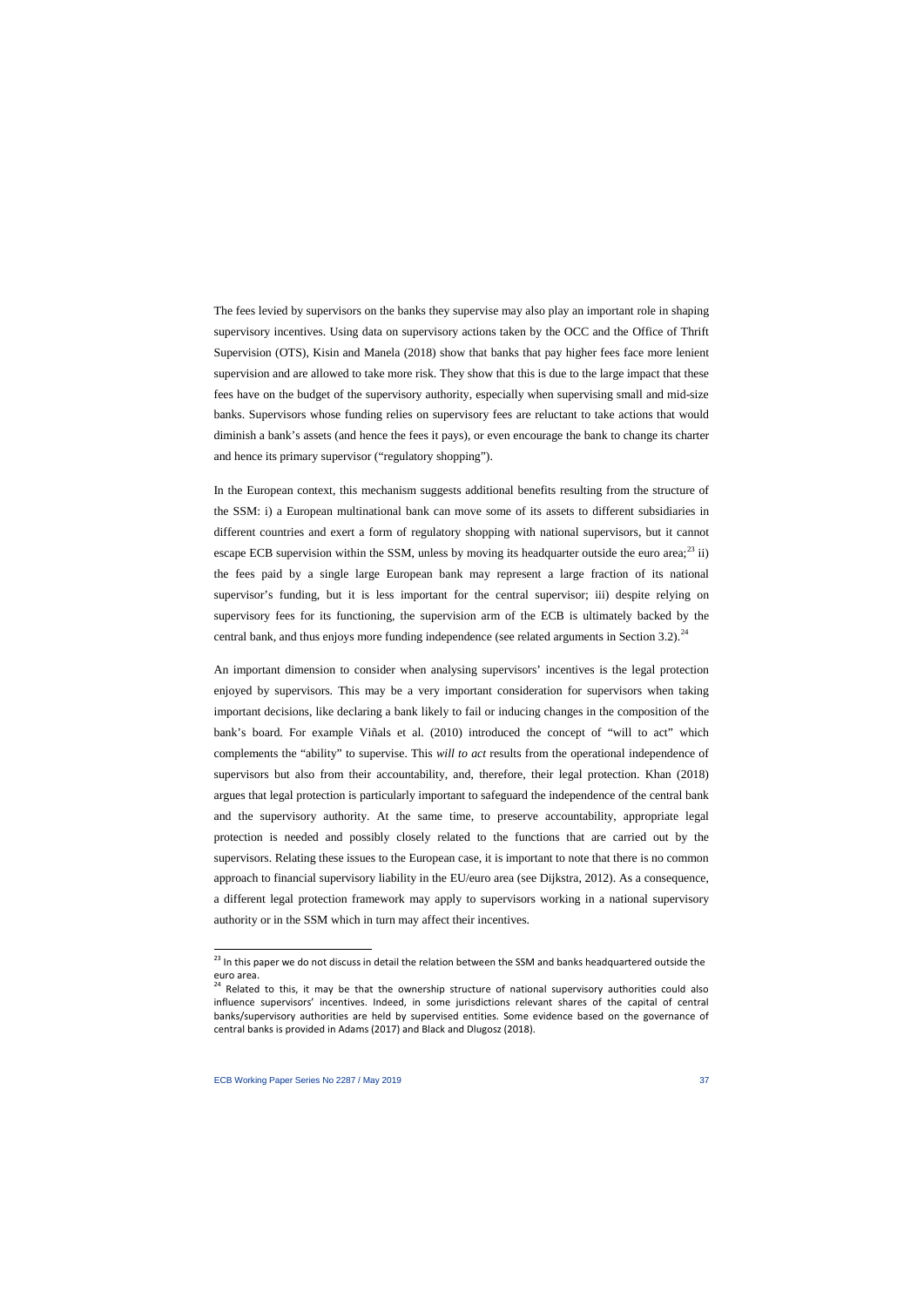## **4.2 How do market participants react to central and local supervision?**

Changing the supervisory architecture affects the behaviour of bank supervisors, and hence leads banks to adjust their strategies. The impact of a centralised architecture on bank behaviour ultimately depends on how supervision changes. The different effects can be classified into two groups.

#### *a. Supervisory forbearance: The central supervisor is tougher*

A first hypothesis is that, due to different incentives or to having a more effective organisational structure, a central supervisor is ultimately tougher on supervised banks than a local supervisor. As mentioned above, this hypothesis is supported by the findings by Agarwal et al. (2014) that show that Federal supervisors in the United States are less lenient than local (i.e. State) supervisors. How would this increased toughness affect commercial banks' behaviour? Specifically, how do banks' risk-profile and credit provision change when supervision becomes tougher?

In Europe, the establishment of the SSM provides a case study with which to investigate these issues. Fiordelisi, Ricci and Stentella Lopes (2017) show that, while the SSM was being implemented, the most significant banks (i.e. those banks affected by the change in supervisory authority) reduced their lending activities and increased their capital ratios in comparison with less significant banks (i.e. those banks below the asset threshold for supervision by the SSM). This is in line with the findings of Eber and Minoiu (2016), which show that SSM banks reduced their asset size and reliance on wholesale debt over the period 2012-15, compared with banks that did not fall under the supervision of the SSM. In particular, weaker banks reduced origination of new loans. SSM-banks adjusted their securities holdings more than their loan books: in particular, they sold sovereign bonds with lower yields. Indeed, while different sovereign bonds are treated similarly in the computation of capital ratios, selling a high-yield bond during the crisis implied the immediate recognition of a credit loss, which would presumably negatively affect profitability.

Both papers identify how banks reacted to the Comprehensive Assessment exercise carried out before the SSM officially took over bank supervision at the end of 2014 and how they acted in anticipation of ECB supervision. Fiordelisi, Ricci and Stentella Lopes (2017) interpret their findings as evidence that SSM banks anticipated that the ECB would be tougher than national supervisors, and wanted to increase their capital ratios before the change.

#### *b. Supervisory bias: The central supervisor is less nationally-oriented*

A somewhat different effect of a centralised supervisory architecture is that it may reduce the national bias in supervision. Colliard (2015) proposes a model of central versus local supervision that studies the consequences of the biases identified in Beck, Todorov, and Wagner (2013): If local supervisors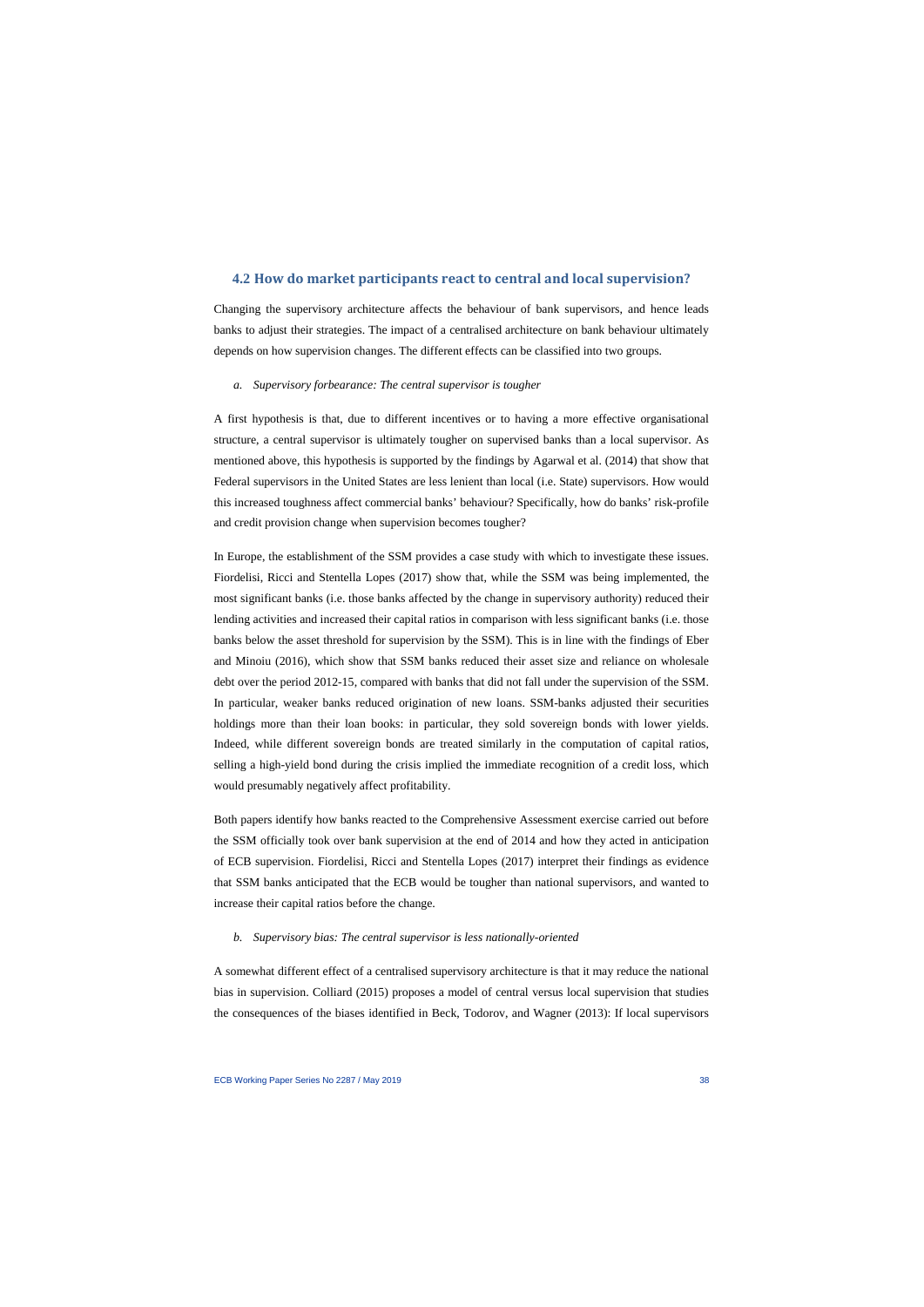are too lenient with banks that have too many foreign creditors, this should limit the ability of banks to borrow from foreign agents, who fear their interests will not be protected by national authorities. Conversely, introducing a central supervisor should remove this barrier, and allow banks to borrow more easily internationally, and at lower rates. Central supervision would, as a result, indirectly contribute to financial integration. Barbiero, Colliard and Popov (2017) provide some supporting evidence based on changes in the liability structure of euro area banks, which may have been brought about by the implementation of the SSM. They show that banks supervised by the SSM pay lower deposit rates to their customers – both households and non-financial corporations. Moreover, they find that these banks also changed somewhat the composition of their liabilities, reducing reliance on deposits and increasing securities issuance, which is consistent with a positive market signalling effect arising from the SSM "certification."

Central supervision can have additional effects on financial integration through the structure of multinational banks (MNBs), which have subsidiaries and branches in different countries. In most jurisdictions, when a principle of multiple recognition is in place, a subsidiary of a bank in a foreign (host) country is supervised by the host country's supervisor, whereas a branch is still supervised by the home country. Calzolari, Colliard, and Loranth (2017) study the impact of the centralisation of supervision on the structure of MNBs. Under local supervision, the different subsidiaries of a MNB in different countries are supervised by different national supervisors, who may have conflicting objectives.[25](#page-39-0) The authors highlight two different externalities that are not internalised by the local supervisor of a subsidiary: (i) A monitoring externality: by carefully monitoring the subsidiary, the foreign supervisor generates useful information for the home supervisor. Due to this effect, a supranational supervisor would optimally exert more monitoring than the local supervisor of the foreign unit; (ii) An intervention externality: supervisory interventions in the foreign unit reduce its profitability, so that lower revenues can be used to offset potential losses in the home unit of the MNB. Due to this effect, a supranational supervisor would optimally be more lenient with the foreign unit than the local supervisor. The impact of supranational supervision depends on the balance between these two externalities. For banks where the monitoring externality dominates, supranational supervision becomes tougher on subsidiaries, which gives an incentive to use a branch structure rather than a subsidiary structure. For banks where the intervention externality dominates, supranational supervision is more lenient on subsidiaries, which gives an incentive to use this structure rather than a branch.

An implication of the analysis is that, by inducing a change in the MNB's structure, centralising supervision changes the allocation of losses in the case of a bank failure. More specifically, the shift from subsidiaries to branches increases the burden on the deposit insurance fund of countries that host

l

<span id="page-39-0"></span> $25$  See also Calzolari and Loranth (2011) and Holthausen and Ronde (2004).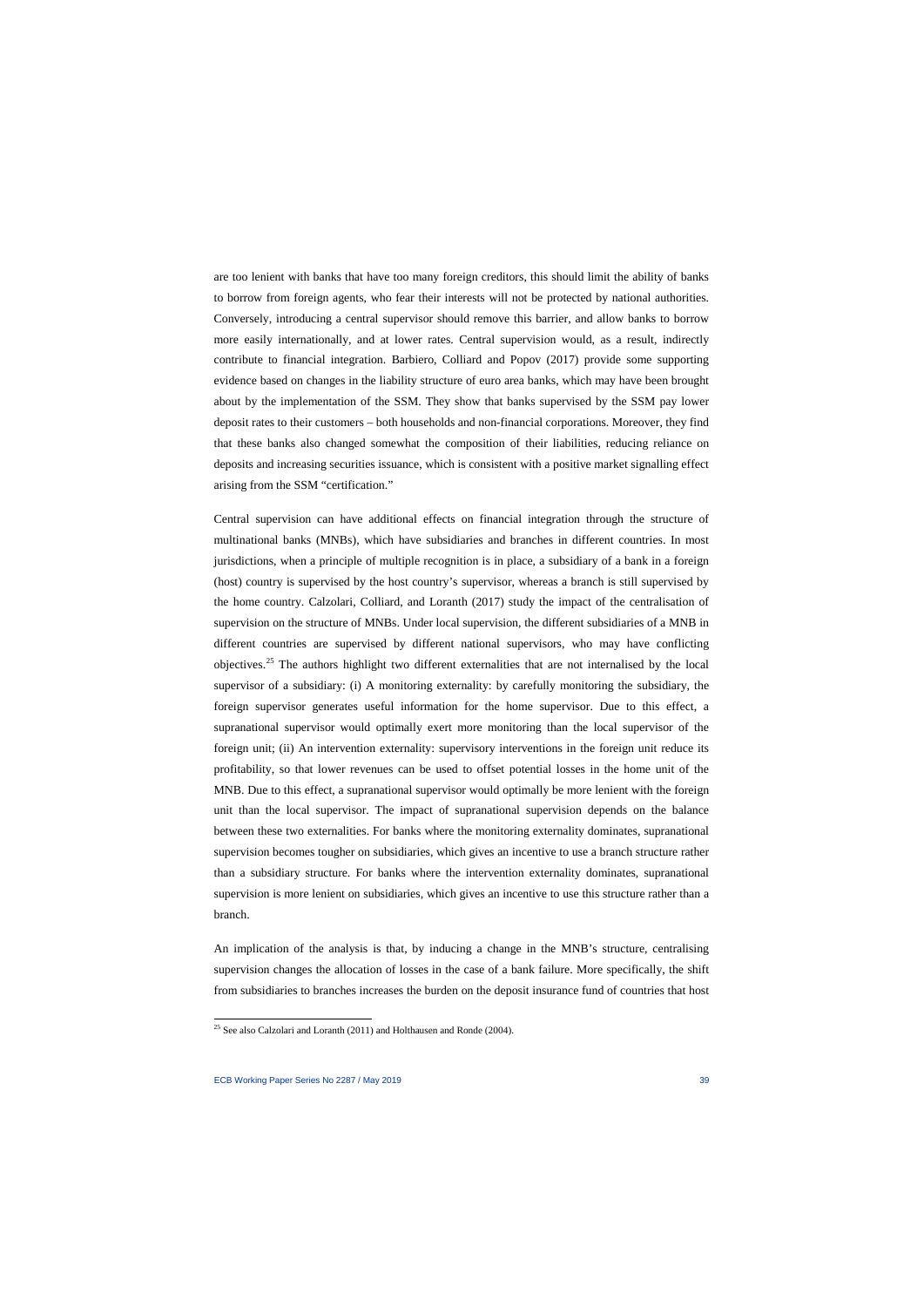more headquarters, whereas the shift from branches to subsidiaries leads to the opposite. Moreover, this strategic change of an MNB's structure can be inefficient. To solve this problem, the authors suggest making deposit insurance premia dependent on the MNB's structure, as ultimately MNBs' decision to change their structure reflects the possibility of extracting (implicit) subsidies from the deposit insurance funds. One can also interpret this finding as implying a need for centralised deposit insurance. This is a relevant point as it hints at the need for coordination between reforms to the supervisory architecture and policies focusing on the design of deposit insurance funds.

The figures on the number of cross-border branches and subsidiaries in the euro area relating to the implementation of the SSM suggest limited changes in the structure of multinational banks possibly linked to the centralisation of supervisory powers. As shown in Chart 2, the number of subsidiaries did indeed decline over the last few years, while the number of branches remained substantially stable.



**Chart 2: Cross-border branches and subsidiaries in the euro area**

Source: ECB, Banking Structural Financial Indicators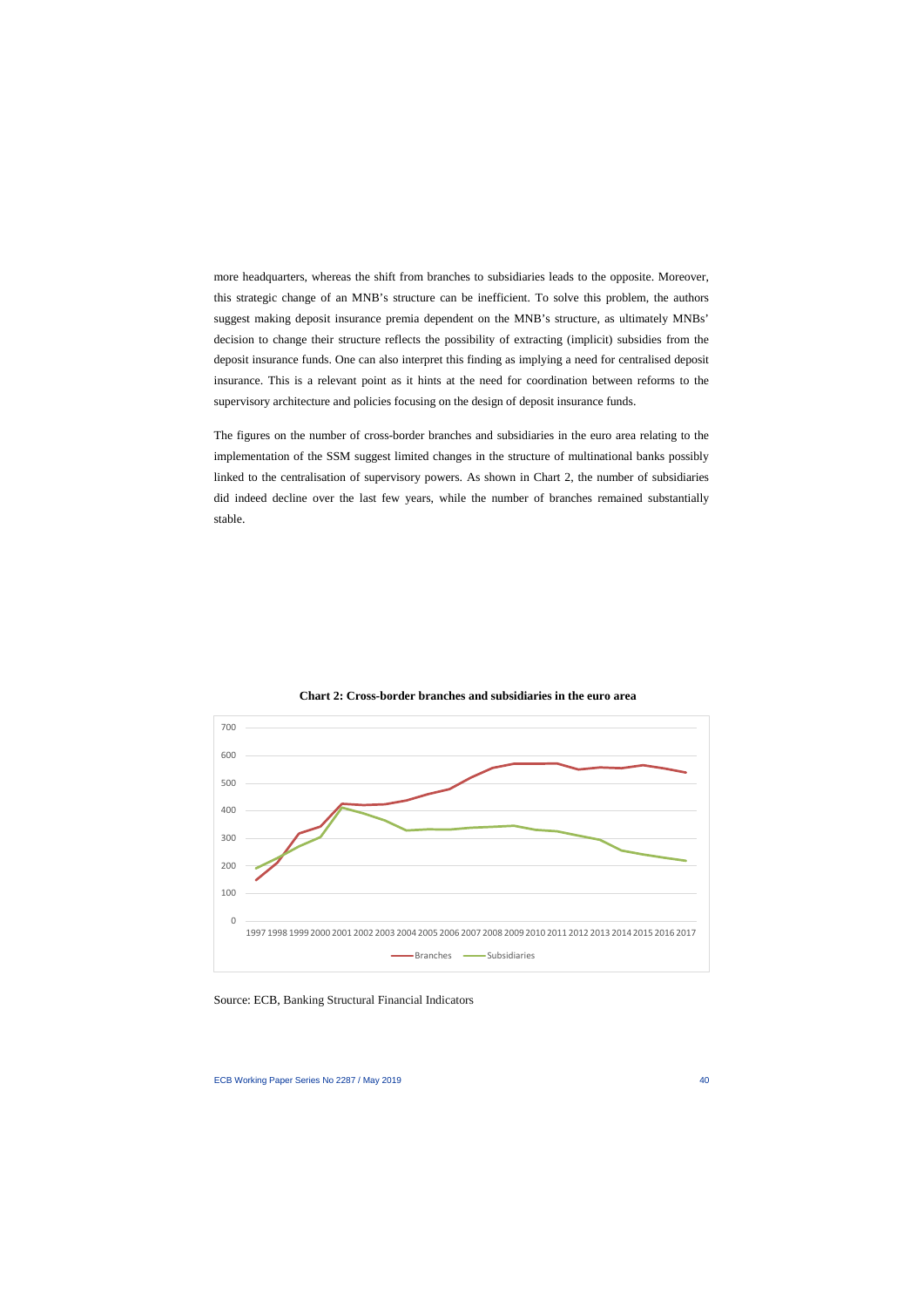## 4.3 **Optimal and equilibrium supervision architecture**

Given how the chosen architecture affects bank supervision, and thus indirectly bank behaviour, we now move to the question of when it is more efficient to allocate bank supervision to a central authority. Then, we discuss to what extent banks can influence the way they are supervised, and thus potentially undo the effect of central supervision.

#### *a. Optimal supervisory architecture*

The optimality of centralised supervision crucially depends on the frictions that central supervision is supposed to resolve. In Beck and Wagner (2016), national supervisors do not take into account crossborder externalities. Thus, the benefit of a centralised (supranational) supervisor is that it internalises these externalities. The cost of centralising supervision, in their framework, is that uniform standards are applied to banks in countries that may (significantly) differ in terms of preferences regarding supervision. Such heterogeneity is captured, for example, by differences in bank failure costs. Beck and Wagner (2016), then, argue that centralised supervision is optimal if cross-border externalities are large relative to the heterogeneity of preferences across countries.

In Colliard (2019), the benefit of central supervision is still represented by the internalisation of crossborder externalities, but the cost is that tougher supervision by a central supervisor may encourage the bank to hide more information from supervisory authorities.<sup>[26](#page-41-0)</sup> The optimal supervisory architecture seems to depend therefore on the banks that are supervised, in particular on whether their business model makes it likely that they can easily hide risks from the supervisors.

Interestingly, neither theory suggests that larger banks should be supervised centrally, even though this is the main criterion for European banks to be part of the SSM. The reason is that, in those papers, both the costs and the benefits of centralised supervision can be scaled up with size. This argument implies that a non-monotonic relationship between the optimality of centralised supervision and size may emerge. Whether this is the case is ultimately an empirical question as benefits and costs of centralised supervision, as well as their relationship with size, may significantly vary across jurisdictions and legal systems. Similarly to bank size, it is also not clear whether the supervision of riskier banks would benefit the most from central supervision. In Colliard (2019), the riskiest banks are such that both central and local supervisors want to take a supervisory action against them. Conversely, no supervisor wants to act against a very safe bank. Centralisation of supervision thus implies a difference only for intermediate banks, which are treated more leniently by local

<span id="page-41-0"></span> $^{26}$  Behn, Haselmann, and Vig (2015) empirically identify a similar trade-off for bank bail-outs. They consider German savings banks, in which local politicians sit on the board. A politician's relationship with the bank is a source of information, which can be used for deciding whether a failing bank should be bailed-out. At the same time, this proximity may result in the politician being too generous with the bank. Empirically, it appears that the second effect dominates and that this structure leads to distorted bail-out decisions.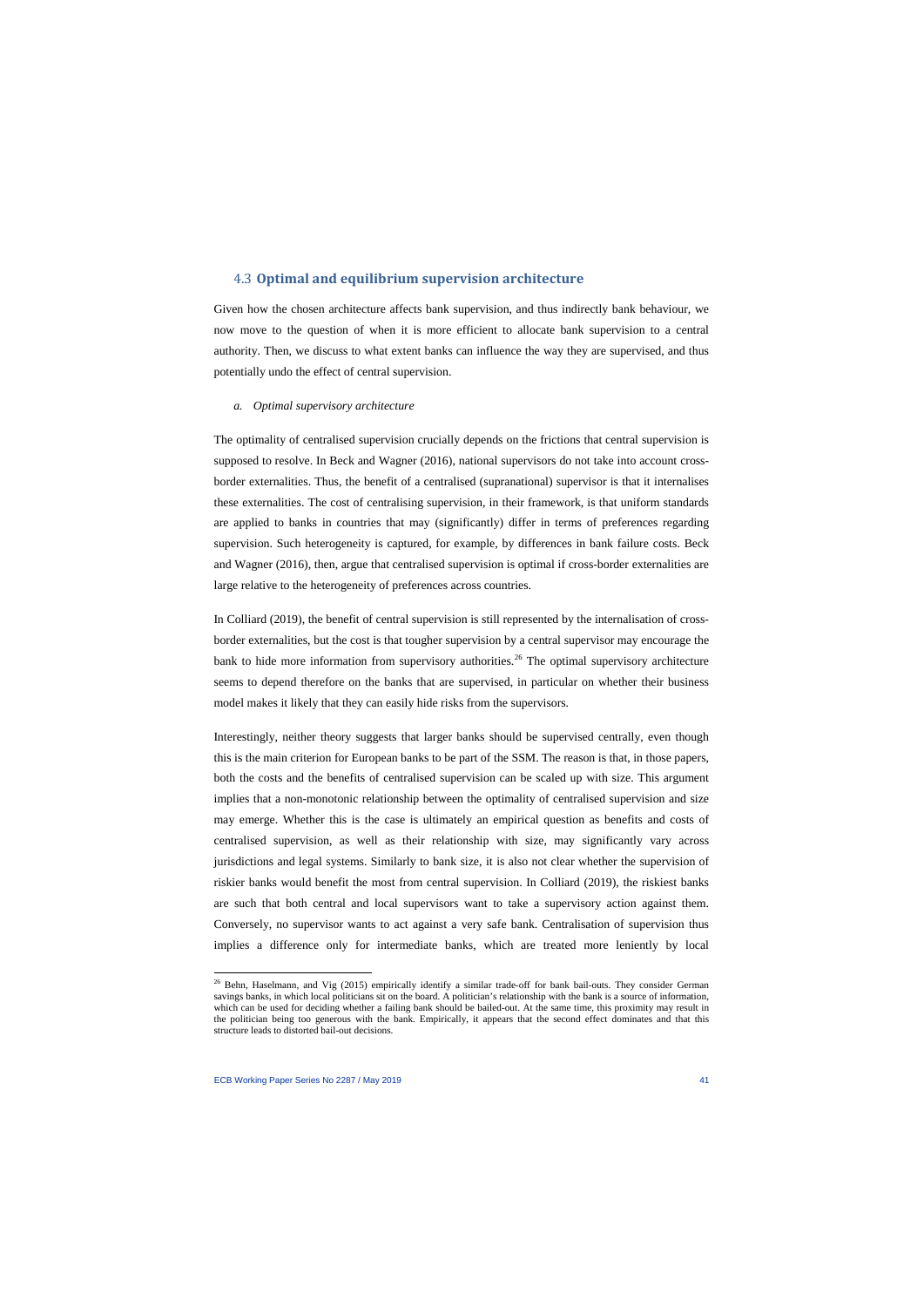supervisors. Both size and riskiness are criteria in line with the idea that central supervision can reinforce the supervision framework (by having a more effective organisational structure and ensuring a level playing field) rather than changing the incentives or the mandate of supervisors.

An additional complication is that the allocation of a given bank to either local or central supervisors is a dynamic problem. Colliard (2019) shows that central supervision should make it easier for banks to attract foreign funding, which implies that moving to centralised supervision would result in more internationally integrated banks. Since international integration is itself a source of cross-border externalities and a rationale for centralising supervision, an implication is that centrally supervised banks may endogenously adapt in a way that makes it optimal to supervise them centrally.<sup>[27](#page-42-0)</sup> Conversely, adopting a static view of which bank should fall under central supervision runs the risk of been trapped in an inferior equilibrium: banks are poorly integrated because supervision is fragmented, and supervision is fragmented because the low level of integration does not justify centralised supervision.

The analysis of Lucas, Schaumburg and Schwaab (2018) also supports the view that allocating banks to either central or local supervision is essentially a dynamic problem. While Colliard (2019) emphasises the role of cross-border activities by banks, the analysis by Lucas and co-authors hinges on the fact that bank business models evolve over time, depending on the market conditions (e.g. crisis versus non-crisis times), and in response to changes in the yield curve (see Box 3 for the details of the analysis). Understanding changes in bank business models and, relatedly, the implications for level and sources of risk is key to designing and implementing an optimal supervisory framework.

<span id="page-42-0"></span> $27$  There is a parallel with the idea that economies sharing the same currency will become more correlated over time and may endogenously become an optimal monetary area (Frankel and Rose, 1998).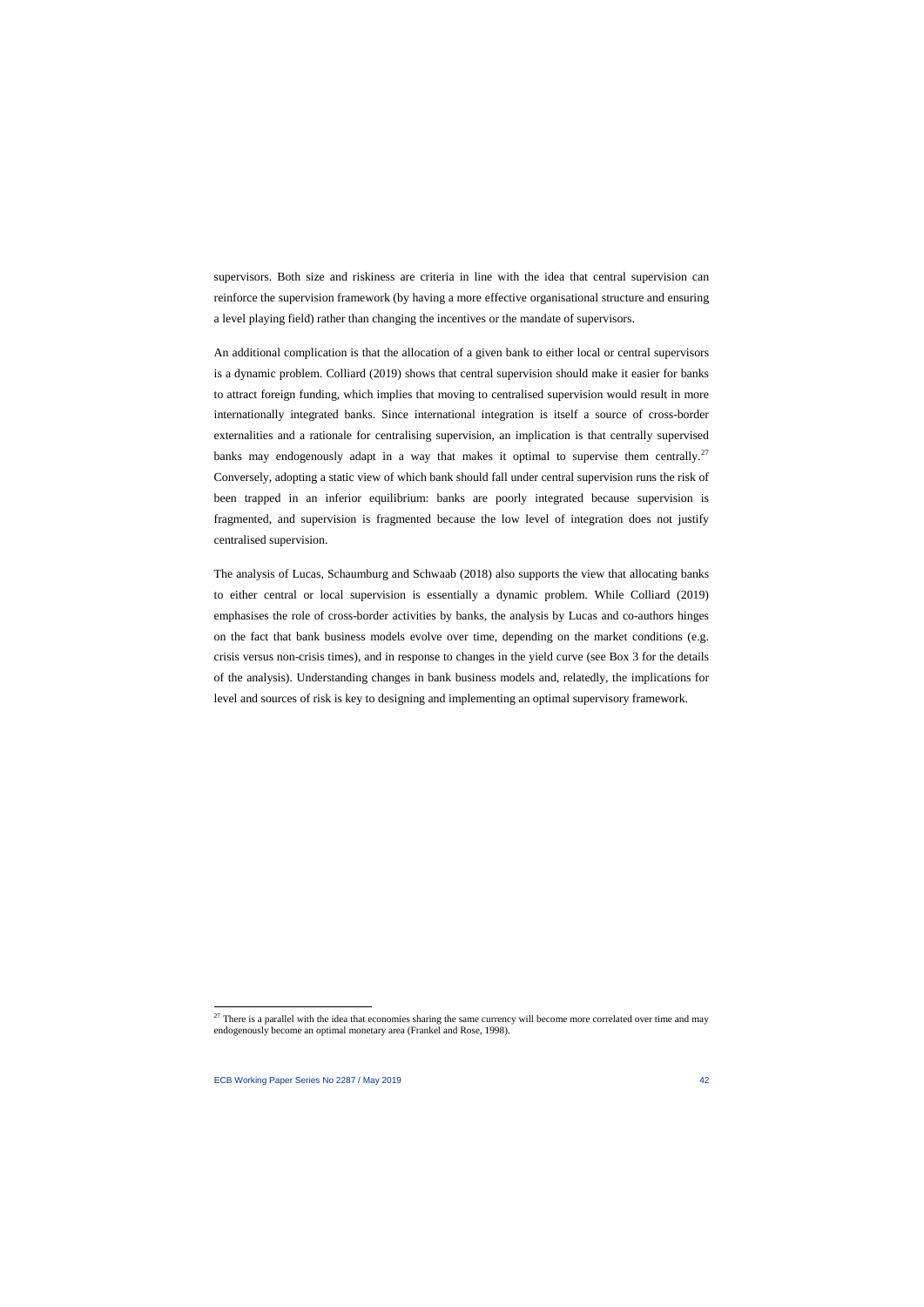#### **Box 2: Understanding bank business models**

#### *prepared by Bernd Schwaab\**

Not all banks are the same. To better understand observed differences across banks, one option is to create a smaller number of peer groups, or clusters, into which to classify the banks appropriately. Robustly constructing such peer groups for a large number of banks, taking into account the numerous balance sheet items for each bank and a range of time periods, is not a straightforward matter, however. In a recent paper, Lucas, Schaumburg and Schwaab (2018) present a novel modelling framework for reliably classifying banks into a smaller number of peer groups, each reflecting a different bank business model. Their analysis extends standard clustering analysis to a multivariate panel data setting and accommodates time varying group characteristics. This novel feature makes the framework particularly applicable for financial stability surveillance and microprudential supervision purposes.

Using data for 208 European banks over the period Q1 2008 to Q4 2015, Lucas et al. (2018) classify banks into six different business model groups: 1) large universal banks, including globally systemically important banks (G-SIBs); 2) international diversified lenders; 3) fee-based banks/asset managers; 4) domestic diversified lenders; 5) domestic retail lenders; and 6) small international banks. The business model classification is constructed based on the assumption that banks differ along six dimensions: size, complexity, activities, geographical reach, funding strategy and ownership. A number of indicators are then used to classify the banks: banks' total assets and leverage with respect to CET 1 capital as measures of size; the net loans-to-assets ratio, risk profile, assets held for trading and the size of banks' derivatives books as capturing banks' complexity; the share of net interest income, share of net fee and commissions income, share of trading income, and share of retail loans to total loans to measure banks' sources of revenue; the ratio of domestic loans to total loans to measure banks' geographic dimension; the loans-to-deposit ratio to capture banks' funding structure; and finally a categorical variable to take into account banks' organisation and ownership structure.

The classification obtained using these variables suggests that European banks' responses to the 2007- 09 global financial crisis and the 2010-12 euro area sovereign debt crisis differed across business model groups. For example, smaller and more traditional banks appear to have been less negatively affected by either crisis. By contrast, large and internationally active banks were relatively more affected. Following the crises, smaller and more traditional banks could increase leverage and expand their balance sheets more aggressively.

Studying the differential behaviour of bank business model groups can further help to deepen our understanding of the effects of financial shocks. In particular, banks with different business models differ in their response to changes in the yield curve. For example, traditional banks with high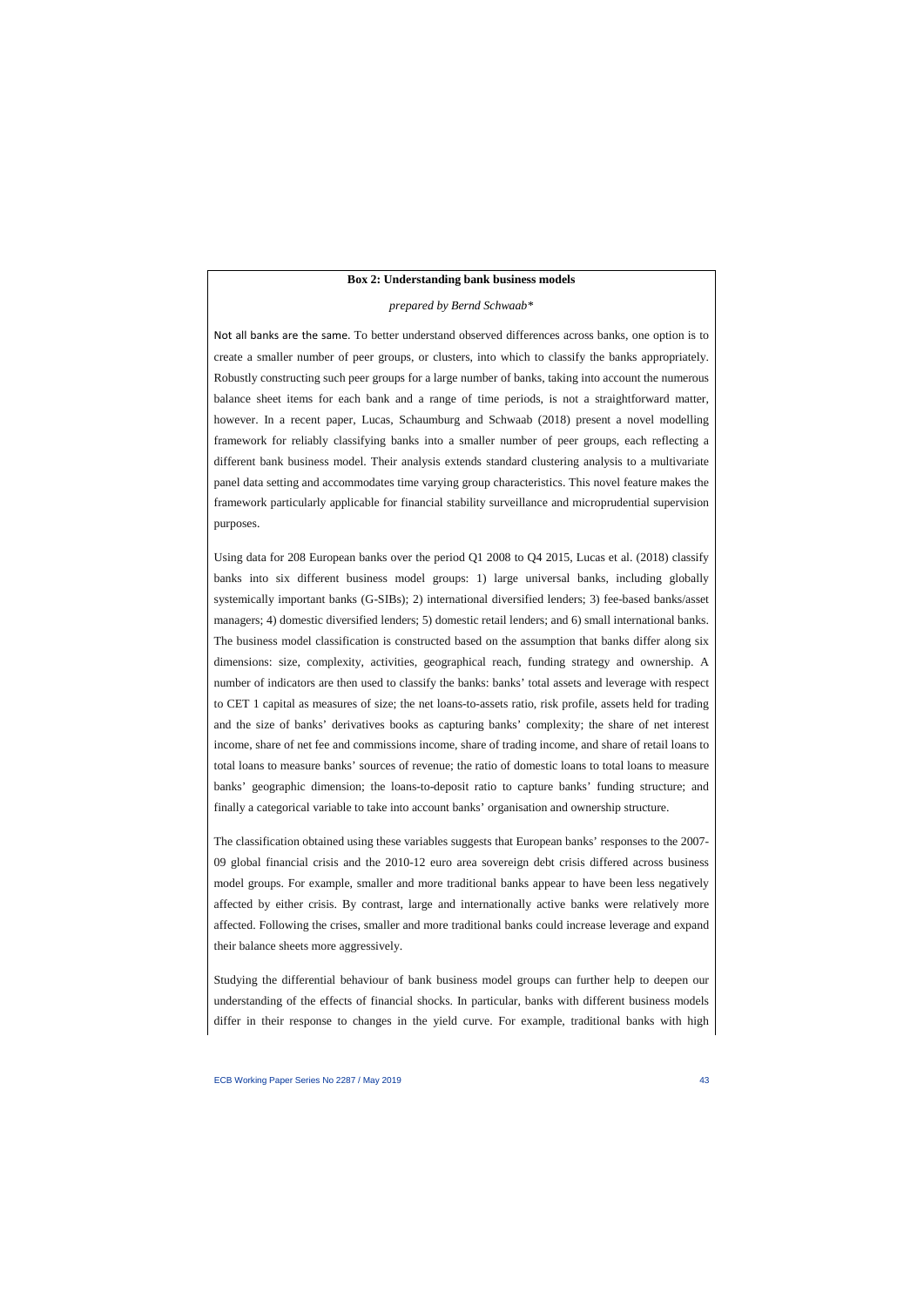deposit-to-loans ratios appear to be particularly affected by negative short term interest rates. The analysis thus allows studying monetary policy transmission in more detail, and the potential risks to financial stability that need to be assessed.

#### \* European Central Bank

### *b. Equilibrium architecture*

As the supervisory architecture specifies the conditions under which a bank is supervised either by a local or by a central authority, banks may strategically choose whether to fulfil these conditions. This depends on whether central supervision is more profitable than local supervision from the point of view of the banks to be supervised.

In general, the effect of central supervision on bank profitability is ambiguous. If the central supervisor is tougher than the local supervisor, for example by imposing higher capital requirements for riskier but more profitable activities, banks' profitability may decrease over the short term. However, a certification effect arising from tougher supervision could allow banks to borrow at lower rates from (foreign) creditors, which would increase profit margins. For example banks operating in countries with a deficit of savings that need to borrow heavily from foreign investors may have a beneficial impact on profitability from centralised supervision.

A more strictly supervised bank may manage its assets better, as it benefits from the extra expertise of bank examiners. In line with this idea, Rezende and Wu (2014) show that more frequent supervisory examinations in the United States have a positive causal effect on banks' return on equity. Hirtle, Kovner, and Plosser (2018) show that an increase in supervisory oversight reduces the riskiness of the bank's assets, without negatively affecting the average return, and is thus profitable for the bank. In reality, banks can, to some extent, choose their supervisors. For instance, in 2015, Citigroup Inc. combined its subsidiaries in Dublin and in London to form a new unit large enough to be subject to ECB supervision. While this move was probably not primarily driven by the objective to fall under ECB supervision, it is clear that Citigroup had the opportunity to keep the status quo and remain supervised at the national level only. More recently, Goldman Sachs considered moving more of its European assets to its Frankfurt subsidiary, so as to fall under ECB supervision.<sup>[28](#page-44-0),[29](#page-44-1)</sup> In 2018, Nordea decided to move its headquarters from Sweden to Finland and therefore enter the Banking Union and fall under SSM supervision. The decision was motivated with an emphasis on the benefits arising

 $\overline{a}$ 

 $^{28}$  See https://www.bloomberg.com/news/articles/2015-12-07/citigroup-said-to-fall-under-ecb-supervision-after-unitscombine and [http://uk.reuters.com/article/us-britain-eu-goldmansachs-exclusive-idUKKBN13435B.](http://uk.reuters.com/article/us-britain-eu-goldmansachs-exclusive-idUKKBN13435B)<br><sup>29</sup> This strategic use of size thresholds has been documented also for other types of financial regulations. Ivanov, Ranish, an

<span id="page-44-1"></span><span id="page-44-0"></span>Wang (2017) show that US banks avoid syndicated loan deals involving more than two banks, in order to avoid detailed loan-level supervision by bank examiners. See also Chhaochharia, Otto, and Vig (2011) on threshold effects of the Sarbanes-Oxley Act.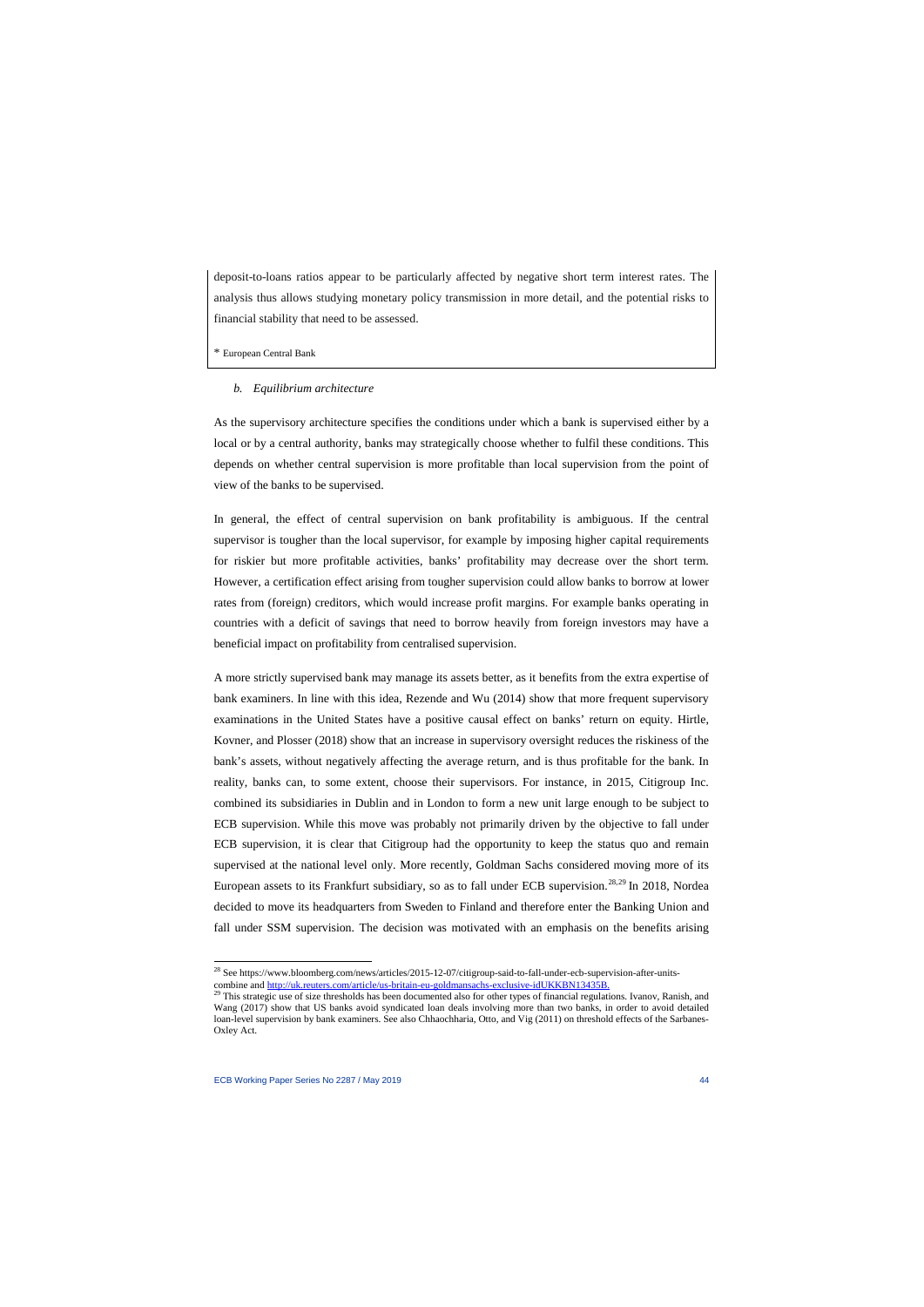from group supervision (same supervisors for the entire group) and a level playing field with other, similar, multinational banks.<sup>[30](#page-45-0)</sup>

This problem has an equivalent in the United States, where banks can change their charter to be subject to a different Federal supervisor. For instance, a State bank that becomes a national bank can replace the FDIC, or the Federal Reserve, with the OCC as its supervisor. A State bank can also join the Federal Reserve System and replace the FDIC with the Federal Reserve. Rosen (2005) highlights the positive aspect of this competition between US Federal supervisors, and shows that banks that switch supervisor increase their return without failing more often. However, Rezende (2016) shows that supervisors give more favourable ratings to banks that just switched charters, which suggests some regulatory arbitrage.

In this vein, Ben-David *et al*. (2018) use the centralisation of banking supervision in Europe to test for banks' strategic behaviour. More specifically, they exploit the announcement of a threshold-based selection criterion for centralised bank supervision. In late 2012 the European authorities publicly disclosed the transfer of banking supervisory responsibilities of large banks from the national to a supranational authority. By the end of 2014, banks with assets larger than 30 billion Euro were no longer supervised by their national competent authorities but by the European Central Bank.

Ben-David et al. (2018) show econometric evidence suggesting that following this announcement on the transfer of banking supervisory responsibilities some banks behaved strategically and seem to have "chosen" their supervisors. Some European banks that in 2012 were just above the threshold (30 billion Euro) strategically shrank their assets during 2013 (see Chart 3 for a simplified illustration). At the same time, some banks just below the asset threshold in 2012 also decreased substantially their assets perhaps fearing that they might be supervised by the ECB if they were sufficiently close, but below, the threshold. Compared with their peers, banks exercising strategic behaviour showed over time greater increase in impaired loans and greater reduction in liquid assets. The authors argue that banks probably expected the SSM supervision to be "tougher" or "more intrusive" than national supervisors.

<span id="page-45-0"></span><sup>&</sup>lt;sup>30</sup> See the press release "Why we propose to move into the Banking Union", https://www.nordea.com/en/press-andnews/news-and-press-releases/news-group/2018/why-we-propose-to-move-into-the-banking-union.html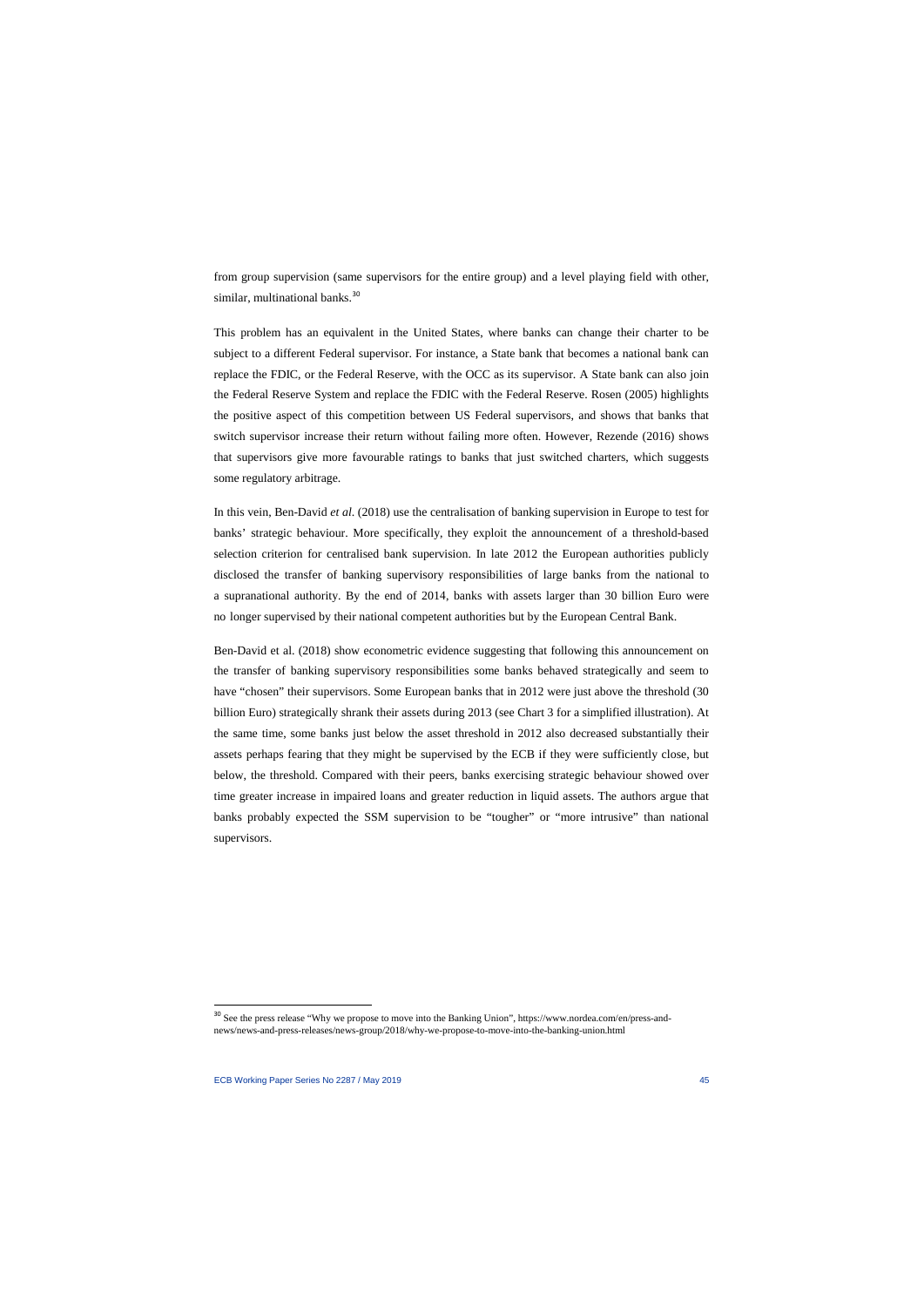#### **Chart 3: Change in bank' size during the implementation of the SSM**



Source: Ben-David et al. (2018). Note: Dots in this Chart depict euro area banks with the total assets ranging from 20 to 40 billion EUR. For each bank, the Y axis shows its total assets in 2013 while the X axis represents its total assets in 2012.

Finally, an important way for banks to avoid stricter supervision is lobbying. Lambert (2015) shows that US supervisors are less likely to take action against lobbying banks, even though they are riskier and more likely to fail than non-lobbying ones. This evidence would support the presence of regulatory capture.<sup>[31](#page-46-0)</sup>

Would central supervision be more robust to regulatory capture than local supervision? Consider a supervisory action that would hurt the profits of all euro area banks. For such an issue, all else being equal, the central supervisor is less robust to capture, as the lobbying efforts of all affected banks can focus on the same agency and thus add up. If instead one considers an action that would harm some banks but be profitable to others, the central supervisor is actually more robust to capture, as the lobbying efforts of the banks with opposite objectives offset each other.

Relating to this discussion to the European context, the hybrid structure of the SSM may make lobbying more difficult and reduce its effect. The increased geographical and cultural distance between banks and the central supervisor may decrease the ability of banks to influence supervisory

l

<span id="page-46-0"></span><sup>31</sup> Another important concern is the presence of *revolving doors*, where bank supervisors are overly lenient with the bank they supervise and are then hired by the same bank as a reward. While worker flows between banks and regulatory agencies are important, the pattern of these flows does not seem to correspond to the revolving doors hypothesis (Lucca, Seru, and Trebbi, 2014).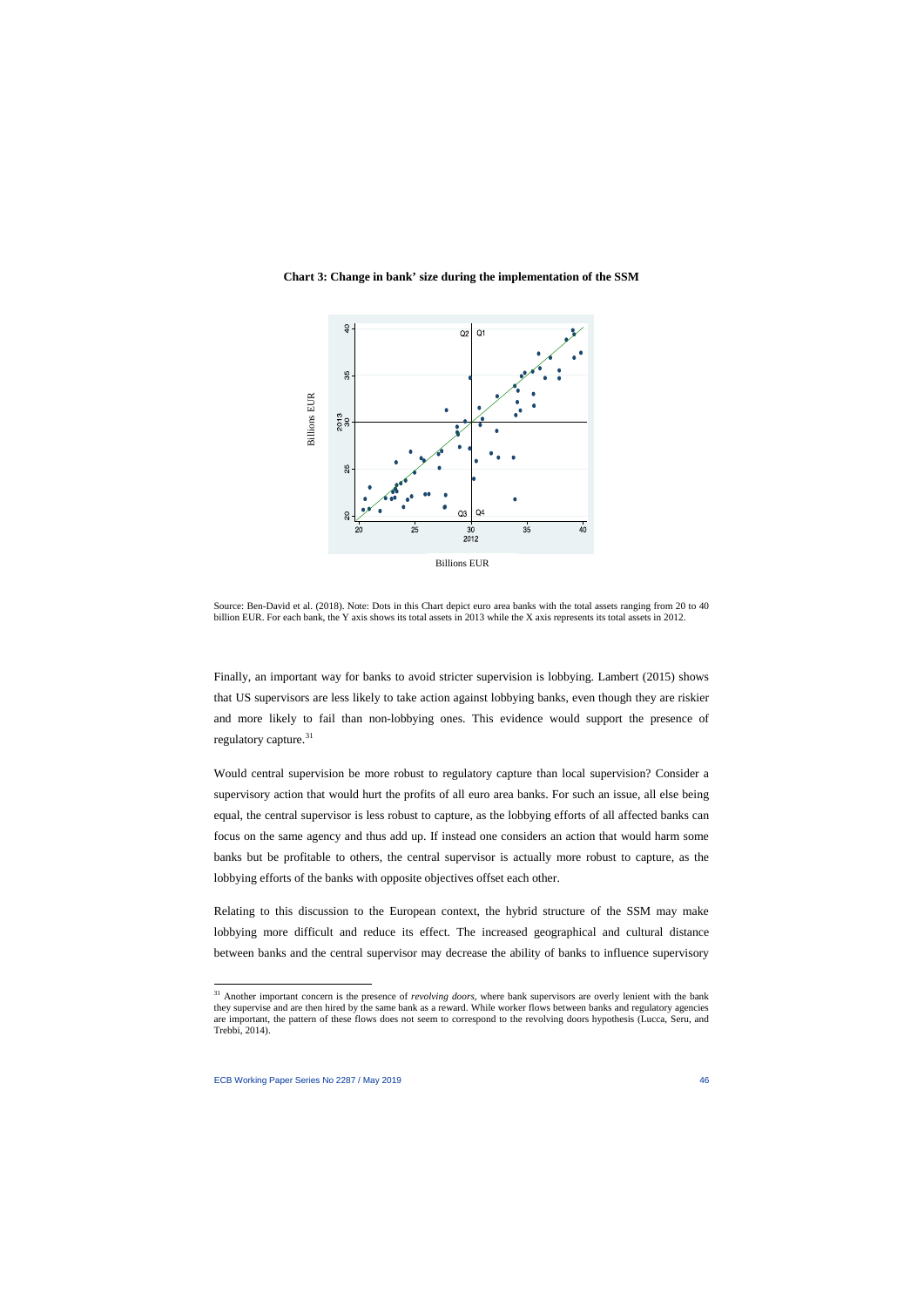outcomes by resorting to political and/or financial networks, which are prevalent at the country level (Faccio, 2006). At the same time, as the size of the supervisor increases, lobbying for a more lenient treatment might be more costly, since the size of the contribution to obtain preferential treatment is positively correlated with the size of the supervisor (de Figueiredo and Richter, 2014).

### **4.4 Open issues and challenges**

We conclude this section with a brief overview of some of the challenges associated with centralised supervision, and on which there is so far little research.

#### *a. Governance*

The SSM is one of the few examples of a truly supranational bank supervisor. The ECB's supervision arm is headed by a Supervisory Board which currently consists of 32 members (Chair, Vice-Chair, four representatives of the ECB, and representatives of national supervisors in each participating country). In addition, there is a leaner Steering Committee with 8 members. Only five countries are represented on the steering committee, on a rotating basis that partly reflects the different sizes of the different countries.

In the context of monetary policy decisions, there is some research showing that the rotation system of the FOMC matters, in that some voting members seem to be biased towards their own district (Jung and Latsos, 2015; see also Bouvet and King, 2013 for recent European evidence). While the question has never been empirically studied for bank supervision, the potential for a similar bias exists.

Different countries may not derive the same gains or costs from common supervision. For example, if decisions taken by the SSM reflect some average preference regarding bank stability across the participating countries, then countries with preferences far away from the mean may lose out (Beck and Wagner, 2016). In the framework of Calzolari, Colliard, and Loranth (2017), countries that are home to large multinational banks face more pressure on their national deposit insurance funds as centrally supervised MNBs convert their foreign subsidiaries into branches. However, they do not recover the control over supervision of these foreign units, since supervision is in the hands of the central supervisor. This combination could represent a net loss for these countries.<sup>[32](#page-47-0)</sup>

These issues can be important for the balance of interests between different countries in the governance of the SSM, and they may also matter for its geographical extension. Indeed, while the

<span id="page-47-0"></span> $32$  The discrepancy between the level at which deposit insurance is provided and the level at which supervision in conducted is a unique feature of the current set-up in the euro area, due to the lack of a full deposit insurance scheme at the banking union level. In the United States, access to Federal deposit insurance is consubstantial with having a Federal supervisor. See also Gornicka and Zoican (2016) on how the use of national vs. supranational public funds for bank resolution impacts bank risk-taking.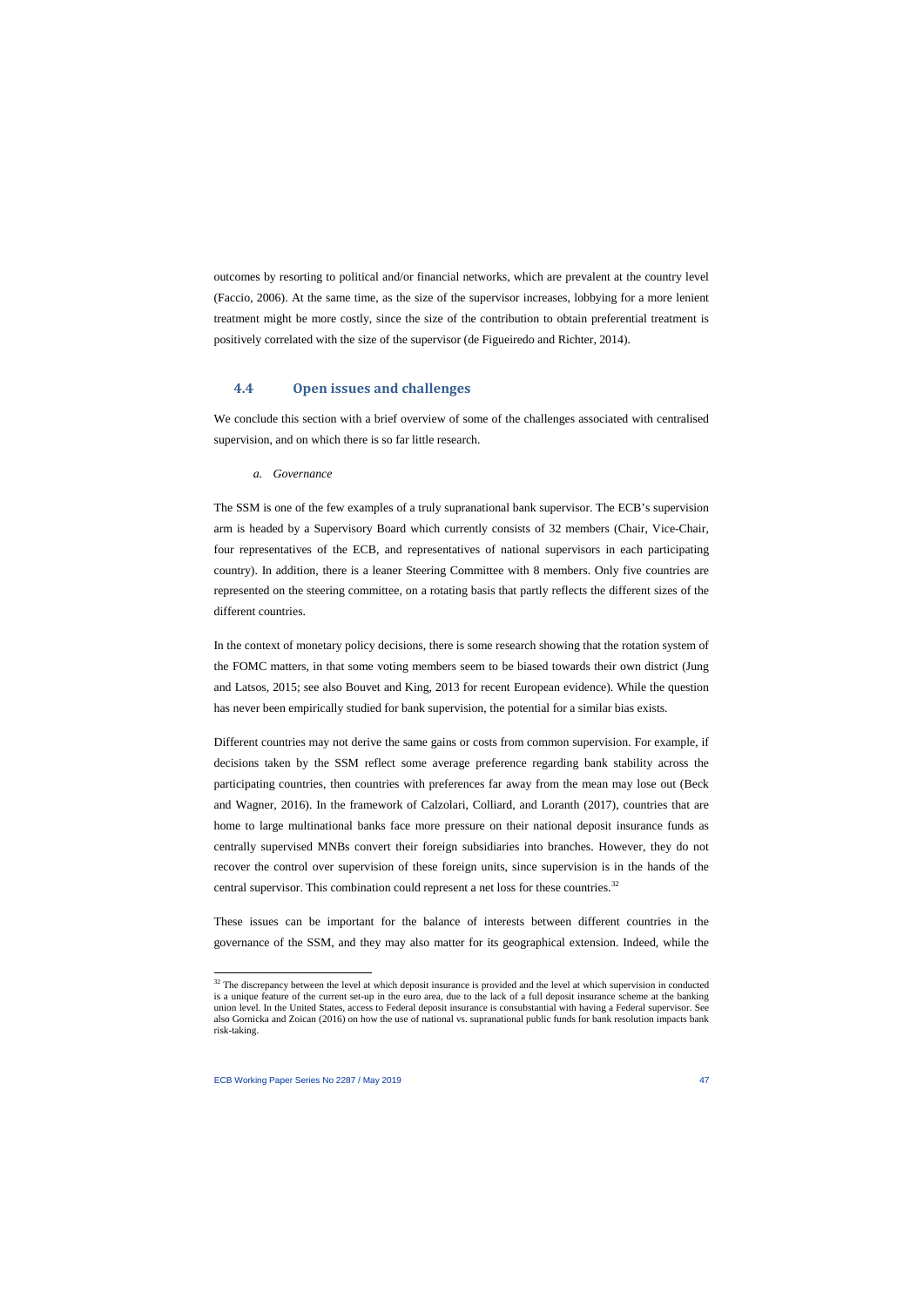current extension of the banking union is limited to the euro area, it is in principle open to other EU countries.<sup>[33](#page-48-0)</sup> Whether additional countries have an incentive to join is not obvious. Dell'Ariccia and Marquez (2006) observe that it is difficult to complete "partial" regulatory unions. Indeed, the main incentive to join such union is at the beginning: each country adopts stricter regulations, in exchange for other countries adopting the same regulations and making their banks safer. The cost of joining is a loss in national decision power, and the benefit is lower externalities imposed by unsound banks in neighbouring countries. However, once a regulatory union has been formed, a country outside of the union already enjoys the benefits of foreign banks being safer, but still faces the cost of joining. This creates an incentive to free-ride on an existing regulatory union.

The Basel agreements are the best example of a regulatory union that has been successful at overcoming this problem. While the Basel agreements were initially foreseen for G-10 countries only, the number of countries following the Basel standards has gradually increased over time (see Financial Stability Institute, 2015 for recent figures). A key factor in this successful extension is that adopting the Basel standards has come to be seen as an important "stamp of quality" for a banking sector. Similarly, the extension of the SSM to additional countries may crucially depend on the SSM building a strong enough reputation for efficient bank supervision.

#### *b. Public perception and reputation effects*

Private incentives have a crucial role in shaping supervisors' actions. Boot and Thakor (1993) show that, when the supervisors care about their own reputation and their ability is not perfectly observable by the public, the desire to be recognised as capable distorts their actions. This in turn may raise bank risk-taking incentives, fostering bank instability and increasing the costs associated with public guarantees to banks and bank resolution. As, for various reasons, private incentives may differ between local and central supervisors, they could be an important factor in explaining the differences in their behaviours.

It is important for bank supervisors to build a reputation for being tough and proactive, so as to make preemptive runs on banks unnecessary. This goal greatly complicates the task of the supervisor. For instance, during the ECB's 2014 Comprehensive Assessment, markets perceived a tough assessment of the European banking sector as a condition to establish the ECB's credibility. At the same time, doubts were raised about the opportunity to balance this need with the appropriate timing of the regulatory actions needed to address problems in the banking sector (see e.g. Steffen, 2014 for a discussion).

l

<span id="page-48-0"></span><sup>&</sup>lt;sup>33</sup> See<http://bruegel.org/2016/02/should-the-outs-join-the-european-banking-union/> for a discussion.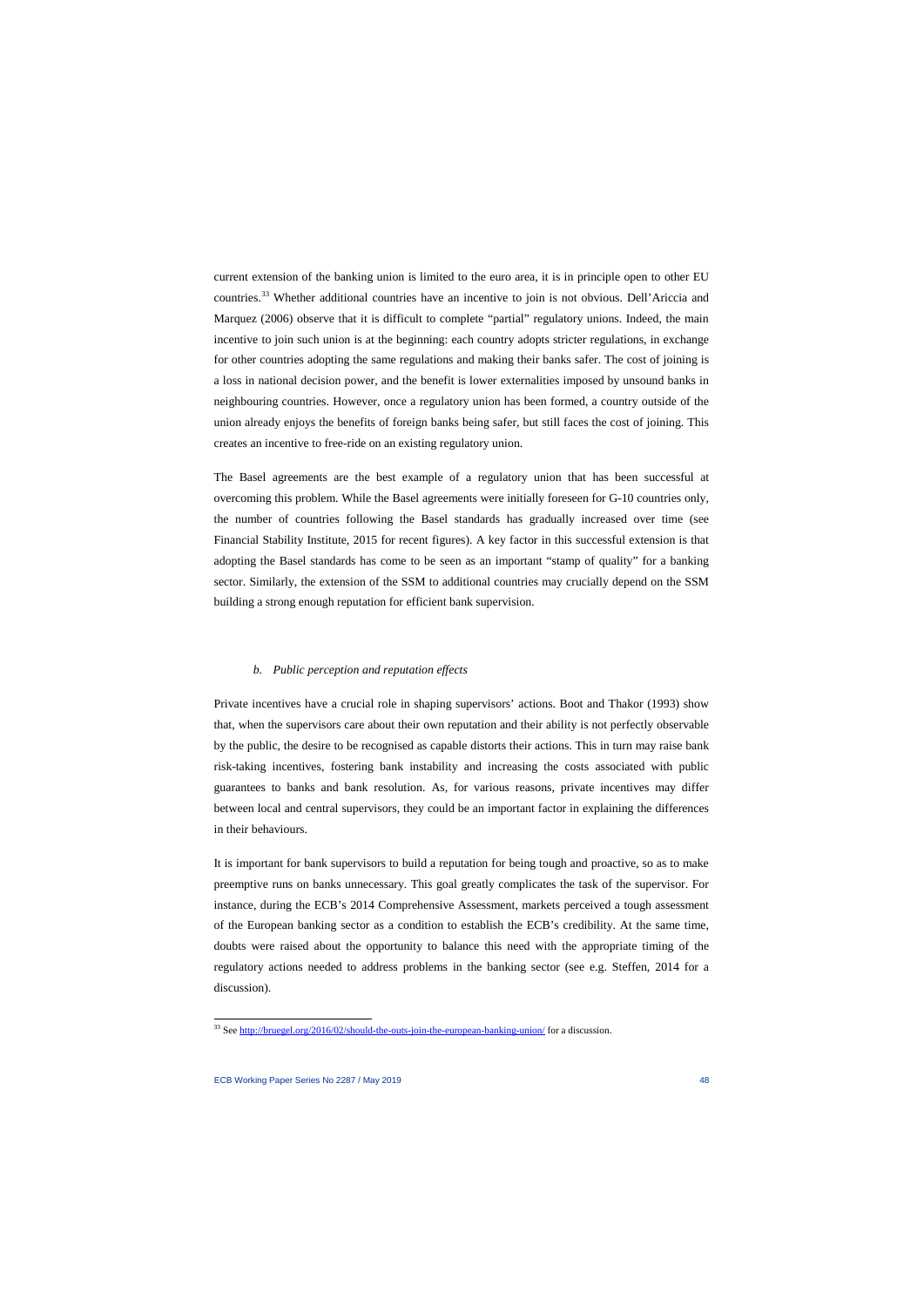Concerning the issues analysed in our study, a key question is whether reputation management is different at the local and at the central level. In Morrison and White (2013), reputation problems create an incentive for bank supervisors to be lenient with banks. For instance, closing down a bank may signal to the market that the supervisory agency is slow to detect problems in the banking sector, and cause a loss of reputation. If this loss is large enough, it may trigger a run on other banks, so that the supervisor is better off not closing down the bank in the first place. One may fear that centralising supervision makes this problem worse: as the supervisor is in charge of more banks, the impact of a reputational hit is higher, and the incentives to hide problems stronger. At the same time, building a reputation for good supervision should also be quicker. While the total effect on incentives to be tough or lenient is unclear, it seems that in any case centralising supervision increases the stakes of reputation management.<sup>[34](#page-49-0)</sup>

Despite a growing literature on reputation and communication in the context of stress-test exercises (see Goldstein and Sapra, 2014), the issue of reputation management by bank supervisors is not well analysed yet. In particular, there is no existing research on the type of supervisory architectures which may help reputation building.

#### *c. Other factors impacting on effective supervision*

Another possibly relevant consideration to the quality of supervision might be how supervision is practically implemented. Following the crisis, in 2012, the Basel Committee on Banking Supervision completed its review of the core principles for effective banking supervision. These principles include most angles of supervisory practice. While these principles refer broadly to concepts such as effective internal corporate governance of supervision, a crucial component is how the institutional settings *within* the organisation impact on the incentives of supervisors.

For instance there is extensive evidence showing that incentives within bureaucracies, such as supervisory bodies, are often biased. Due to a market failure related to agency problems, this evidence shows that employee performance assessment within bureaucracies is not conducive to more effective supervision (Prendergast, 2007).

Hence, a carefully designed and institutional setting of the supervisory agency is warranted in order to minimise supervisory biases. In this respect, accountability and appropriate internal corporate

l

<span id="page-49-0"></span><sup>&</sup>lt;sup>34</sup> As for the SSM, all the cases of "failing or likely to fail" called by the ECB since the establishment of the SSM (Banco Popular, Popolare di Vicenza, Veneto Banca, ABLV) seem to have rather contributed to building the reputation as a tough supervisor. At the same time, it should be acknowledged that this is probably due to the fact that, during these first years of activity of the SSM, the causes leading to those banking crisis were perceived more as a legacy from pre-SSM supervision.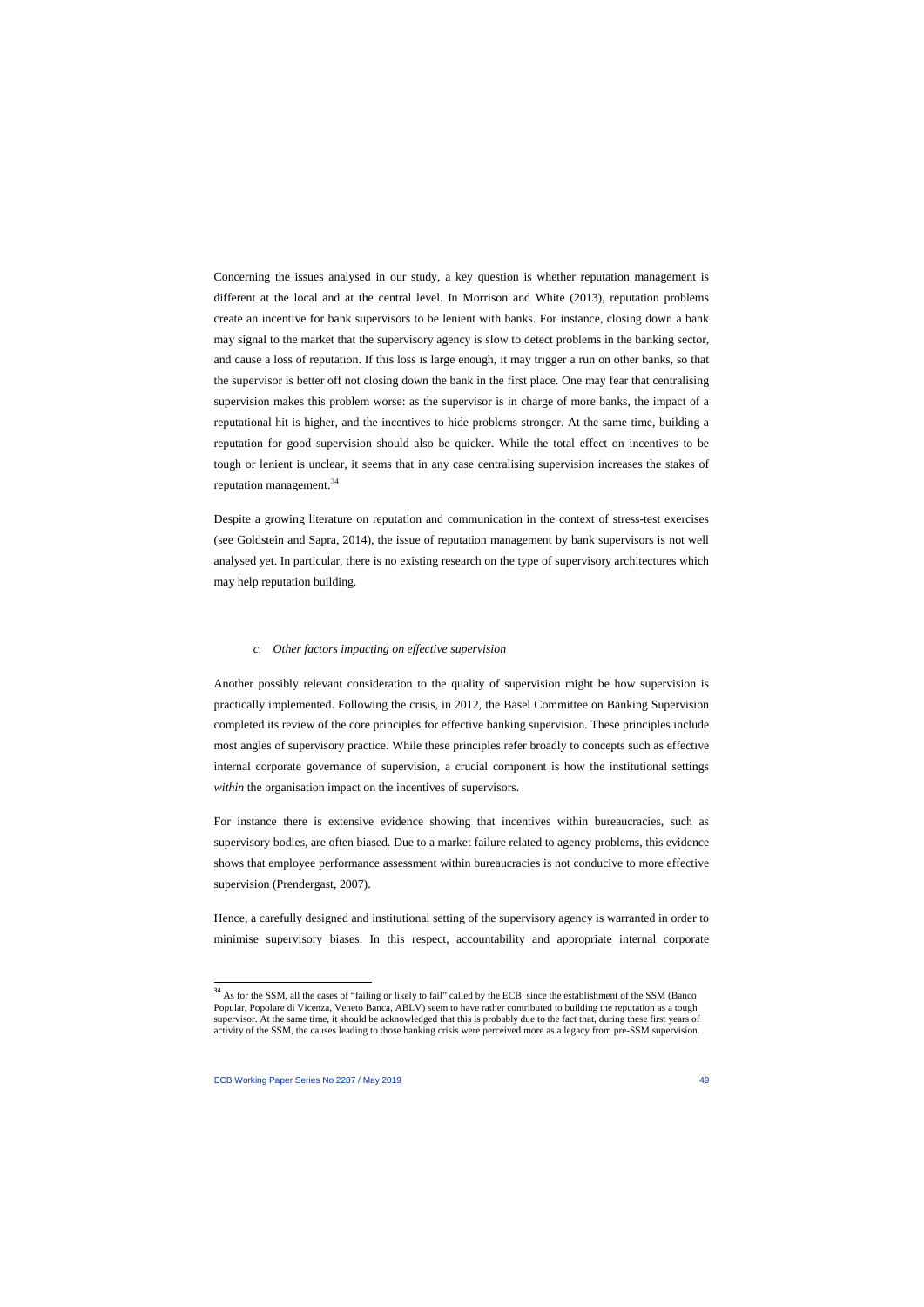governance seem to be important factors that must be emphasised, particularly for large supervisory agencies.

One concrete example in this respect could be the creation of an internal group, largely independent and responding directly to the head of the institution, assessing the quality and alignment of supervisory standards across the institution.

## **5 Concluding remarks**

In this paper, we have highlighted the benefits and costs associated with different supervisory architectures. The discussion in the paper suggests that an optimal architecture of supervision should contain some key elements.

Concerning the integration of monetary policy and supervisory functions, benefits seem tangible, while costs may be limited and could be minimised with an adequate organisational design. The benefits of an integrated structure of monetary policy and supervision mostly hinge on the better coordination of policies and the easier flow of information that a structure of this type allows. Coordination between the central bank and the supervisor enables each authority to account for the potential "side-effects" that its policy has on the other authority's objective, thus reducing the scope and severity of the inefficiencies associated with a coordination failure. A regular flow of information between the monetary policy and supervisory authority increases the set of available information to each authority and makes it possible to consider a broader perspective when taking policy decisions. Regarding the potential costs associated with an integrated structure of monetary policy and supervision, we argue that, as long as the process of integration does not shrink the set of available tools to achieve the two policy objectives, and it is associated with a sufficient increase in the staff count and training, monetary policy and supervision would not be less effective in pursuing their respective objectives in an integrated structure rather than in a separated one. We provide some suggestive evidence based on a global sample of countries that an integrated model is not associated with heightened price or financial instability.

Achieving the integration of monetary policy and supervision by placing the supervisory authority within the central bank has the additional advantage of shielding the supervisor from political pressure and regulatory capture. Being part of the same institution as the central bank, the supervisor can benefit from the political independence and reputation of the monetary authority. In this case, an integrated structure of monetary policy and supervision can effectively reduce the conflicts of interest arising from the proximity of supervisors, political bodies and regulated entities, which should result in more effective supervision.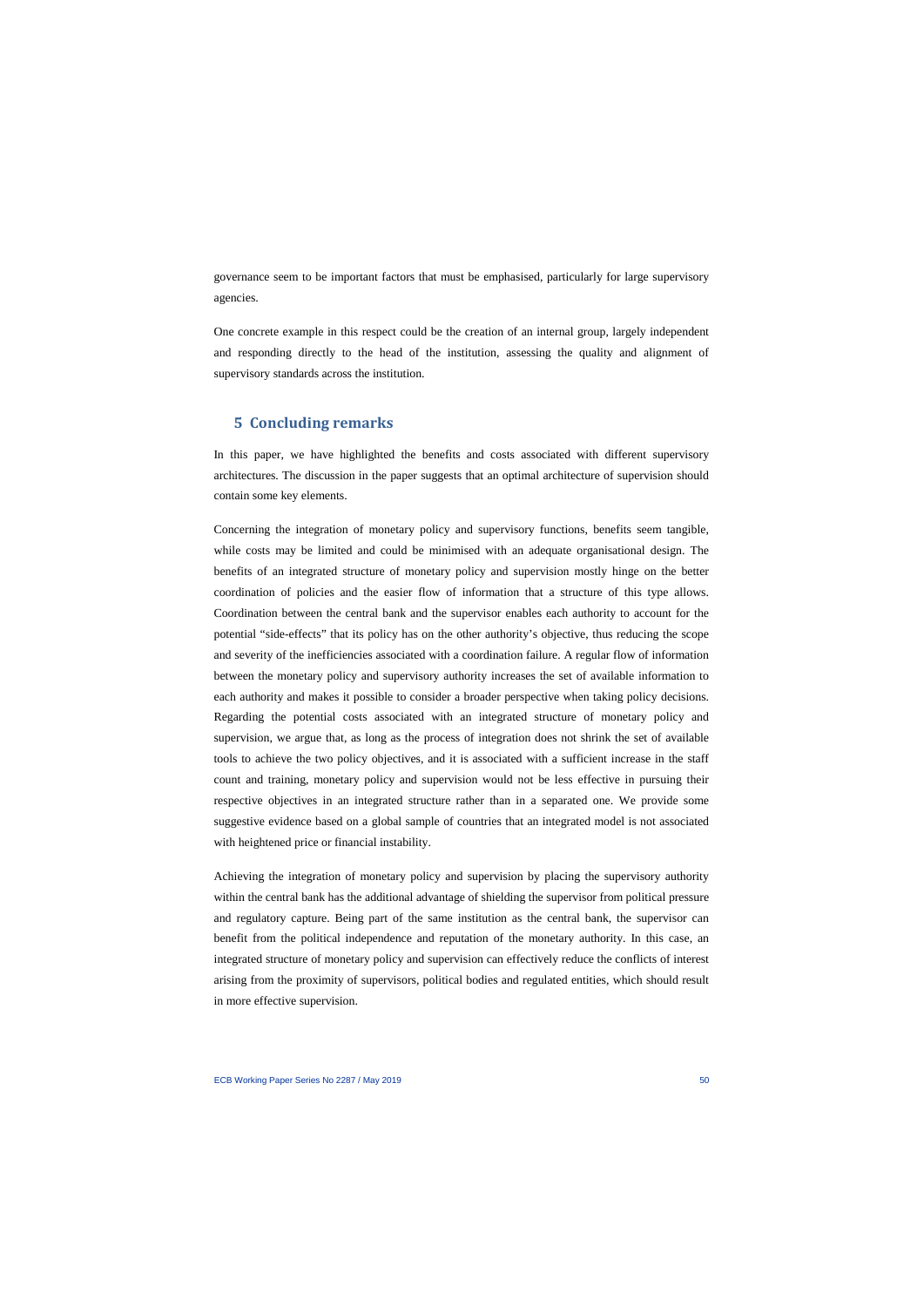In relation to the supervision structure, centralisation of supervision seems to entail significant benefits in terms of fewer opportunities for supervisory arbitrage by banks and lower informational asymmetry. The use of common and standardised rules and data to assess banks' health drastically reduces the possibility of regulatory/supervisory shopping for banks. Furthermore, a large central supervisor can take advantage of economies of scale and scope in supervision and gain a broader perspective on the stability of the banking sector as a whole. For example, it can benchmark the different institutions against one another, thus reducing informational asymmetry and, in turn, improving financial stability.

Potential drawbacks of a centralised supervisory structure are the lack of specialisation of central supervisors relative to local supervisors and the increased distance between the supervisor and the supervised institutions. These may translate into a more limited knowledge of the markets in which banks operate, their organisational structures and of the products they offer. There is little empirical evidence on how material these costs are. However, it seems that such concerns could be addressed by adequately designing the organisational structure of the centralised supervisor.

In the euro area, with the establishment of the SSM, the supervision model resulted in an integrated and centralised structure. Supervision now resides within the ECB and supervisory standards and rules are defined at a central and supranational level. Nonetheless, in practice, there are several elements in this structure that make the SSM a hybrid arrangement, i.e. not fully integrated in the monetary policy authority, and not fully centralised. These elements are:

1. the SSM resides within the ECB, but a strict *separation principle* applies: Supervisory and monetary policy objectives are clearly separated, as well as the decision bodies and operational units;

2. the SSM directly supervises only significant institutions, but less significant ones are supervised indirectly (by local supervisors) following a common rulebook;

3. the SSM sets harmonised standards and rules on reporting, but relies for their collection on national supervisory authorities.

While this hybrid structure allows exploiting some of the benefits of coordination between monetary policy and supervision, even more coordination and interactions, especially at the operational units level, would be desirable. This in fact would improve the transfer of information between the central bank and the supervisors, which is desirable in both ways. A more intense transfer of information from the central bank to the supervisor would allow the latter to incorporate into its decisions crucial information regarding important macroeconomic variables, thus leading to a broader perspective of the financial institutions and markets. Symmetrically, improving the transfer of information on financial institutions and markets from the supervisors to the monetary policy units would also have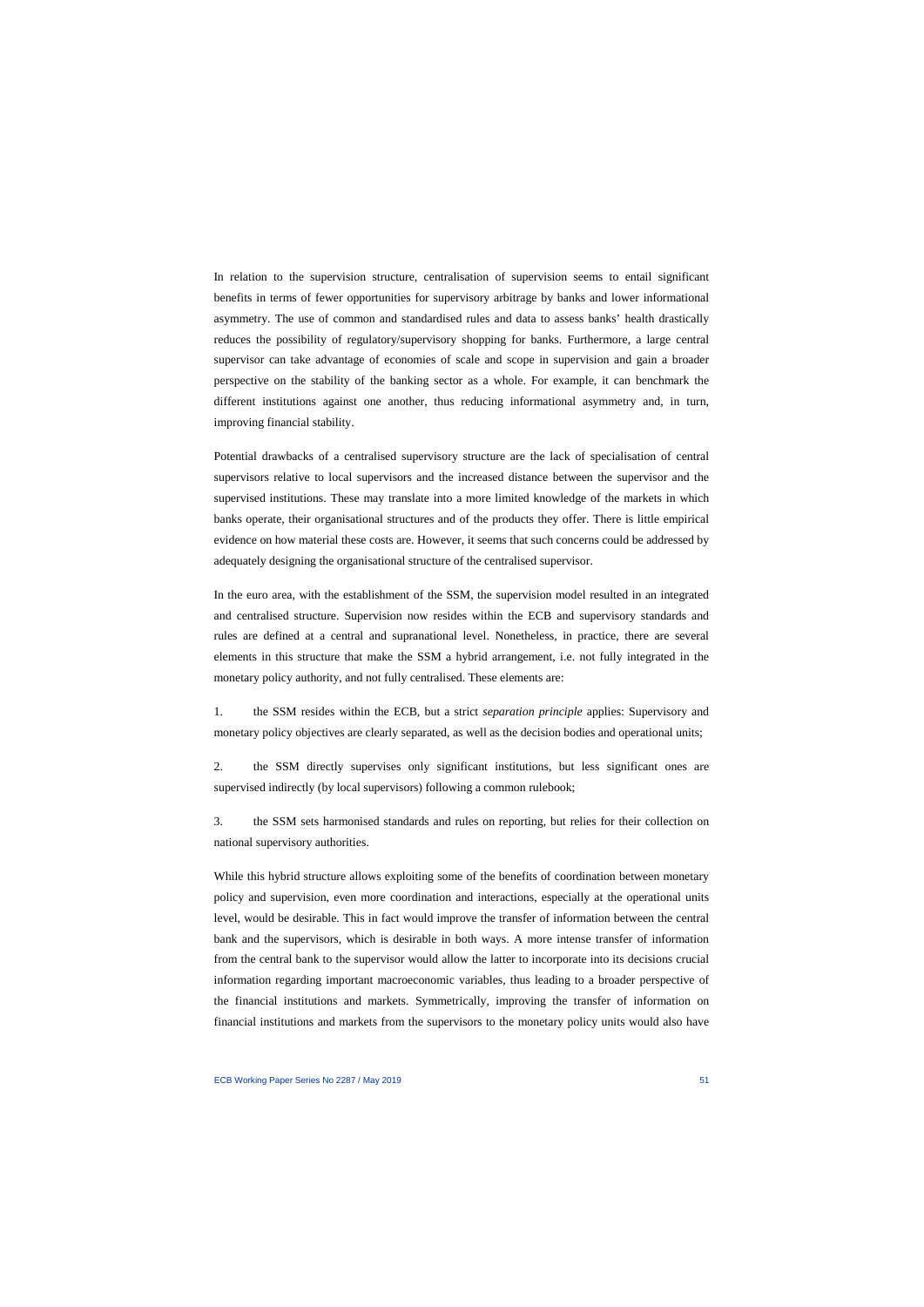beneficial consequences by improving the conduct of monetary policy and the lender of last resort intervention. In particular, the latter would benefit from detailed information on individual institutions' health, as this would prevent a misuse of central bank liquidity and so minimise the associated distortions of banks' risk incentives.

Currently, emergency central bank liquidity can only be provided to banks as long as the supervisor assesses them to be solvent. This is done by the SSM for significant banks and by local supervisors for the less significant ones. Thus, this structure introduces the risk of potential disparity in the conditions to access central bank liquidity for banks and may, in turn, lead to distorted bank behaviours. As highlighted in the previous sections, there is some evidence supporting the idea that banks consider the SSM to be tougher than national supervisory authorities. Under this scenario, banks close to the thresholds for SSM supervision may have incentives to shrink their size so as to be subject to the more lenient assessment by national supervisors.

These considerations call for a more consistent approach in setting the requirements, standards and criteria of assessment applied to SSM and non-SSM banks. In other words, it is not only important that harmonised, and proportional, rules and standards exist, but also that those rules and standards are applied consistently across countries and banks. At the same time, it would be important to strive for more aligned incentives between central (SSM) and national supervisors. The harmonisation of the legal protection of national supervisors could represent a useful intervention to achieve more consistency in supervisory standards. Similarly, the inclusion of additional criteria, such as a reference to the bank business model, to those determining whether or not a bank falls under SSM supervision, may be beneficial in limiting the strategic behaviour of regulated intermediaries.

Overall, going forward, the challenge is to strike the right balance between higher supervisory independence, broader perspective and more effective organisational structure that is associated with a centralised supervisor, residing within the central bank and exploiting the superior information of national supervisors.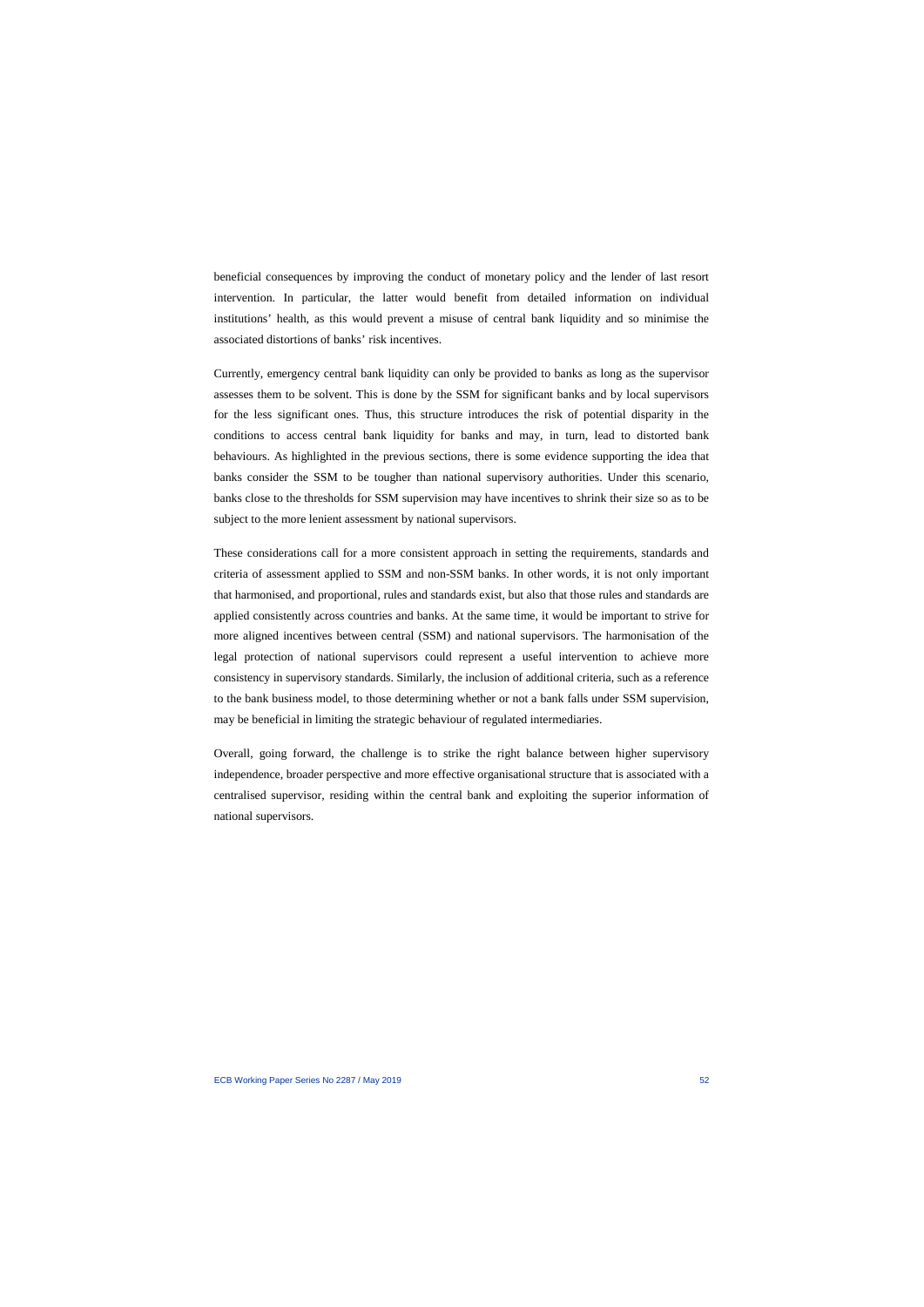### **REFERENCES**

Acharya, V., Eisert, T., Eufinger, C. and Hirsch, C. (2017): "Whatever it takes: The Real Effects of Unconventional Monetary Policy", *Safe Working Paper Series*, No 152.

Adams, R.B. (2017): "Good News for Some Banks", European Corporate Governance Institute (ECGI), *Finance Working Paper*, No 502/2017.

Agarwal, S., Lucca, D., Seru, A. and Trebbi, F. (2014): "Inconsistent regulators: Evidence from banking", *Quarterly Journal of Economics*, 129(2).

Aghion, P., and Tirole, J. (1997): "Formal and real authority in organizations", *Journal of Political Economy*, 105(1), 1-29.

Alcaraz, C., S. Claessens, G. Cuadra, D. Marques-Ibanez and H, Sapriza, (2018), "Whatever it takes. What's the impact of a major nonconventional monetary policy intervention?," BIS Working Paper No 749.

Ampudia, M. and Van den Heuvel, S. (2018): "Monetary policy and bank equity values in a time of low interest rates", *Working Paper Series*, No 2199, ECB.

Angelini, P., Neri, S. and Panetta, F. (2011): "Monetary and macroprudential policies", *Working Paper Series*, No 1449, ECB.

Angelini, P., Neri, S. and Panetta, F. (2014): "The Interaction between Capital Requirements and Monetary Policy", *Journal of Money, Credit and Banking*, 46(6), 1073–1112.

Angeloni, I. and Faia, E. (2013): "Capital Regulation and Monetary Policy with Fragile Banks", *Journal of Monetary Economics*, 60(3), 3111-382.

Bagehot, W. (1873): "Lombard Street: A Description of the Money Market", H.S. King.

Barbiero, F., Colliard, J.E. and Popov, A. (2017): "Prudential Supervision and Bank Funding: Evidence from the Implementation of the SSM", work in progress.

Basten, C. and Mariathasan, M. (2018): "How Banks Respond to Negative Interest Rates: Evidence from the Swiss Exemption Threshold".

Bean, C., Paustian, M., Penalver, A. and Taylor, T. (2010): "Monetary Policy after the Fall", *Macroeconomic Challenges: The Decade Ahead*, Proceedings of the Federal Reserve Bank of Kansas City Economic Policy Symposium, Jackson Hole, Wyoming, August 26–28.

Bech, M. and Keister, T. (2017): ["Liquidity Regulation and the Implementation of Monetary](http://www.toddkeister.net/pdf/BK_LCR.pdf)  [Policy"](http://www.toddkeister.net/pdf/BK_LCR.pdf), *Journal of Monetary Economics*, 92, 64-77.

Beck, T., Todorov, R. and Wagner, W. (2013): "Supervising cross-border banks: theory, evidence and policy", *Economic Policy*, 28(73).

Beck, T. and Wagner, W. (2016): "Supranational supervision: How much and for whom?", *International Journal of Central Banking*, 12(2), 221-268.

Behn, M., Haselmann, R., Kick, T. and Vig, V. (2015): "The political economy of bank bailouts", *IMFS Working Paper Series*.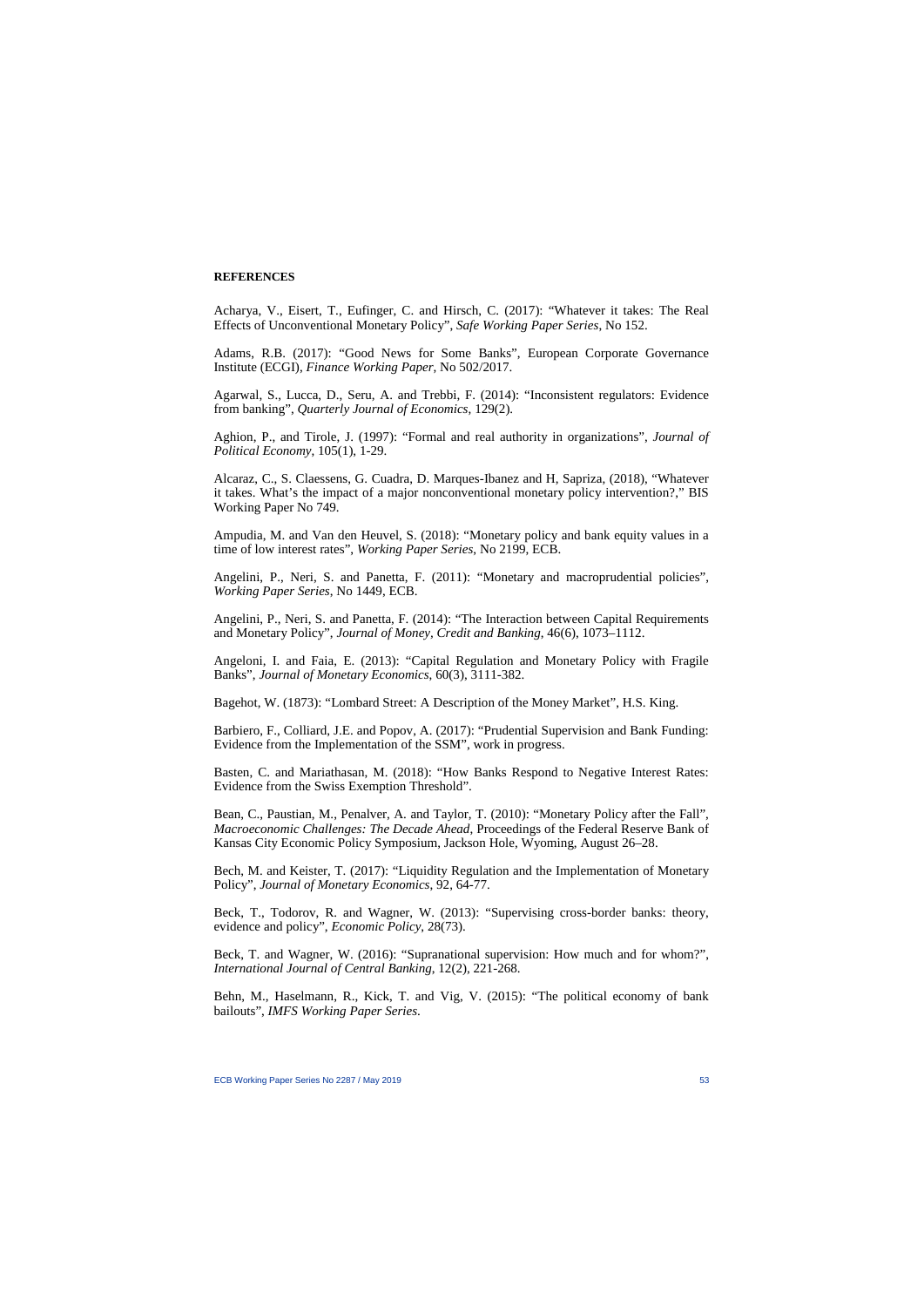Ben-David, I., Cerulli, G., Fiordelisi, F. and Marques-Ibanez, D. (2018): "Seeking My Supervisor: Evidence from the Centralization of Banking Supervision in Europe".

Bernanke, B.S. (2007): "Central Banking and Bank Supervision in the United States", speech given at the Allied Social Science Association Annual Meeting, Chicago, Illinois, available at [https://www.federalreserve.gov/newsevents/speech/bernanke20070105a.htm.](https://www.federalreserve.gov/newsevents/speech/bernanke20070105a.htm)

Beyer, A. and Homar, T. (2019): "Supervisory Information and the conduct of monetary policy", mimeo, ECB.

Beyer, A., Nicoletti, G., Papadopoulou, N., Papsdorf, P., Rünstler, G., Schwarz, C., Sousa, J., and Vergote, O. (2017): "The transmission channels of monetary, macro- and micro prudential policies and their interrelations", *Occasional Paper Series*, No 191, ECB.

Bindseil, U. (2013): ["Central bank collateral, asset fire sales, regulation and liquidity"](https://www.ecb.europa.eu/pub/pdf/scpwps/ecbwp1610.pdf?016dfcc13bc1839f8e712f7b74d7c2d9), *Working Paper Series*, No 1610, ECB.

Bindseil, U., and Lamoot (2011): "The Basel III framework for liquidity standards and monetary policy implementation", Discussion Paper 2011-41, Humboldt Universität Berlin, SFB 649,.

Black, L., & Dlugosz, J. (2018). Public service or private benefits? Bankers in the governance of the Federal Reserve System. Available at SSRN: <https://ssrn.com/abstract=2828340>or [http://dx.doi.org/10.2139/ssrn.2828340](https://dx.doi.org/10.2139/ssrn.2828340)

Bodenstein, M., Guerrieri, L. and LaBriola, J. (2018): "Macroeconomic policy games", *Journal of Monetary Economics*.

Bond, P. and Glode, V. (2014): "The labor market for bankers and regulators", *Review of Financial Studies*, 27(9), 2539-2579.

Boot, W.A. and Thakor, A. (1993): "Self-Interested Bank Regulation", *American Economic Review, Papers and Proceedings*, 83(2), 206-212

Bouvet, F. and King, S. (2013): "Do national economic shocks influence European Central Bank interest rate decisions? The impact of the financial and sovereign debt crises", *Journal of Common Market Studies*, 51(2), 212-231.

Brunnermeier, M.K. and Koby, Y. (2016): ["The reversal interest rate:](https://scholar.princeton.edu/markus/publications/reversal-interest-rate-effective-lower-bound-monetary-policy) An effective lower [bound on monetary policy"](https://scholar.princeton.edu/markus/publications/reversal-interest-rate-effective-lower-bound-monetary-policy), unpublished paper, Princeton University.

Buch, C. (2014): "The banking union - setting the course for better integrated and more stable financial markets in Europe?", speech by Prof Claudia Buch, Deputy President of the Deutsche Bundesbank, at the 19th Handelsblatt Annual Conference, available at [https://www.bundesbank.de/Redaktion/EN/Reden/2014/2014\\_09\\_04\\_buch.html.](https://www.bundesbank.de/Redaktion/EN/Reden/2014/2014_09_04_buch.html)

Calzolari, G., Colliard, J.-E. and Loranth, G. (2017): "Multinational banks and supranational supervision", *Review of Financial Studies*, forthcoming.

Calzolari, G. and Loranth, G. (2011): "Regulation of multinational banks: A theoretical inquiry", *Journal of Financial Intermediation*, 20(2).

[Carrillo,](http://www.nber.org/people/julio_carrillo) J.A., [Mendoza,](http://www.nber.org/people/enrique_mendoza) E.G., [Nuguer,](http://www.nber.org/people/victoria_nuguer) V. and [Roldán-Peña,](http://www.nber.org/people/jessrolp) J. (2017): "Tight money-tight credit: Coordination failure in the conduct of monetary and financial policies", *NBER*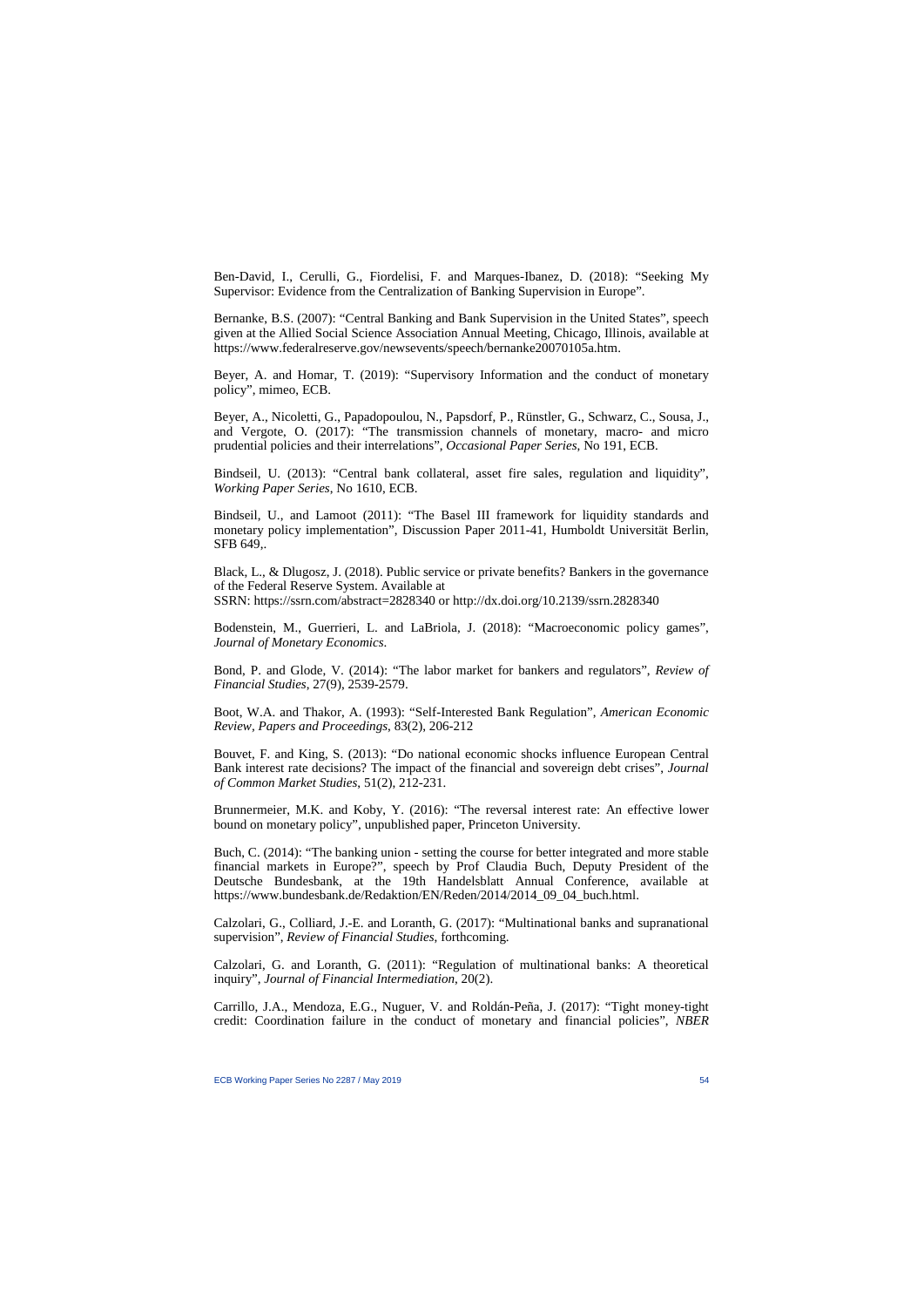*Working Paper*, No 23151.

Carletti, E., Dell'Ariccia, G. and Marquez, R. (2016): "Supervisory incentives in a banking union", International Monetary Fund.

Cecchetti, S.G. and Li, L. (2008): "Do capital adequacy requirements matter for monetary policy?", Economic Inquiry, 46(4), 643–659.

Chhaochharia, V., Otto, C.A. and Vig, V. (2011): "The unintended effects of the Sarbanes-Oxley Act", *Journal of Institutional and Theoretical Economics*, 167(1), 149-164.

Choi, D.B. and Choi. H.S. (2017): ["The Effect of Monetary Policy on Bank Wholesale](https://www.newyorkfed.org/research/staff_reports/sr759.html)  [Funding"](https://www.newyorkfed.org/research/staff_reports/sr759.html), *Staff Reports*, No 759, Federal Reserve Bank of New York.

Choi, D.B., Santos, J.A.C. and Yorulmazer, T. (2017): "A Theory of Collateral for the Lender of Last Resort".

Ciccarelli, M., Maddaloni, A. and Peydró, J.L. (2015): ["Trusting the Bankers: A New Look at](http://www.sciencedirect.com/science/article/pii/S1094202514000726)  [the Credit Channel of Monetary Policy"](http://www.sciencedirect.com/science/article/pii/S1094202514000726), *Review of Economic Dynamics*, 18 (4).Colliard, J.E. (2015): "Optimal supervisory architecture and financial integration in a banking union", HEC Paris Research Paper, No FIN-2018-1319, Review of Finance, forthcoming.

Calzolari, G., Colliard, J. E., & Loranth, G. (2017). Multinational banks and supranational supervision. HEC Paris Research Paper No. FIN-2016-1152.

Colliard, J.-E., 2019, "Optimal Supervisory Architecture and Financial Integration in a Banking Union," *Review of Finance*, rfz004,<https://doi.org/10.1093/rof/rfz004>

Copelovitch, M.S. and Singer, D.A. (2008): "Financial Regulation, Monetary Policy, and Inflation in the Industrialized World", *The Journal of Politics*, 70(3), 663-680.

Corsetti, G., Guimaraes, B. and Roubini, N. (2006): "April 2006. International lending of last resort and moral hazard: A model of IMF's catalytic finance", *Journal of Monetary Economics*, 53(3), 441-471.

Delis, M.D. and Staikouras, P.K. (2011): "Supervisory effectiveness and bank risk", *Review of Finance*, 15(3), 511-543.

Dell'Ariccia, G., Laeven, L. and Marquez, R. (2014): "Real interest rates, leverage, and bank risk-taking", *Journal of Economic Theory*, 149, 65-99.

Dell'Ariccia, G. and Marquez, R. (2006): "Competition among regulators and credit market integration", *Journal of Financial Economics*, 79(2), 401-430.

Dell'Ariccia, G., Igan D., Laeven, L. and Tong, H. (2016): "Credit booms and macrofinancial stability", *Economic Policy*, 31, 86, 299-355.

De Paoli, B. and Paustian, M. (2017): "Coordinating monetary and macroprudential policies", *Journal of Money, Credit and Banking*, 49(2), 319–349.

Diamond, D.W. and Dybvig, P.H. (1983): "Bank Runs, Deposit Insurance and Liquidity", *Journal of Political Economy*, 91(3), 401-419.

Dijkstra, R.J. (2012), "Liability of Financial Supervisory Authorities in the European Union",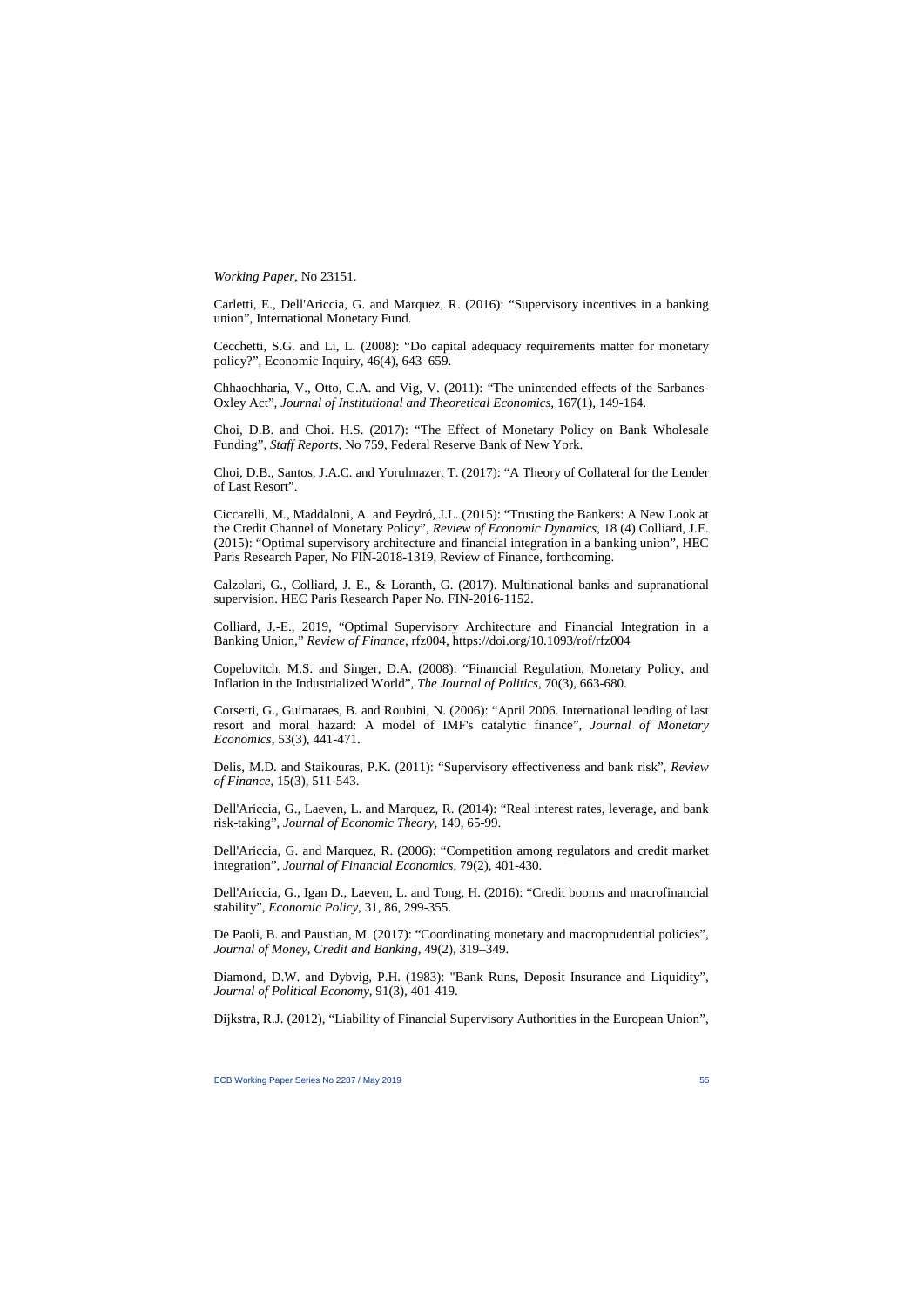*Journal of European Tort Law*, 3, No 3, pp. 34-377.

Di Noia, C. and Di Giorgio, G. (1999): "Should banking supervision and monetary policy tasks be given to different agencies?", *International Finance*, 2, 361-378.

Drechsler, I., Drechsel, T., Marques-Ibanez, D. and Schnabl, P. (2016): "Who borrows from the lender of last resort?", *Journal of Finance*, 71(5), 1933–1974.

Eber, M. and Minoiu, C. (2016): "How do banks adjust to stricter supervision?", Working paper.

Eisenbach, T.M., Lucca, D.O. and Townsend, R. M. (2016): "The economics of bank supervision", *NBER Working Paper*, No 22201, National Bureau of Economic Research.

Eisenschmidt, J. and Smets, F. (2017): "Negative interest rates: Lessons from the euro area", mimeo, ECB.

Faccio, M. (2006): "Politically connected firms", *American Economic Review*, 96(1), 369- 386.

de Figueiredo, J.M. and Richter, B.K. (2014), "Advancing the Empirical Research on Lobbying", *Annual Review of Political Science*, Vol. 17, pp. 163-185

Financial Stability Institute (2015): "FSI survey: Basel II, 2.5 and III implementation", Discussion Paper.

Fiordelisi, F., Ricci, O. and Lopes, F.S.S. (2017): "The unintended consequences of the launch of the single supervisory mechanism in Europe", *Journal of Financial and Quantitative Analysis*, 52(6), 2809-2836.

Frankel, J.A. and Rose, A.K. (1998): "The endogeneity of the optimum currency area criteria", *The Economic Journal*, 108(449), 1009-25.

Freixas, X., Rochet, J. C., & Parigi, B. M. (2004). The lender of last resort: A twenty-first century approach. *Journal of the european economic association*, 2(6), 1085-1115..

Goldstein, I. and Pauzner, A. (2005): "Demand-deposit contracts and the probability of bank runs", *The Journal of Finance*, 60(3), 1293-1327.

Goldstein, I. and Sapra, H. (2014): "Should banks' stress test results be disclosed? An analysis of the costs and benefits", *Foundations and Trends® in Finance*, 8(1), 1-54.

Goodhart, C. (2000): "The Organizational Structure of Banking Supervision", *Economic Notes*, 31(1), 1-32.

Goodhart, C. and Schoenmaker, D. (1995): "Should the Functions of Monetary Policy and Banking Supervision Be Separated?", *Oxford Economic Papers*, 47(4), 539-560.

Gopalan, Y., Kalda A. and Manela, A. (2017): "Hub-and-spoke regulation and bank leverage", Discussion Paper.

Górnicka, L.A. and Zoican, M.A. (2016): "Too-international-to-fail? Supranational bank resolution and market discipline", *Journal of Banking & Finance*, 65, 41- 58.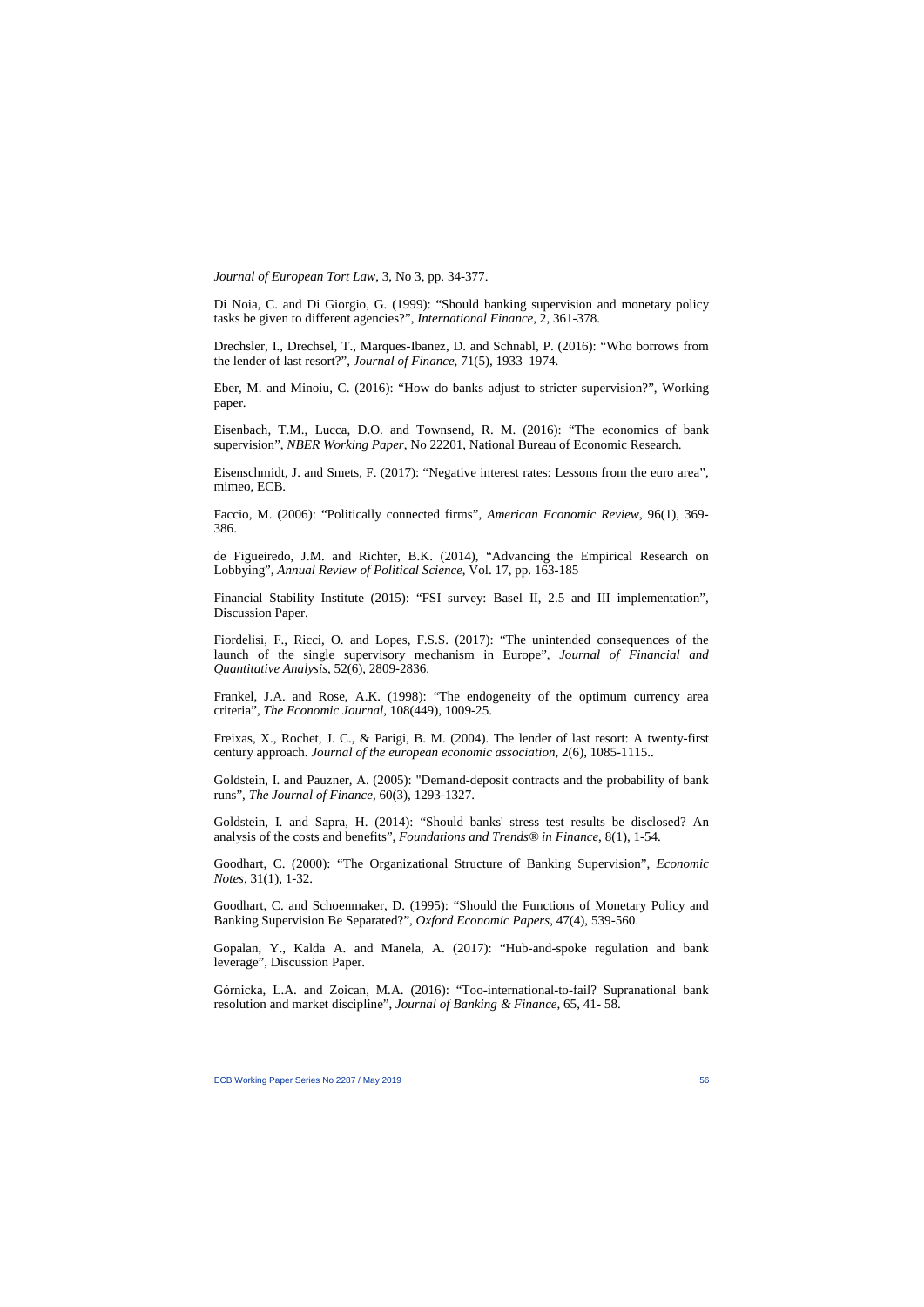Haubrich, J. (1996): "Combining bank supervision and monetary policy", *Economic Commentaries*, Federal Reserve Bank of Cleveland.

Heider, F., Saidi, F. and Schepens, G. (2017): "Life Below Zero: Bank Lending Under Negative Policy Rates", mimeo.

Hirtle, B., Kovner, A. and Plosser, M.C. (2018): "The impact of supervision on bank performance", Staff Reports 768, Federal Reserve Bank of New York.

Hoffmann, P., Langfield, S., Pierobon, F. and Vuillemey, G. (2018): "Who Bears Interest Rate Risk?", *Review of Financial Studies*, forthcoming, available at SSRN: [https://ssrn.com/abstract=3062435o](https://ssrn.com/abstract=3062435)r [http://dx.doi.org/10.2139/ssrn.3062435](https://dx.doi.org/10.2139/ssrn.3062435)

Holthausen, C. and Ronde, T. (2004): "Cooperation in international banking supervision", Working Paper Series, No 316, ECB, March 2004.

International Monetary Fund (2013): "Interaction between monetary and macro-prudential policies", IMF Policy Paper.

Ivanov, I., Ranish, B. and Wang, J. (2018), "Strategic Response to Supervisory Coverage:<br>Evidence from the Syndicated Loan Market". available at Evidence from the Syndicated Loan Market", available at SSRN: <https://ssrn.com/abstract=2921453>or [http://dx.doi.org/10.2139/ssrn.2921453](https://dx.doi.org/10.2139/ssrn.2921453)

Jimenez, G., Ongena, S., Peydró, J.L. and Saurina, J. (2014): "Hazardous times for monetary policy: What do twenty-three million bank loans say about the effects of monetary policy on credit risk-taking?", *Econometrica*, 82(2), 463-505.

Jimenez, G., Ongena, S., Peydró, J.L. and Saurina, J. (2017): "Macroprudential policy, countercyclical bank capital buffers and credit supply: Evidence from the Spanish dynamic provisioning experiments", *Journal of Political Economy*, 125(6), 2126-2177.

Jung, A. and Latsos, S. (2015): "Do federal reserve bank presidents have a regional bias?", *European Journal of Political Economy*, 40, Part A, 173-183.

Khan. A., (2018): "Legal protection: Liability and Immunity Arrangements of Central Banks and Financial Supervisors", *IMF Working Papers*, No 18/176.

Kahn, C. and Santos, J. (2005): "Allocating bank regulatory powers: Lender of last resort, deposit insurance and supervision", *[European Economic Review](http://econpapers.repec.org/article/eeeeecrev/)*, 49(8), 2107-2136.

Kisin, R. and Manela, A. (2018): "Funding and incentives of regulators: Evidence from banking"Available at SSRN: <https://ssrn.com/abstract=2527638>or [http://dx.doi.org/10.2139/ssrn.2527638.](https://dx.doi.org/10.2139/ssrn.2527638)

Lambert, T. (2015): "Lobbying on regulatory enforcement actions: Evidence from banking".

Lucas, A., Schaumburg, J. and Schwaab, B. (2018): "Bank business models at zero interest rates", *Journal of Business & Economic Statistics*, 1-14.

Lucca, D., Seru, A. and Trebbi, F. (2014): "The revolving door and worker flows in banking regulation", *Journal of Monetary Economics*, 65, 17-32.

Maddaloni, A. and Peydró, J.L. (2011): "Bank risk-taking, securitisation, supervision, and low interest rates: Evidence from the Euro-area and the U.S. lending standards", *Review of*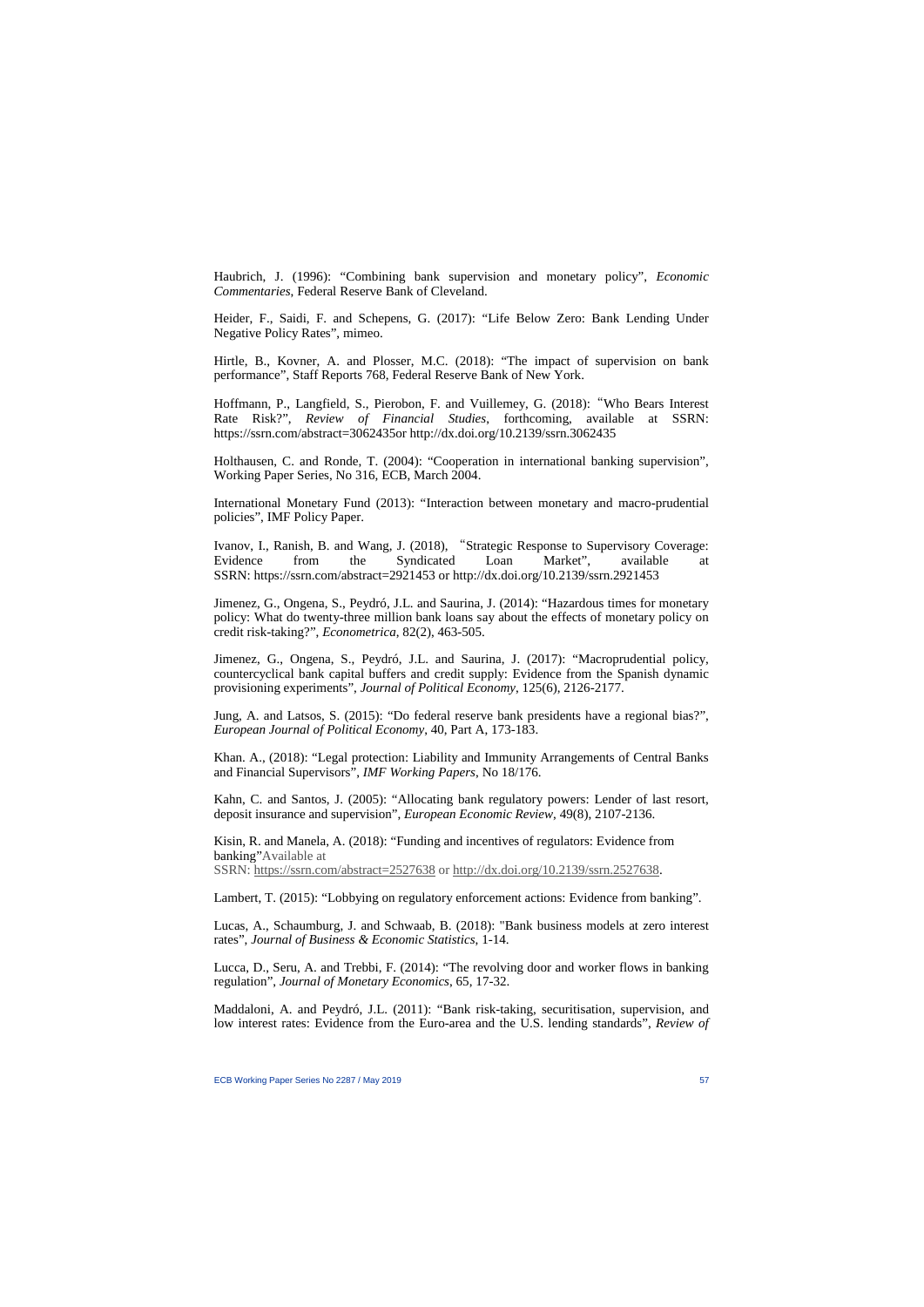*Financial Studies*, 24(6), 2121-2165.

Martinez-Miera, D. and Repullo, R. (2017): "Search for yield", *Econometrica*, 85(2), 351- 378.

Melecky, M. and Podpiera, A.M. (2013): ["Institutional structures of financial sector](https://ideas.repec.org/a/eee/finsta/v9y2013i3p428-444.html)  supervision, their [drivers and historical benchmarks"](https://ideas.repec.org/a/eee/finsta/v9y2013i3p428-444.html), *[Journal of Financial Stability](https://ideas.repec.org/s/eee/finsta.html)*, 9(3), 428-444.

Morrison, A.D. and White, L. (2013): "Reputational contagion and optimal regulatory forbearance", *Journal of Financial Economics*, 110(3), 642-658.

Peek, J., Rosengren, E.S. and Tootell, G.M.B. (1999): "Is Bank Supervision Central to Central Banking?", *Quarterly Journal of Economics*, 114(2), 629-653.

Peek, J., Rosengren, E.S. and Tootell, G. (2016): "Does Fed policy reveal a ternary mandate?", *Working Papers*, 16-11, Federal Reserve Bank of Boston.

Prendergast, C. (2007): "The motivation and bias of bureaucrats", *American Economic Review*, 97(1), 180-196.

Quintyn, M. and Taylor, M.W. (2003): "Regulatory and supervisory independence and financial stability", CESifo Economic Studies, 49(2), 259-294.

Rajan, R.G. (2006): "Has finance made the world riskier?", *European Financial Management*, 12(4), 499-533.

Ratnovski, L. (2009): "Bank liquidity regulation and the lender of last resort", *Journal of Financial Intermediation*, 18(4), 541-558.

Repullo, R. (2000): ["Who should act as lender of last resort? An incomplete contracts](http://www.cemfi.es/%7Erepullo/publications.htm)  [model"](http://www.cemfi.es/%7Erepullo/publications.htm), *Journal of Money, Credit and Banking*, 32, 580-605.

Repullo, R. (2018), "Hierarchical Bank Supervision," *SERIEs – Journal of the Spanish Economic Association*, 9 (2018), pp. 1-26.

Rezende, M. (2011): "How do joint supervisors examine financial institutions? The case of state banks", *Handbook of Central Banking, Financial Regulation and Supervision – After the Financial Crisis*, ed. by Eijffinger, S. and Masciandaro, D., Edward Elgar.

Rezende, M. (2016): "The effects of bank charter switching on supervisory ratings", *Board of Governors of the Federal Reserve System (U.S.) Finance and Economics Discussion Series* 2014-20.

Rezende, M. and J. Wu, 2014, "The Effects of Supervision on Bank Performance: Evidence from Discontinuous Examination Frequencies," Midwest Finance Association 2013 Annual Meeting Paper. Available at SSRN: <https://ssrn.com/abstract=2135017>or [http://dx.doi.org/10.2139/ssrn.2135017](https://dx.doi.org/10.2139/ssrn.2135017)

Rochet, J.C. and Vives, X. (2004): "Coordination failures and the lender of last resort: Was Bagehot right after all?", *[Journal of the European Economic Association](http://econpapers.repec.org/article/tprjeurec/)*, 2(6), 1116-1147.

Rosen, R.J. (2005): "Switching primary federal regulators: Is it beneficial for US banks?", *Economic Perspectives*, 29, 16-33, Federal Reserve Bank of Chicago.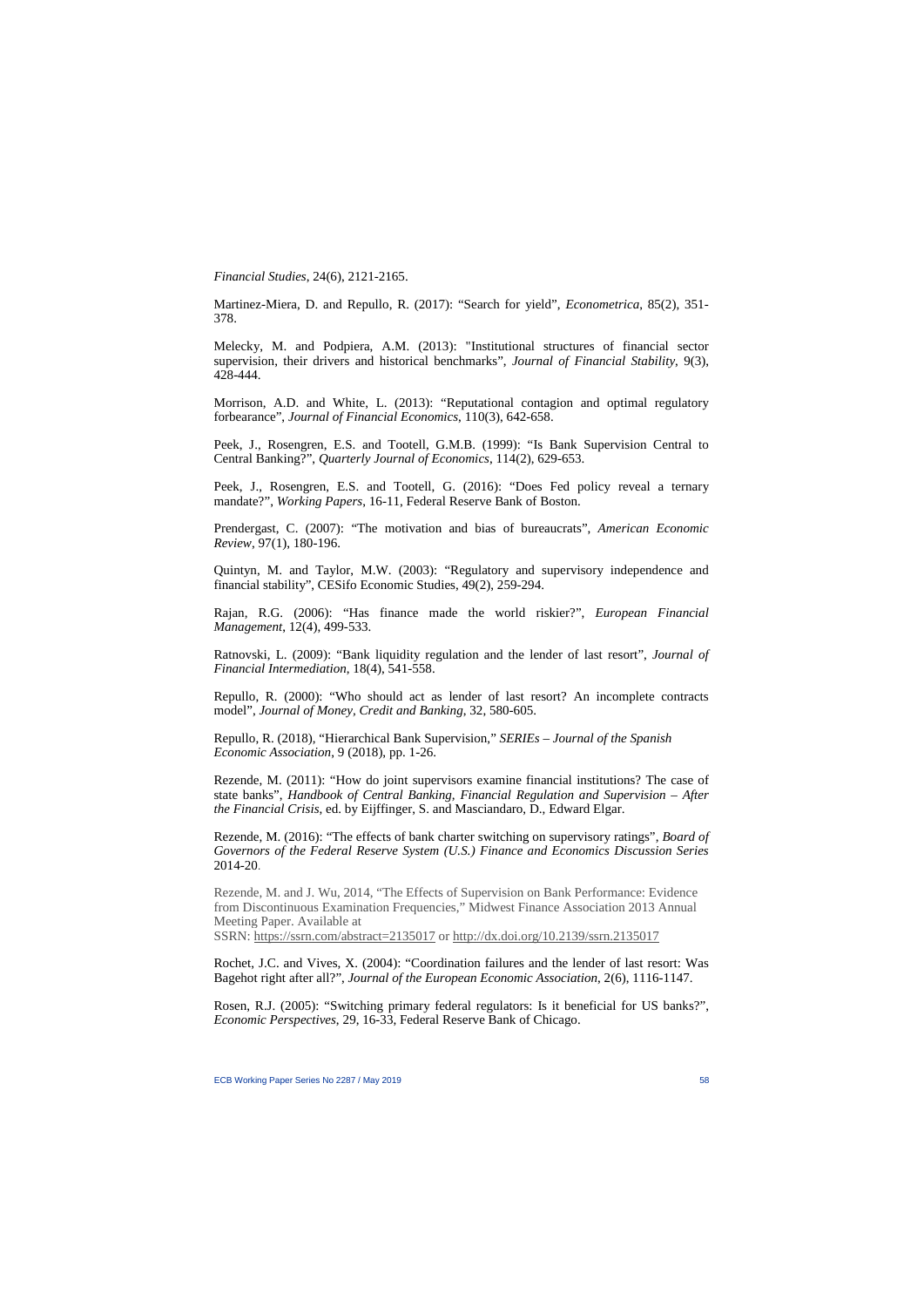Rutkowski, F. and Schnabel, I. (2017): "Should banking supervision and monetary policy be separated?", mimeo, Bonn University.

Santos, J. and Suarez, J. (2018): "Liquidity standards and the value of an informed lender of last resort", *Journal of Financial Economics*.

Smets, F. (2014): "Financial stability and monetary policy: How closely interlinked?", *International Journal of Central Banking*, 10(2), 263-301.

Steffen, S. (2014): "Robustness, validity, and significance of the ECB's asset quality review and stress test exercise", Discussion Paper.

Vandenbussche, J., Vogel, U. and Detragiache, E. (2015): "Macroprudential policies and housing prices: A new database and empirical evidence for Central, Eastern, and Southeastern Europe", *Journal of Money, Credit and Banking*, 47(S1), 343–377.

Van der Ghote, A. (2017): "Coordinating Monetary and Financial Regulatory Policies", mimeo, Princeton University.

Viñals, J. and Fiechter, J. with Narain, A., Elliott, J., Tower, I., Bologna, P. and Hsu, M. (2010):"The Making of Good Supervision: Learning to Say "No"", International Monetary Fund.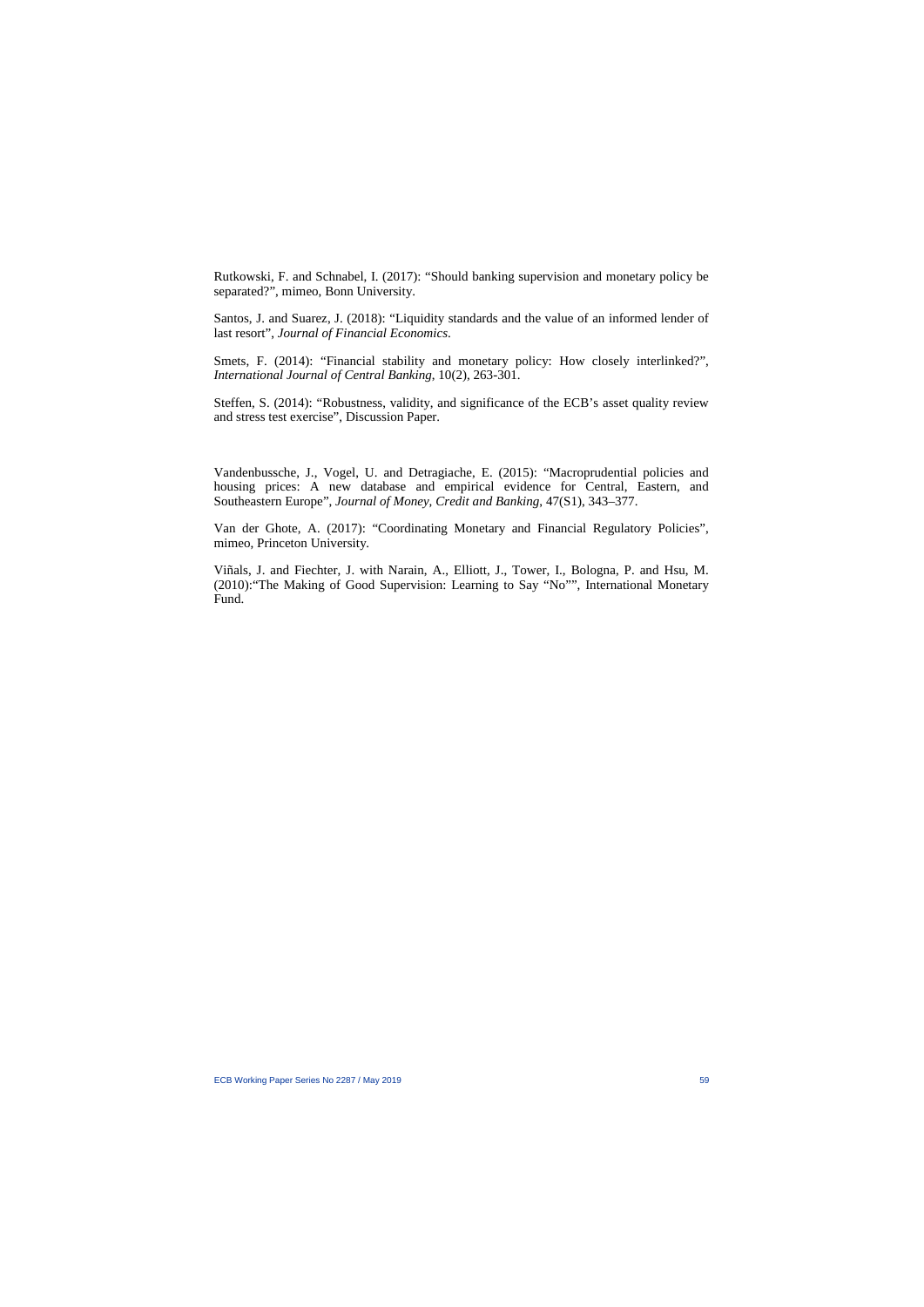# **Appendix**

The equations estimated in Section 3.3 of the paper are the following: The equations estimated in Section 3.3 of the paper are the following:

$$
GDP growth_{it} = \alpha_1 + \beta_1 Integrated_{it} + \delta_1 X_{it} + \varepsilon_{it}
$$

$$
|\pi_{it} - \pi_{it}^{target}| = \alpha_2 + \beta_2 Integrated_{it} + \delta_2 X_{it} + \eta_{it}
$$

Where:

GDP growth is the annual GDP growth rate in %. GDP growth is the annual GDP growth rate in %.  $|\pi_{it} - \pi_{it}^{target}|$  =Inflation deviation from target: absolute difference between inflation rate and inflation target for a specific country taken from arget –Inflation deviation from target: absolute difference between inflation rate and inflation target for a specific country taken from http://www.centralbanknews.info/p/inflation-targets.html. A "virtual" inflation target of 2% is used whenever another explicit target is not available. <http://www.centralbanknews.info/p/inflation-targets.html>. A "virtual" inflation target of 2% is used whenever another explicit target is not available.

Integrated is a dummy variable which takes the value 1 if the central bank is responsible for bank supervision and 0 otherwise. Integrated is a dummy variable which takes the value 1 if the central bank is responsible for bank supervision and 0 otherwise. The sample contains 98 countries worldwide over period 1999-12. The dataset is constructed by Melecky and Podpiera (2013). In some specifications, a The sample contains 98 countries worldwide over period 1999-12. The dataset is constructed by Melecky and Podpiera (2013). In some specifications, a corruption control index provided by the World Bank is also included. corruption control index provided by the World Bank is also included.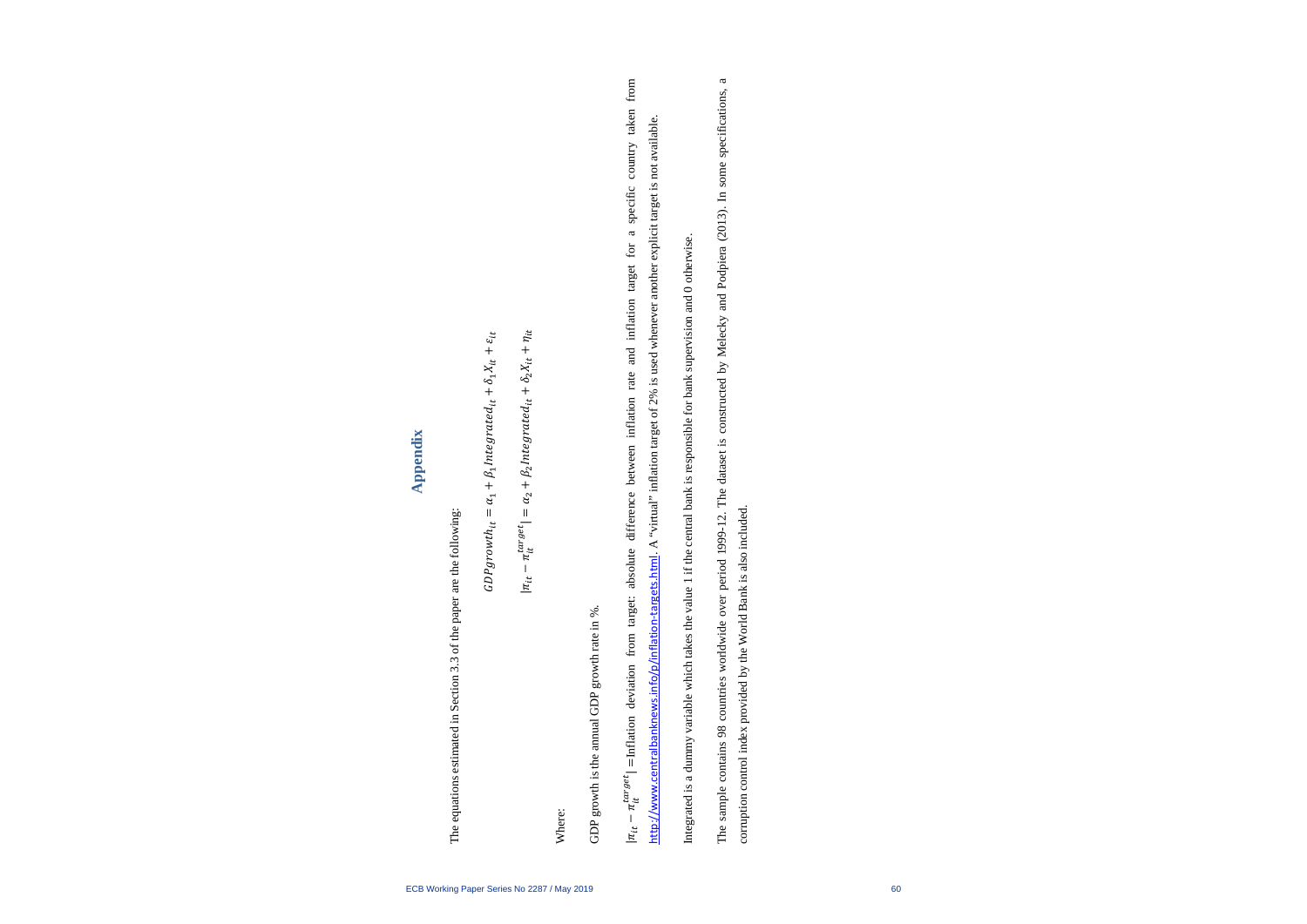|                          |                                                                                                                                                                                                                                                     | $\widehat{c}$                  | $\widehat{\mathcal{E}}$ | $\widehat{a}$    | $\widetilde{5}$         | $\widehat{\mathbf{e}}$ |
|--------------------------|-----------------------------------------------------------------------------------------------------------------------------------------------------------------------------------------------------------------------------------------------------|--------------------------------|-------------------------|------------------|-------------------------|------------------------|
|                          | GDP growth                                                                                                                                                                                                                                          | GDP growth                     | GDP growth              | GDP growth       | GDP growth              | GDP growth             |
| Integrated model         | $0.925***$                                                                                                                                                                                                                                          | 1.103                          | 0.462                   | 1.220            | 0.253                   | 4.151                  |
|                          | (0.363)                                                                                                                                                                                                                                             | (0.777)                        | (0.335)                 | (0.832)          | (0.651)                 | (3.934)                |
| Corruption control index |                                                                                                                                                                                                                                                     |                                | $-0.166$                |                  | 1.091                   | 4.469*                 |
|                          |                                                                                                                                                                                                                                                     |                                | (0.285)                 | 1.179<br>(0.755) | (0.690)                 | (2.383)                |
| n(GDP/capita)            |                                                                                                                                                                                                                                                     |                                | $0.618***$              | 0.352            | $1.337***$              | $-1.481$               |
|                          |                                                                                                                                                                                                                                                     |                                | (0.238)                 | (0.571)          | $(0.619)$<br>$0.309***$ | (1.262)                |
| GDP growth (t-1)         |                                                                                                                                                                                                                                                     |                                |                         |                  |                         | $0.359***$             |
|                          |                                                                                                                                                                                                                                                     |                                |                         |                  | (0.0604)                | (0.0969)               |
| GDP growth (t-2)         |                                                                                                                                                                                                                                                     |                                |                         |                  | $0.0844***$             | $-0.0714$              |
|                          |                                                                                                                                                                                                                                                     |                                |                         |                  | (0.0325)                | 0.0548                 |
| Constant                 | $2.983***$                                                                                                                                                                                                                                          | $2.304***$                     | $9.112***$              | $-1.124$         | $12.33***$              | 5.919                  |
|                          | (0.426)                                                                                                                                                                                                                                             | (0.695)                        | (2.230)                 | (4.869)          | (5.283)                 | (12.633)               |
| Observations             | 1,216                                                                                                                                                                                                                                               | 1,216                          | 1,216                   | 1,216            | 1,038                   | 1,038                  |
| R-squared                | 0.332                                                                                                                                                                                                                                               | 0.332                          | 0.329                   | 0.335            | 0.428                   |                        |
| Number of countries      | 50                                                                                                                                                                                                                                                  | 50                             | 56                      | 57               | 56                      | 56                     |
|                          | Contract of the Contract of the Contract of the Contract of the Contract of the Contract of the Contract of the Contract of the Contract of the Contract of the Contract of the Contract of the Contract of the Contract of th<br><b>Contractor</b> | $\frac{1}{2}$<br>$\frac{1}{2}$ |                         |                  |                         |                        |

Appendix Table 1 **Appendix Table 1**

Standard errors in parentheses, \*\*\* p<0.01, \*\* p<0.05, \* p<0.1 Standard errors in parentheses, \*\*\* p<0.01, \*\* p<0.05, \* p<0.1 Notes: GDP growth is the annual GDP growth rate in %; "integrated model" is a dummy variable which takes the value 1 if the Notes: GDP growth is the annual GDP growth rate in %; "integrated model" is a dummy variable which takes the value 1 if the central bank is responsible for bank supervision and 0 otherwise; "corruption control index" is constructed and provided by the central bank is responsible for bank supervision and 0 otherwise; "corruption control index" is constructed and provided by the World Bank. Year dummies included in all specifications, country fixed effects used in (2), (4), (5), (6), random effects in (1) World Bank. Year dummies included in all specifications, country fixed effects used in (2), (4), (5), (6), random effects in (1) and (3), Arellano-Bond estimator in (6). and (3), Arellano-Bond estimator in (6).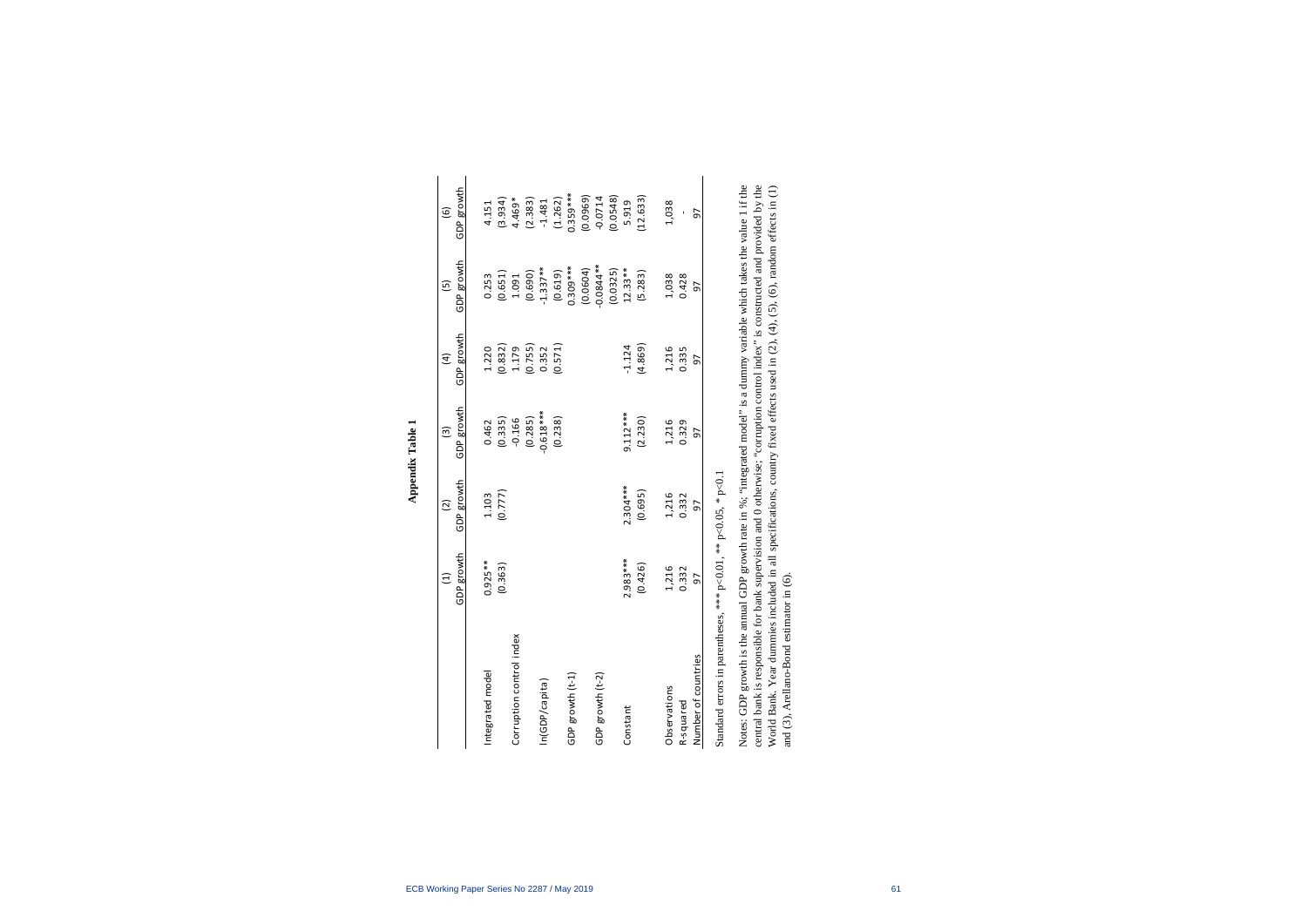|                                                          | Ξ         | $\overline{c}$ | $\mathfrak{S}$               | $\widehat{E}$        | $\overline{5}$ | $\widehat{\mathbf{e}}$                         | $\widehat{\triangleright}$ | $\circledR$    | $\widehat{e}$                          | (10)                   | $\left(11\right)$                                                       | $(12)$                |
|----------------------------------------------------------|-----------|----------------|------------------------------|----------------------|----------------|------------------------------------------------|----------------------------|----------------|----------------------------------------|------------------------|-------------------------------------------------------------------------|-----------------------|
|                                                          |           | 희              | lation deviation from target |                      |                |                                                |                            |                | log( inflation deviation from target ) |                        |                                                                         |                       |
| Integrated model                                         | $-0.296$  | $-2.786*$      | $-1.763$                     | $-5.457*$            | $-0.699$       | $-3.158**$                                     | 0.146                      | $-0.0272$      | $-0.0868$                              | $-0.172$               | 0.0845                                                                  | $-0.481$              |
|                                                          | (1.162)   | (1.551)        | (1.156)                      | $(2.921)$<br>$2.254$ | (0.473)        |                                                | (0.152)                    | (0.216)        | $(0.139)$<br>$-0.227$ *<br>$(0.116)$   | $(0.216)$<br>$-0.0362$ |                                                                         | $(0.387)$<br>0.614*   |
| Corruption control index                                 |           |                | 0.0873                       |                      | $-0.563$       |                                                |                            |                |                                        |                        |                                                                         |                       |
|                                                          |           |                | (0.987)                      | (5.383)              | (0.985)        | $(1.352)$<br>0.191<br>$(1.177)$<br>$(7.128***$ |                            |                |                                        | $(0.341)$<br>$-0.561*$ | $\begin{array}{c} (0.152) \\ 0.217 \\ (0.291) \\ (0.380 \\ \end{array}$ | $(0.352)$<br>2.680*** |
| In(GDP/capita)                                           |           |                | $2.374***$                   | $-10.43*$            | $-1.080$       |                                                |                            |                | $0.282***$                             |                        |                                                                         |                       |
|                                                          |           |                | (0.832)                      | (5.714)              | (1.015)        | (1.020)                                        |                            |                | (0.0977)                               | (0.324)                | (0.272)                                                                 | (0.292)               |
| [inflation dev. from target (t-1)                        |           |                |                              |                      | $0.379***$     | $0.286***$<br>(0.0244)                         |                            |                |                                        |                        |                                                                         |                       |
|                                                          |           |                |                              |                      | (0.0669)       |                                                |                            |                |                                        |                        |                                                                         |                       |
| linflation dev. from target (t-2)                        |           |                |                              |                      | $-0.0237$      | $-0.0111$                                      |                            |                |                                        |                        |                                                                         |                       |
|                                                          |           |                |                              |                      | (0.0205)       | (0.0150)                                       |                            |                |                                        |                        |                                                                         |                       |
| log( inflation dev. from target (t-1) )                  |           |                |                              |                      |                |                                                |                            |                |                                        |                        | $0.165***$                                                              | $0.151***$            |
|                                                          |           |                |                              |                      |                |                                                |                            |                |                                        |                        | (0.0453)                                                                | (0.0315)              |
| log( inflation dev. from target (t-2) )                  |           |                |                              |                      |                |                                                |                            |                |                                        |                        | $-0.0248$                                                               | $0.224***$            |
|                                                          |           |                |                              |                      |                |                                                |                            |                |                                        |                        | (0.0343)                                                                | (0.0293)              |
| Constant                                                 | $3.353**$ | $11.34***$     | 26.50***                     | 99.78*               | 11.96          | $71.44***$                                     | $0.496***$                 | $0.711***$     | $3.361***$                             | $5.520**$              | 3.471                                                                   | 25.45****             |
|                                                          | (1.394)   | (3.850)        | (7.778)                      | (50.67)              | (8.871)        | (9.660)                                        | (0.169)                    | (0.191)        | (0.914)                                | (2.744)                | (2.344)                                                                 | (2.730)               |
| Observations                                             | 1,182     | 1,182          | 1,178<br>0.062               | 1,178<br>0.083       | 999<br>0.411   | 906                                            | 1,182<br>0.098             | 1,182<br>0.098 | 1,178<br>0.105                         | 1,178<br>0.107         | 999                                                                     | 906                   |
| R-squared                                                | 0.046     | 0.047          |                              |                      |                | í.                                             |                            |                |                                        |                        | 0.140                                                                   |                       |
| Number of countries                                      | 54        | 54             | 54                           | 54                   | 93             | 93                                             | $\overline{5}$             | $\overline{5}$ | $\overline{5}$                         | 54                     | 93                                                                      | 93                    |
| Standard errors in parentheses, *** p<0.01, ** p<0.05, * |           |                | p<0.1                        |                      |                |                                                |                            |                |                                        |                        |                                                                         |                       |

**Appendix Table 2 Appendix Table 2**

<http://www.centralbanknews.info/p/inflation-targets.html> (a "virtual" inflation target of 2% is used whenever another explicit target is not available), "integrated model" http://www.centralbanknews.info/p/inflation-targets.html (a "virtual" inflation target of 2% is used whenever another explicit target is not available), "integrated model" provided by the World Bank. Year dummies included in all specifications; country fixed effects in (2), (4), (8), (10); random effects in (1), (3), (7) and (9); Arellano-<br>Bond estimator in (6) and (12) provided by the World Bank. Year dummies included in all specifications; country fixed effects in (2), (4), (8), (10); random effects in (1), (3), (7) and (9); Arellanois a dummy variable which takes the value 1 if the central bank is responsible for bank supervision and 0 otherwise, "corruption control index" is constructed and is a dummy variable which takes the value 1 if the central bank is responsible for bank supervision and 0 otherwise, "corruption control index" is constructed and Notes: Inflation deviation from target is absolute difference between inflation rate and inflation target for a specific country taken from Notes: Inflation deviation from target is absolute difference between inflation rate and inflation target for a specific country taken from Bond estimator in (6) and (12)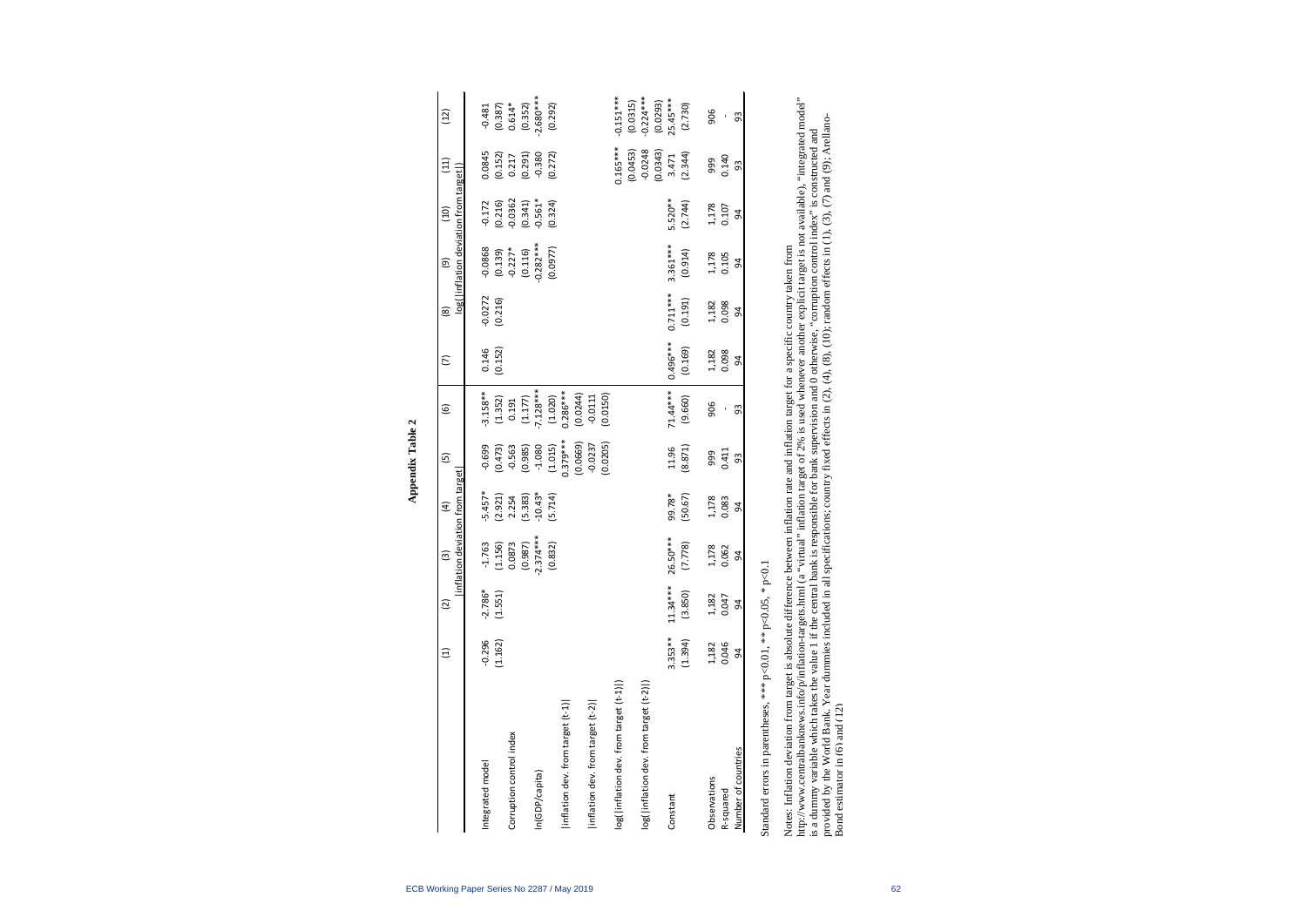|                                       | Ξ                     | $\widehat{c}$             | $\widehat{c}$                   | $\overline{4}$         |
|---------------------------------------|-----------------------|---------------------------|---------------------------------|------------------------|
|                                       | GDP growth (annual %) |                           | Inflation deviation from target |                        |
| Integrated model                      | 0.128                 | 2.739                     | $-7.465$                        | $-3.920$               |
|                                       | (1.312)               | (2.998)                   | (5.188)                         | (2.516)                |
| GDP growth (t-1)                      |                       | $0.0727***$               |                                 |                        |
|                                       |                       |                           |                                 |                        |
| GDP growth (t-2)                      |                       | $(0.0368)$<br>$-0.237***$ |                                 |                        |
|                                       |                       | (0.0349)                  |                                 |                        |
| Corruption control index              | 0.605                 | 0.889                     | 3.159                           | 0.797                  |
|                                       | (0.751)               | (1.095)                   | (6.646)                         | (1.392)                |
| In(GDP/capita)                        | 0.283                 | 5.829***                  | $-12.01*$                       | $8.300***$             |
|                                       | (0.611)               | (0.766)                   | (6.526)                         |                        |
| Inflation deviation from target (t-1) |                       |                           |                                 | $(1.234)$<br>0.293***  |
|                                       |                       |                           |                                 | (0.0270)               |
| Inflation deviation from target (t-2) |                       |                           |                                 | $-0.0170$              |
|                                       |                       |                           |                                 | $(0.0167)$<br>81.05*** |
| Constant                              | 0.409                 | 55.61***                  | $112.9*$                        |                        |
|                                       | (5.096)               | (7.407)                   | (57.98)                         | (11.39)                |
|                                       |                       |                           |                                 |                        |
| Observations                          | 969                   | 751                       | 931                             | 716                    |
| R-squared                             | 0.309                 |                           | 0.098                           |                        |
| Number of countries                   | 78                    | 78                        | 75                              | 74                     |
|                                       |                       |                           |                                 |                        |

Appendix Table 3: Non-EA countries **Appendix Table 3: Non-EA countries**

Standard errors in parentheses, \*\*\* p<0.01, \*\* p<0.05, \* p<0.1 Standard errors in parentheses, \*\*\* p<0.01, \*\* p<0.05, \* p<0.1

target of 2% is used whenever another explicit target is not available), "integrated model" is a dummy variable which takes the value target of 2% is used whenever another explicit target is not available), "integrated model" is a dummy variable which takes the value Note: GDP growth is the annual GDP growth rate in %, inflation deviation from target is absolute difference between inflation rate<br>and inflation target for a specific country taken from http://www.centralbanknews.info/p/in 1 if the central bank is responsible for bank supervision and 0 otherwise, "corruption control index" is constructed and provided by<br>the World Bank. Year dummies included in all specifications: country fixed effects in all and inflation target for a specific country taken from<http://www.centralbanknews.info/p/inflation-targets.html> (a "virtual" inflation the World Bank. Year dummies included in all specifications: country fixed effects in all specifications Arellano-Bond estimator in Note: GDP growth is the annual GDP growth rate in %, inflation deviation from target is absolute difference between inflation rate 1 if the central bank is responsible for bank supervision and 0 otherwise, "corruption control index" is constructed and provided by (2) and (4).